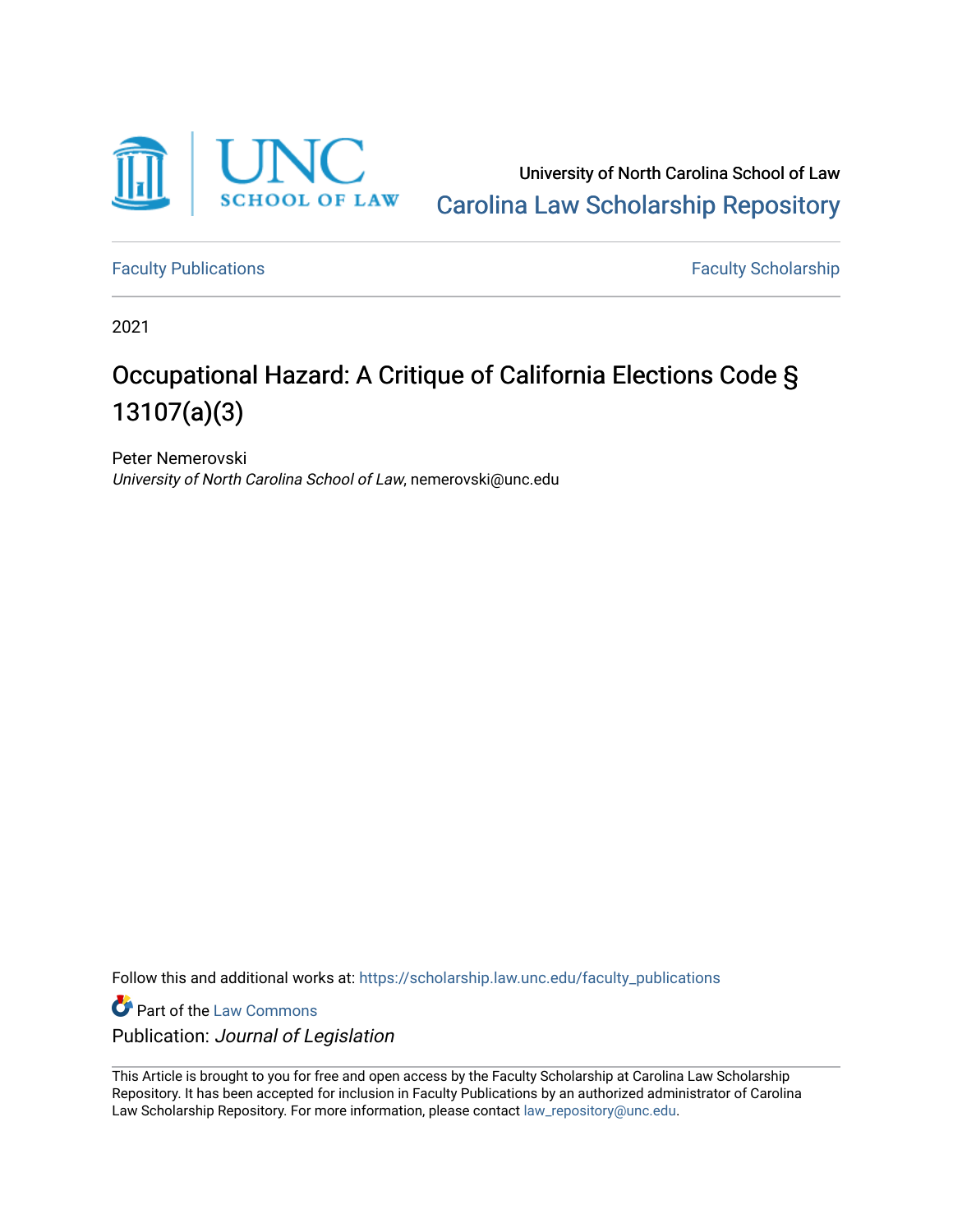# OCCUPATIONAL HAZARD: A CRITIQUE OF CALIFORNIA ELECTIONS CODE  $\S$  13107(a)(3)

*Peter Nemerovski\**

## **INTRODUCTION**

It all started innocently enough. In 1931, California amended Section 1197 of its Political Code to allow candidates to include their occupations on the ballot.<sup>1</sup> Specifically, the new statute stated: "Immediately under the name of each candidate and not separated therefrom by any line may appear, at the option of the candidate, one of the following designations: . . . The word designating the profession, vocation or occupation of the candidate."<sup>2</sup>

This "ballot designation" statute has been amended several times since it was first added to California's code.<sup>3</sup> The current version states that a candidate for public office may, in his or her ballot designation, include "[n]o more than three words designating either the current principal professions, vocations, or occupations of the candidate, or the principal professions, vocations, or occupations of the candidate during the calendar year immediately preceding the filing of nomination documents."<sup>4</sup> Subsection (e) of the statute authorizes the Secretary of State and other elections officials to reject various types of ballot designations, including designations that "would mislead the voter;"<sup>5</sup> designations that "suggest an evaluation of a candidate, such as outstanding, leading, expert, virtuous, or eminent;"<sup>6</sup> designations that mention a political party;<sup>7</sup> and designations that refer to activities prohibited by law. $8$  The statute further prohibits words or prefixes, such as "former" or "ex," that refer to a prior status. However, that subsection explicitly permits use of the word "retired" in certain circumstances.<sup>10</sup>

<sup>\*</sup>Clinical Associate Professor of Law, University of North Carolina School of Law. I benefitted from the outstanding research assistance of Imani Johnson.

<sup>1.</sup> 1931 Cal. Stat. 1929.

<sup>2.</sup> CAL. POLITICAL CODE § 1197(5)(c) (1932); James H. Deering, Editor, *Political Code of the State of California Adopted March 12, 1872 with Amendments up to and Including those of the Forty-Ninth Session of the Legislature*, 1931 (1932).

<sup>3</sup>*. See infra* Section I, which discusses the most significant changes.

<sup>4.</sup> CAL. ELEC. CODE § 13107(a)(3) (West 2021).

<sup>5</sup>*. Id.* § 13107(e)(1).

<sup>6</sup>*. Id.* § 13107(e)(2).

<sup>7</sup>*. Id.* § 13107(e)(5).

<sup>8</sup>*. Id.* § 13107(e)(7).

<sup>9</sup>*. Id.* § 13107(e)(4).

<sup>10</sup>*. Id.*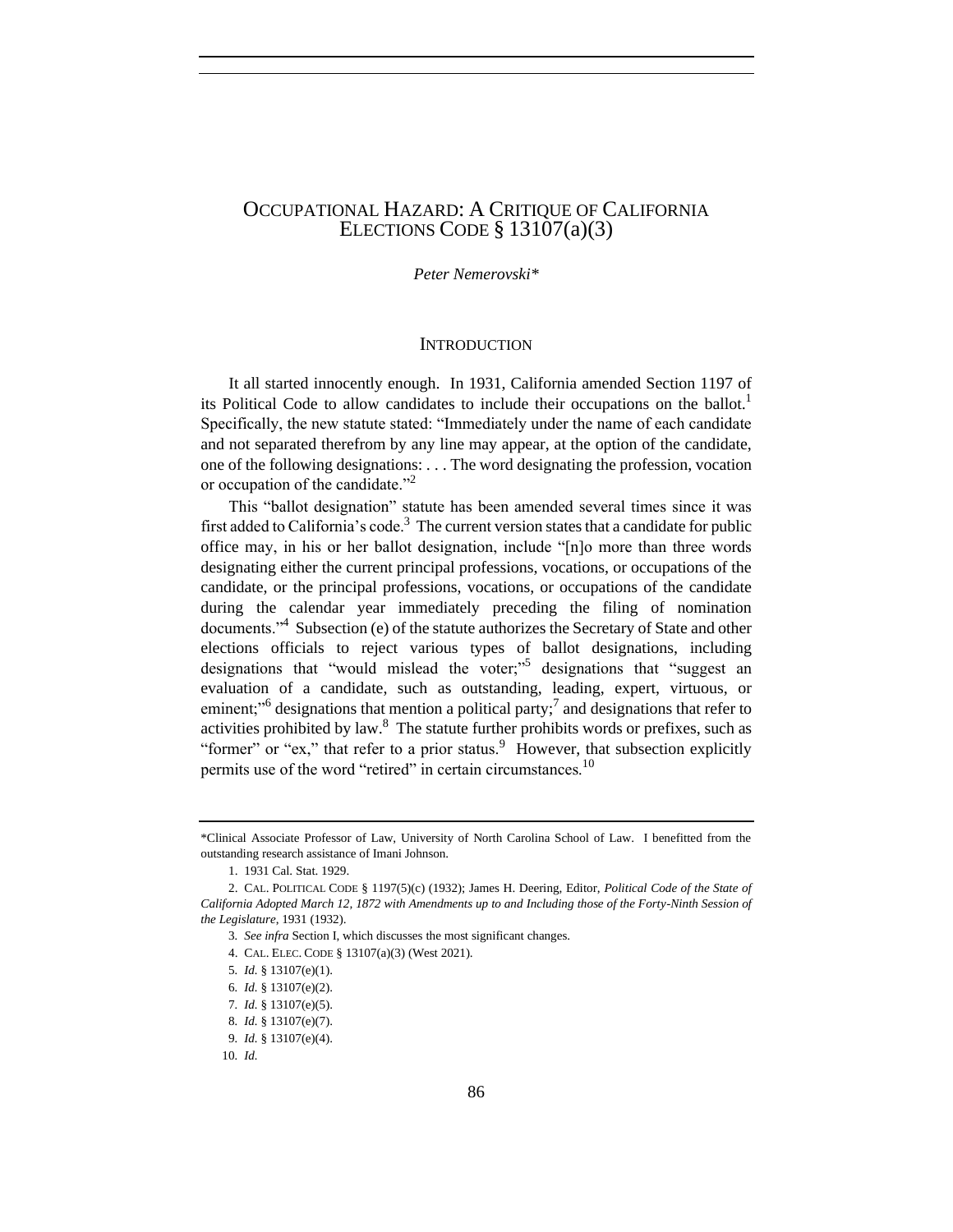California's ballot designation statute is unique: "A survey of election laws compiled by the National Conference of State Legislatures . . . could not find another state that allows the same kind of professional description of each candidate to appear on the ballot."<sup>11</sup> In more than a dozen states, candidates are explicitly prohibited from listing any professional information on the ballot. $^{12}$ 

Contemporaneous accounts from the early 1930s indicate that the ballot designation statute originated as a way of helping voters identify candidates and distinguish between candidates with similar or identical names.<sup>13</sup> Over the years, and with the expansion of the word limit from one to three in 1945, California's occupational ballot designations have become important in helping candidates win elections. As California elections lawyer Chad D. Morgan put it, "[b]allot designations are a big deal, especially in local elections and down-ballot races."<sup>14</sup> Morgan continues: "As one can imagine, candidates have a tendency to get very creative when choosing a designation. Some candidates even poll alternative designations to see which will give them better results."<sup>15</sup> According to Judge Kirk H. Nakamura of the Orange County Superior Court, ballot designations "are especially consequential in judicial races because those elections are nonpartisan and the candidates are often among the least known on the ballot."<sup>16</sup>

This Article argues that California's occupational designation option should be abolished, having outlived whatever usefulness it may have had in 1931. Today, it is a source of headaches for elections officials across the state. It often leads to litigation over whether a candidate's chosen designation is inaccurate or might mislead voters. It is inconsistently enforced. It is frequently used by candidates not to provide voters with helpful information but to gain an electoral advantage over their opponents. The time has come for California to join the forty-nine states that do not automatically allow candidates to include their occupations on the ballot.

Section I of this Article reviews the history and purpose of California's ballot designation statute. Section II explains how certain key terms are defined in the

<sup>11.</sup> Emily Cadei, *Why an Election Tradition in California is Banned in Other States*, SACRAMENTO BEE (Apr. 13, 2018, 12:39 PM), https://www.sacbee.com/news/politics-government/capitolalert/article207850079.html; *see also* George Hatch, *Candidates Try to Craft Creative Job Titles*, L.A. TIMES, May 31, 1993, at A3 ("California is the only state to extend the privilege of listing occupation to all candidates . . . .").

<sup>12.</sup> Cadei, *supra* note 11; *see also* N.C. GEN. STAT. § 163-165.5(a)(3) (2021) ("No title, appendage, or appellation indicating rank, status, or position shall be printed on the official ballot in connection with the candidate's name."); KAN. STAT. ANN. § 25-619 (2021) ("No title, degree or other symbol of accomplishment, occupation or qualification either by way of prefix or suffix shall accompany or be added to the name of any candidate for nomination or election to any office on ballots in any primary or general election."); TEX. ELEC. CODE ANN. § 52.003 (2021) ("Except as otherwise provided by this subchapter, a title or designation of office, status, or position may not be used in conjunction with a candidate's name on the ballot.").

<sup>13</sup>*. See infra* Section I.

<sup>14.</sup> Chad D. Morgan, *Election Law: The Litigation That Quietly Shapes Your Ballot*, 58 ORANGE CNTY. LAW. (Oct. 2016), https://www.ocbar.org/All-News/News-View/ArticleId/1884/October-2016-SPECIAL-FEATURE-Elections-and-the-Law-Election-Law-The-Litigation-that-Quietly-Shapes-Your-Ballot (last visited Dec. 23, 2021).

<sup>15</sup>*. Id.*

<sup>16.</sup> Kirk H. Nakamura, *Judicial Elections: New Rules, New Judges, Old Challenges*, 60 ORANGE CNTY. LAW. (28 (June 2018).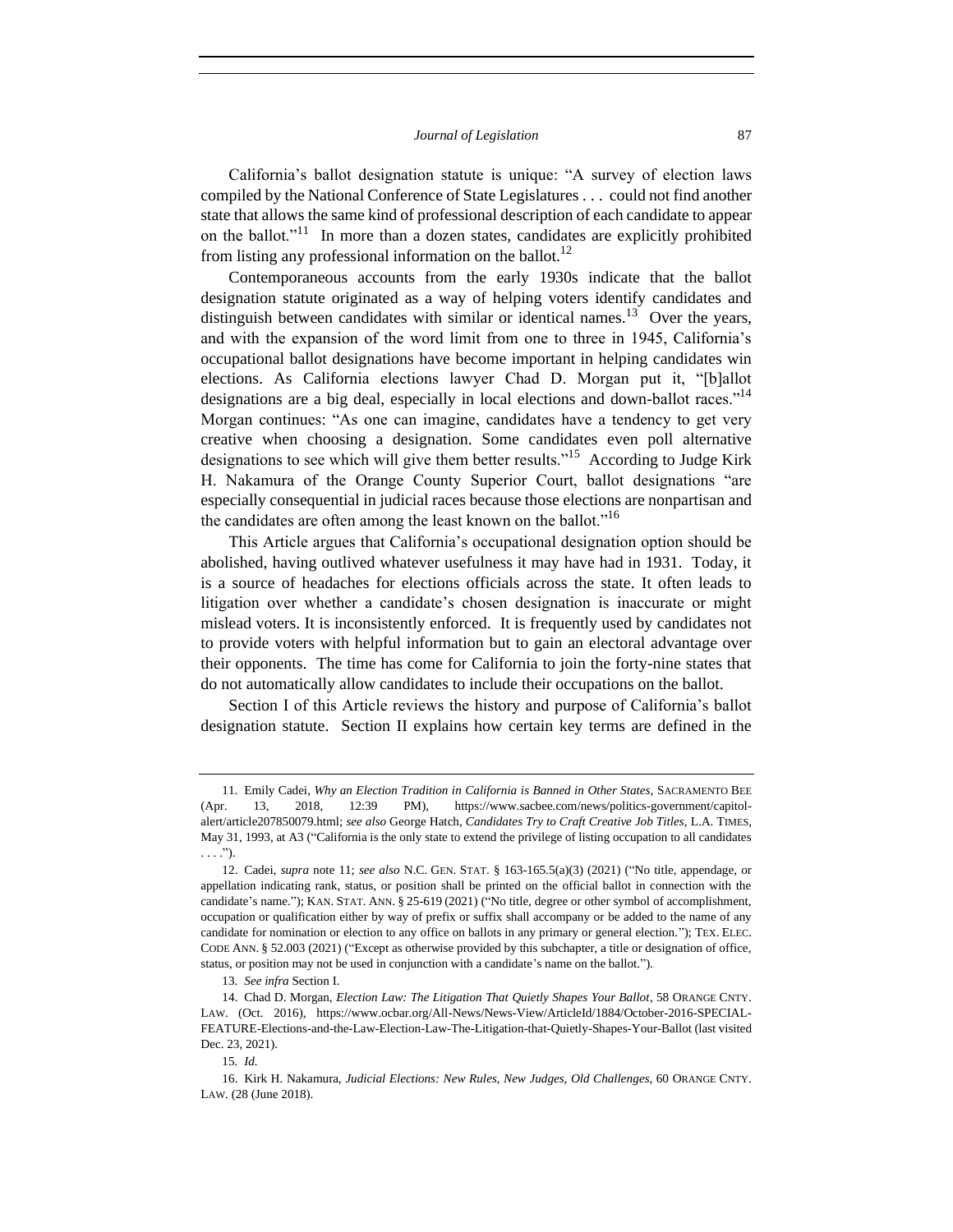statute and accompanying regulations. Section III describes some of the many legal challenges that have been brought to various candidates' chosen designations, and how those cases and controversies were resolved. Section IV attempts to determine which designations are most advantageous electorally and why. Section V discusses the pros and cons of allowing candidates to describe their occupations on the ballot, ultimately concluding that the cons outweigh the pros. Finally, Section VI discusses various reforms that would improve the statute if it cannot be eliminated altogether.

## I. HISTORY AND PURPOSE

As noted above, the ballot designation statute dates back to 1931. There is no legislative history to shed light on what the legislature intended to accomplish by allowing candidates to list their occupations on the ballot. However, a *Los Angeles Times* article published in January 1931 provides some background on the ballot designation provision. According to the article, a "Senator Rochester of Los Angeles" introduced the provision as part of a broader proposal "to revise the method of choosing candidates for partisan offices by a compromise between the convention and direct primary systems  $\dots$   $\cdot$ <sup>17</sup>. The article described Senator Rochester's bill as including "a means whereby an incumbent can so designate himself upon the ballot, while an opponent can state his occupation as John Doe, attorney."<sup>18</sup> The article continued: "Abuses of the right of entering candidates upon the ballot, bringing unknown men of similar names as opponents to an incumbent, and men of one political faith running on different tickets have caused several bills to be introduced striking at these evils."<sup>19</sup>

Writing in 1977, journalist Bruce Bolinger stated that the "original purpose" of the ballot designation statute was to address situations where candidates with similar names ran against each other.<sup>20</sup> Bolinger explained that 1932 was:

[A] reapportionment year, and legislators were faced with running for re-election in altered districts or for higher office, and were sensitive to being identified on the ballot by the title of the office then held. Explanations given to the press emphasized that the bill intended to identify incumbents and protect them from similar-name campaign ploys.<sup>21</sup>

These news accounts are not much to go on, but they suggest that the legislature thought that occupational designations would help voters distinguish between candidates with similar or identical names. Consistent with this interpretation, the California Secretary of State's counsel told the *Riverside Press-Enterprise* in 1995

<sup>17.</sup> C.A. Jones, *Primary Law Revision Asked*, L.A. TIMES, Jan. 18, 1931, at 6.

<sup>18</sup>*. Id.*

<sup>19</sup>*. Id.*

<sup>20.</sup> Bruce C. Bolinger, *'World's Greatest Lying Contest': Ballot Designation Misuse Grows*, DESERT SUN,

Jan. 25, 1977, at B14.

<sup>21</sup>*. Id.*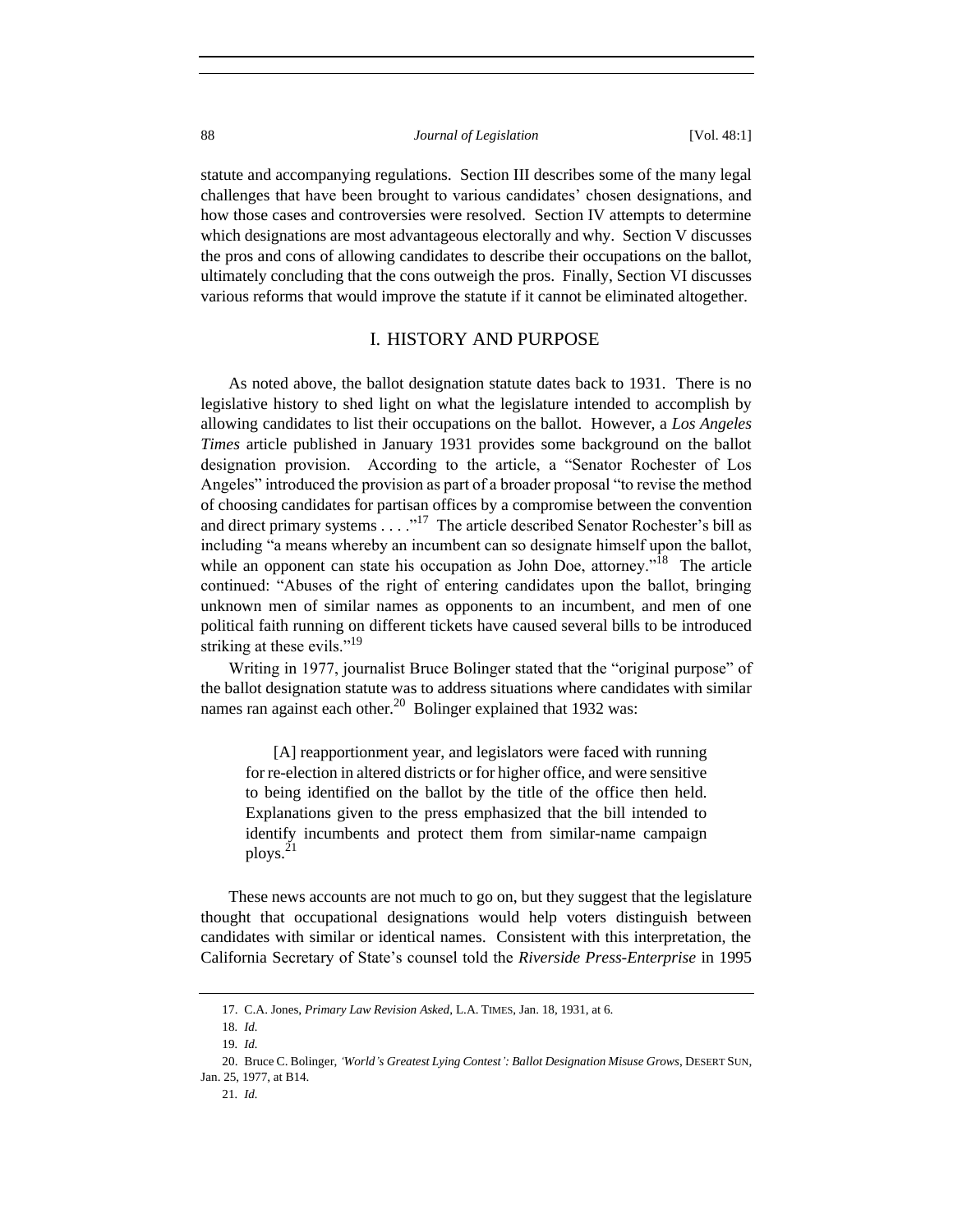that "[o]riginally, the ballot designations were meant to help frontier-era voters tell the difference between 'John Smith, the grocer,' and 'John Smith, the blacksmith.'"<sup>22</sup>

Finally, it is also possible that the legislature was trying to protect incumbents. The *Los Angeles Times* article refers to "the possibility of entering upon the ballot names almost similar to a well-known candidate, a situation which came to the fore during the last campaign." $^{23}$ 

In 1945, the legislature amended the ballot designation statute to give candidates three words instead of one with which to describe their professions, vocations, or occupations. The 1945 version of the statute stated that a candidate may include "[w]ords designating the profession, vocation or occupation of the candidate which shall not exceed three in number."<sup>24</sup> Also in 1945, the legislature added the following restriction: "No candidate shall assume a designation which would mislead the voters."<sup>25</sup>

For the next several decades, the ballot designation statute remained largely the same in substance, although some additional language was added. In 1955, the legislature added a procedure for election officials to follow in the event that a candidate's designation in her nomination paper was different from the one in her registration affidavit.<sup>26</sup> In 1975, the legislature changed "profession, vocation or occupation" (singular) to "professions, vocations, or occupations" (plural).<sup>27</sup> The new version of the statute also included, for the first time, the requirement that the designation contain the candidate's "principal" professions, vocations, or occupations.<sup>28</sup> Finally, the 1975 amendments added the rule that "all California geographical names shall be considered to be one word."<sup>29</sup>

In 1994, the ballot designation statute moved from Section 10211 of the Elections Code to its current home in Section 13107.<sup>30</sup>

In 2002, the legislature added Section 13107.5 to the Elections Code.<sup>31</sup> That Section provides that the ballot designation "community volunteer" constitutes "a valid principal vocation or occupation for purposes of subdivision (a) of Section 13107," subject to the following conditions:

(1) A candidate's community volunteer activities constitute his or her principal profession, vocation, or occupation.

<sup>22.</sup> Jenny Cardenas, *Less Leeway on Ballots for Candidates; Election Officials are Not as Flexible About What Those Running for Office Say They Do for a Living*, PRESS-ENTER. (Oct. 22, 1995). Of course, if both "John Smith, the grocer" and "John Smith, the blacksmith" are completely "unknown" to California voters, then including their occupations on the ballot would not help voters identify the candidates. However, a more plausible interpretation of the phrase "unknown men of similar names" is that, without the occupational designations, voters would not know which John Smith is which, whereas with the designations, they would.

<sup>23.</sup> Jones, *supra* note 17, at 6.

<sup>24.</sup> 1945 Cal. Stat. 1498.

<sup>25</sup>*. Id.*

<sup>26.</sup> 1955 Cal. Stat. 812, 813.

<sup>27.</sup> 1975 Cal. Stat. 2861.

<sup>28</sup>*. Id.*

<sup>29</sup>*. Id.*

<sup>30.</sup> CAL. ELEC. CODE § 13107 (West 2019).

<sup>31</sup>*. Id.* § 13107.5 (West 2019).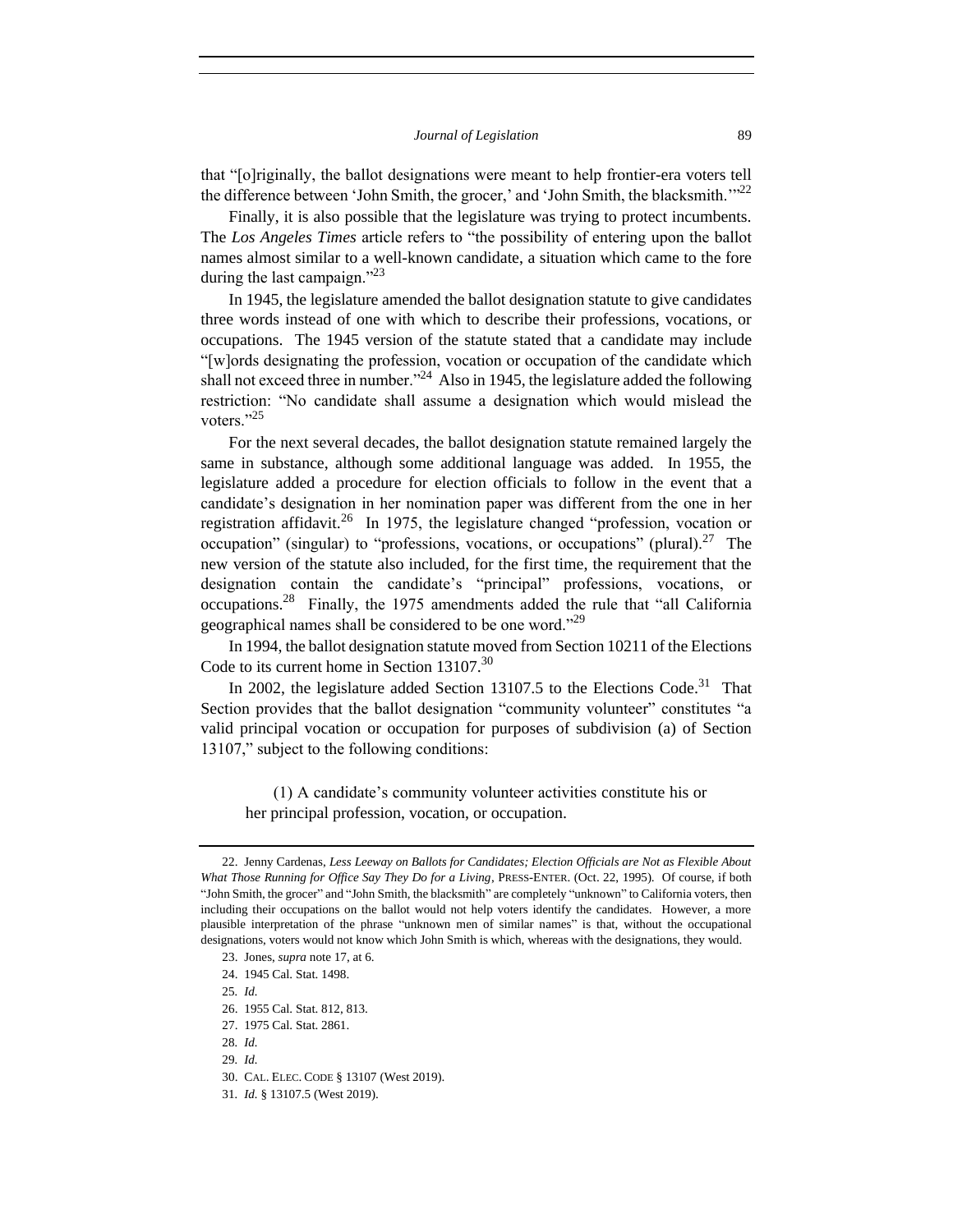(2) A candidate is not engaged concurrently in another principal profession, vocation, or occupation.

(3) A candidate may not use the designation of "community volunteer" in combination with any other principal profession, vocation, or occupation designation.<sup>32</sup>

In 2017, new language was added to Section 13107 to restrict the options that candidates for judicial office have when listing their professions, vocations, or occupations. Under subsection  $(b)(2)$ , a candidate for judicial office who is an active member of the State Bar and is employed by a city, county, district, state, or the United States, has only two options for his or her designation.<sup>33</sup> First, the candidate may include "[w]ords designating the actual job title, as defined by statute, charter, or other governing instrument."<sup>34</sup> The second option is to include either "Attorney," "Attorney at Law," "Lawyer," or "Counselor at Law."<sup>35</sup> As Morgan explained, "[t]hese changes will have the greatest impact on deputy district attorneys who will no longer be able to use the effective 'prosecutor' designation in their judicial campaigns."36

Prior to the addition of the new language, judicial candidates who worked as criminal prosecutors had been quite creative in describing what they do. One judicial race in 2016 featured candidates with the designations "gang murder prosecutor," "gang homicide prosecutor," and "violent crimes prosecutor."<sup>37</sup> Veteran political consultant David Gould recalled that in 2012, he conducted an informal poll of employees in his office, asking them, "[w]ho do you hate the most?"<sup>38</sup> When his staff identified "[p]eople who hurt children" as their most hated group, Gould recommended "child molestation prosecutor" for a judicial candidate he was advising.<sup>39</sup>

In 2019, California State Assemblyman Bill Brough introduced Assembly Bill 3304, which would have authorized the use of "veteran" as a principal profession, vocation, or occupation designation:

FOR THE PURPOSE OF THIS SECTION, "VETERAN" IS A VALID DESIGNATION AS ONE OF A CANDIDATE'S PRINCIPAL PROFESSIONS, VOCATIONS, OR OCCUPATIONS, REGARDLESS OF THE DATE THAT THE MILITARY SERVICE TERMINATED. AS USED IN THIS SUBDIVISION, "VETERAN"

<sup>32</sup>*. Id.* § 13107.5(a).

<sup>33</sup>*. Id.* § 13107(b)(2).

<sup>34</sup>*. Id.* § 13107(b)(2)(A).

<sup>35</sup>*. Id.* § 13107(b)(2)(B).

<sup>36.</sup> Chad D. Morgan, *Playing By The Ballot Rules*, ORANGE CNTY. LAW., June 2018, at 1.

<sup>37.</sup> Marisa Gerber, *Judicial Races Keep Courts Busy*, L.A. TIMES, June 1, 2016, at A1.

<sup>38</sup>*. Id.*

<sup>39</sup>*. Id.*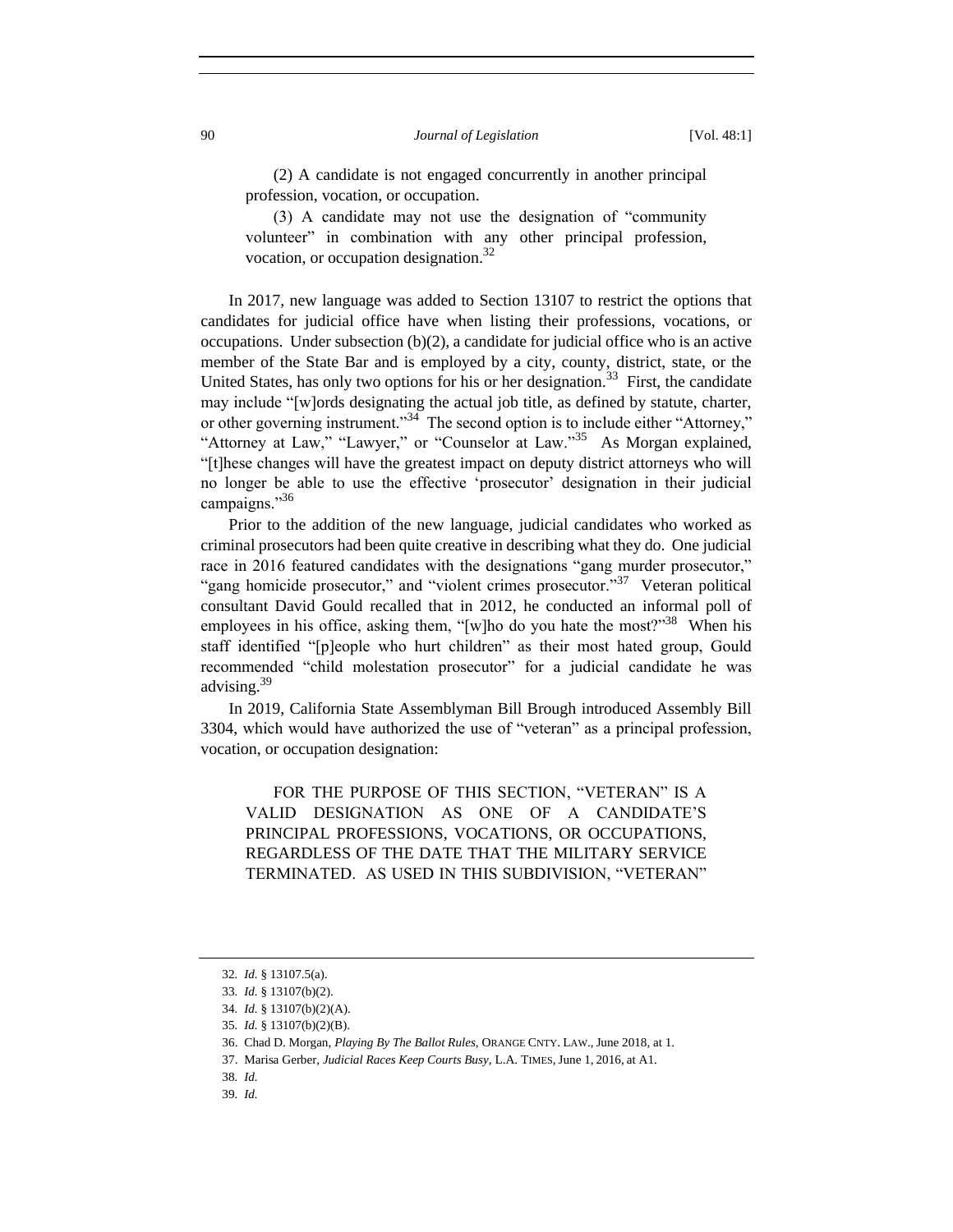# MEANS A PERSON WHO WAS HONORABLY DISCHARGED FROM THE ARMED FORCES OF THE UNITED STATES.<sup>40</sup>

However, the bill failed to advance out of committee.<sup>41</sup>

# II. DEFINITIONS

Regulations promulgated by California's Secretary of State include definitions of various terms used in subsection (a). "Profession" is defined as follows:

[A] field of employment requiring special education or skill and requiring knowledge of a particular discipline. The labor and skill involved in a profession is predominantly mental or intellectual, rather than physical or manual. Recognized professions generally include, but are not limited to, law, medicine, education, engineering, accountancy, and journalism. Examples of an acceptable designation of a "profession," as defined in Elections Code § 13107, subdivision (a)(3), include, but are not limited to, "attorney," "physician," "accountant," "architect," and "teacher."<sup>42</sup>

"Vocation" means:

[A] trade, a religious calling, or the work upon which a person, in most but not all cases, relies for his or her livelihood and spends a major portion of his or her time. As defined, vocations may include, but are not limited to, religious ministry, child rearing, homemaking, elderly and dependent care, and engaging in trades such as carpentry, cabinetmaking, plumbing, and the like. Examples of an acceptable designation of a "vocation," as defined in Elections Code § 13107, subdivision (a)(3), include, but are not limited to, "minister," "priest," "mother," "father," "homemaker," "dependent care provider," "carpenter," "plumber," "electrician," and "cabinetmaker."<sup>43</sup>

"Occupation" means:

[T]he employment in which one regularly engages or follows as the means of making a livelihood. Examples of an acceptable designation of an "occupation," as defined in Elections Code § 13107, subdivision (a)(3), include, but are not limited to, "rancher," "restaurateur," "retail salesperson," "manual laborer," "construction

<sup>40.</sup> A.B. 3304, 2019–2020 Leg., Reg. Sess. (Cal. 2019).

<sup>41</sup>*. Id.*

<sup>42.</sup> CAL. CODE REGS. tit. 2, § 20714(a)(1) (2019).

<sup>43</sup>*. Id.* § 20714(a)(2).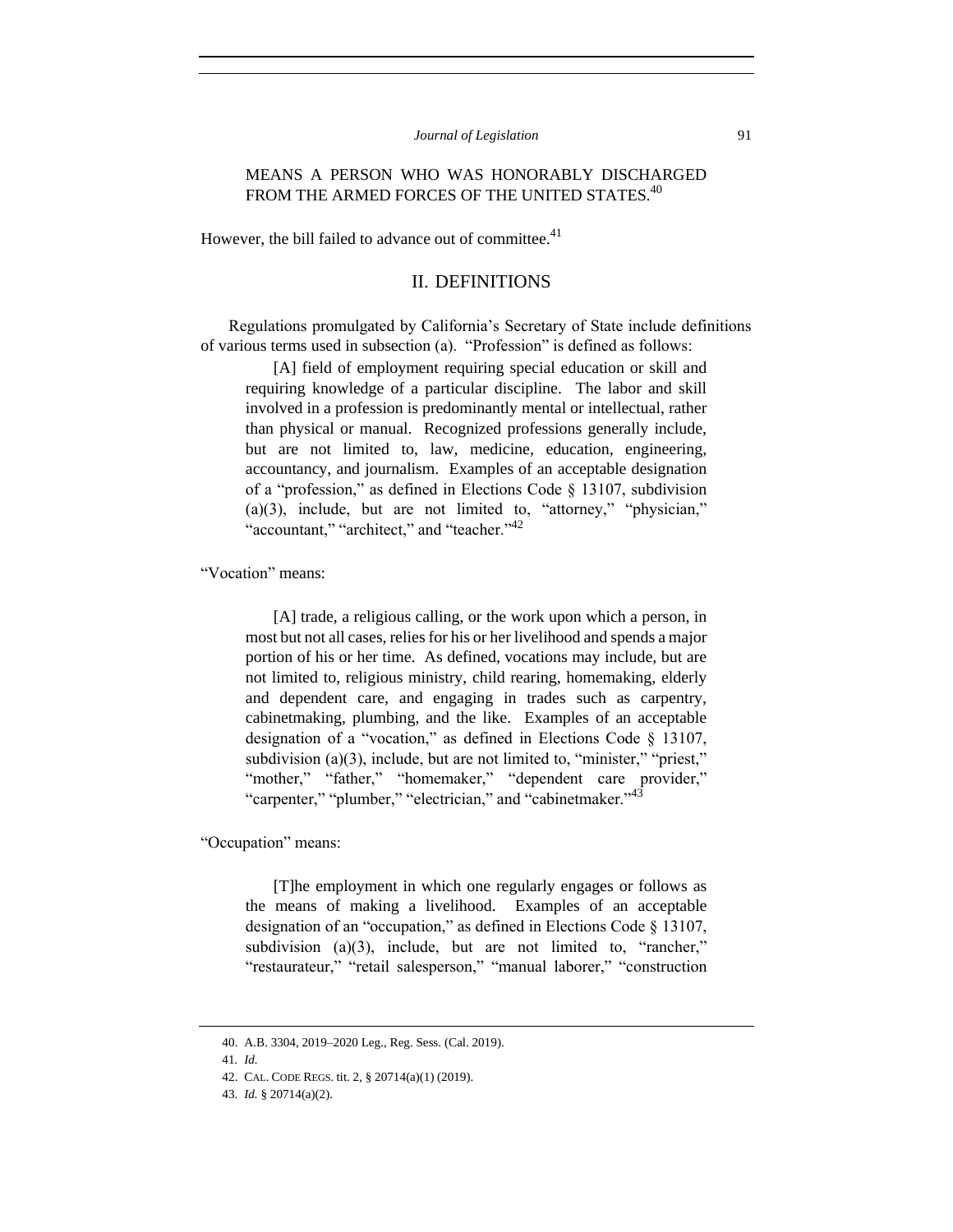worker," "computer manufacturing executive," "military pilot," "secretary," and "police officer."<sup>44</sup>

The regulation also defines "principal":

"Principal" . . . means a substantial involvement of time and effort such that the activity is one of the primary, main or leading professional, vocational or occupational endeavors of the candidate. The term "principal" precludes any activity which does not entail a significant involvement on the part of the candidate. Involvement which is only nominal, pro forma, or titular in character does not meet the requirements of the statute. $45$ 

All told, the regulation provides over two dozen examples of acceptable designations, ranging from the very general—manual laborer—to the very specific— District Attorney, Los Angeles County.<sup>46</sup>

The regulation also states that a candidate "may designate multiple principal professions, vocations or occupations."<sup>47</sup> However, the three-word limit still applies.<sup>48</sup> When a candidate lists more than one profession, vocation, or occupation, the Secretary of State must consider each one separately, and each "must independently qualify as a 'principal' profession, vocation, or occupation."<sup>49</sup> The regulation further states that "multiple professions, vocations or occupations . . . shall be separated by a slash," and gives as an example "Legislator/Rancher/Physician."<sup>50</sup>

After the legislature added Elections Code Section 13107.5 in 2002, the Secretary of State's office enacted the following definition of "community volunteer":

[A] person who engages in an activity or performs a service for or on behalf of, without profiting monetarily, one or more of the following: (1) [a] charitable, educational, or religious organization as defined by the United States Internal Revenue Code section  $501(c)(3)$ ; (2) [a] governmental agency; or (3) [a]n educational institution.<sup>51</sup>

<sup>44</sup>*. Id.* § 20714(a)(3).

<sup>45</sup>*. Id.* § 20714(b).

<sup>46.</sup> The regulation explains that "geographical names" are "considered to be one word." *Id.* § 20714(f)(3). Therefore, the designation "District Attorney, Los Angeles County" does not violate the statute's three-word limit.

<sup>47</sup>*. Id.* § 20714(e).

<sup>48</sup>*. Id.* § 20714(e)(1).

<sup>49</sup>*. Id.* § 20714(e)(2).

<sup>50</sup>*. Id.* § 20714(e)(3).

<sup>51.</sup> CAL. CODE REGS. tit. 2, § 20714.5(a) (2019).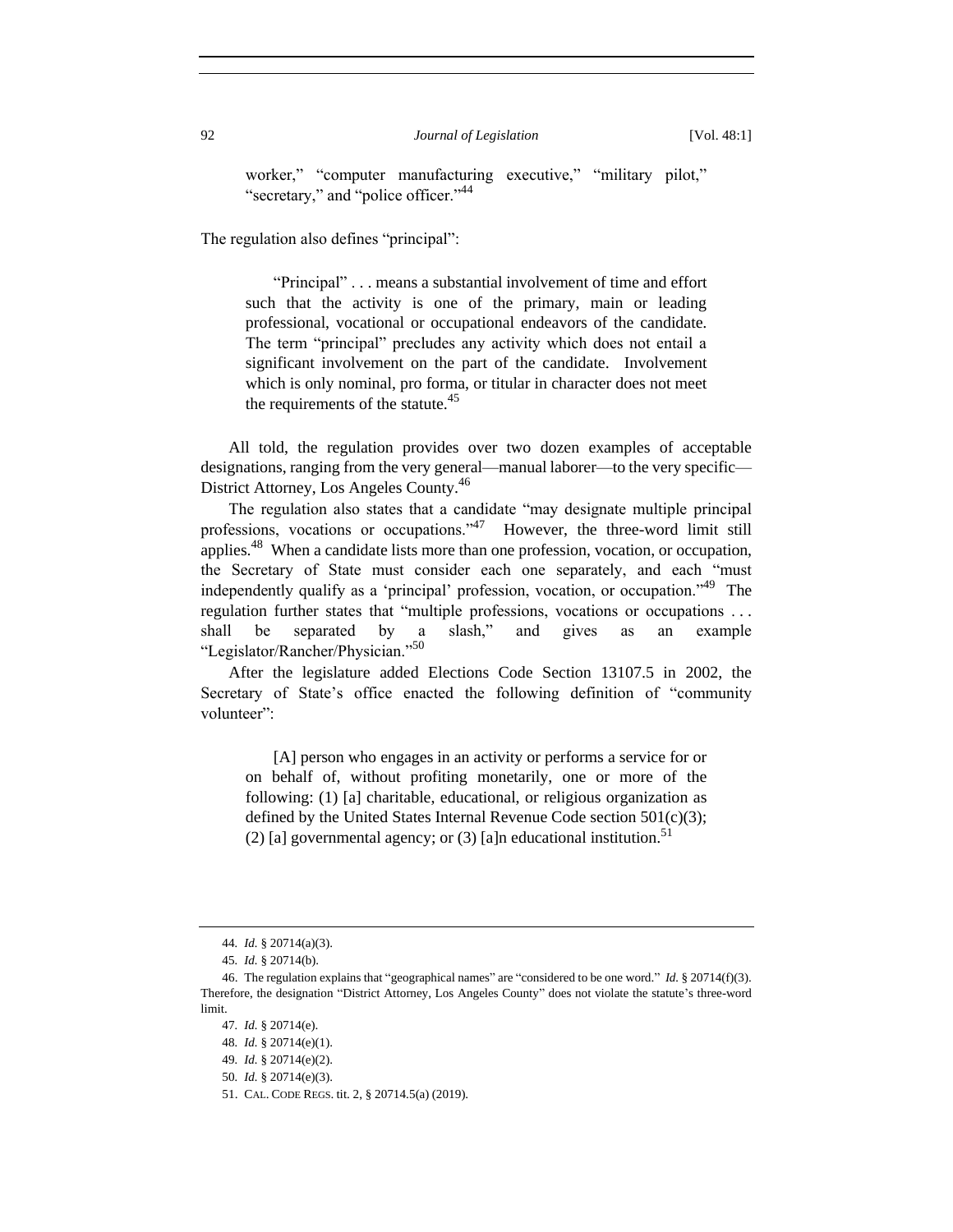The regulation further states that "[t]he activity or service must constitute substantial involvement of the candidate's time and effort such that the activity or service is the sole, primary, main or leading professional, vocational or occupational endeavor of the candidate  $\ldots$  ...<sup>52</sup>

## III. CASES AND CONTROVERSIES

As Chad Morgan, the elections lawyer mentioned in this Article's Introduction, recently explained: "[p]rior to every election, ballots and sample ballots are settled in court as candidates and their supporters battle over ballot designations and candidate statements."<sup>53</sup> California's Elections Code gives lawsuits alleging an error or omission in the placing of a name on or the printing of a ballot priority over all other civil matters.<sup>54</sup> Unfortunately, "[t]here are few appellate cases to clarify the Elections Code requirements mostly because there simply isn't time. A traditional appeal would be resolved long after the election."<sup>55</sup> Morgan explains that litigation over ballot designations "tends to focus on whether candidates are creatively misusing the three words they are allotted to describe their principal professions, vocations, or occupations."<sup>56</sup>

## *A. "Professions, Vocations, or Occupations"*

In 1994, Dean Andal brought a mandamus proceeding against the Acting Secretary of State, Tony Miller.<sup>57</sup> Andal was running for a seat on the California State Board of Equalization, and one of his opponents was State Senator Robert Presley.<sup>58</sup> Andal requested that the Court of Appeal order Miller to refuse to accept Presley's ballot designation of "Senator/Peace Officer" under Elections Code Section 10211, a predecessor to Section 13107(a)(3).<sup>59</sup> Andal argued that "peace officer' is a status rather than a profession, vocation, or occupation," and as such could not be listed *by anyone*, including Sen. Presley, as a ballot designation.<sup>60</sup>

The California Court of Appeal rejected Andal's argument. The court noted that "[t]he central characteristic of a profession, vocation or occupation . . . is its attribute as a 'means of livelihood or production of income."<sup>61</sup> In contrast, "[t]he hallmark

<sup>52</sup>*. Id.* § 20714.5(b).

<sup>53.</sup> Morgan, *supra* note 36, at 1.

<sup>54.</sup> CAL. ELEC. CODE § 13314(a)(3) (West 2017).

<sup>55.</sup> Morgan, *supra* note 36, at 3.

<sup>56</sup>*. Id.* at 4.

<sup>57.</sup> Andal v. Miller, 34 Cal. Rptr. 2d 88, 89 (Ct. App. 1994).

<sup>58</sup>*. Id.*

<sup>59</sup>*. Id.* Like the current Section 13107(a)(3), the version of Elections Code Section 10211 in effect in 1994 stated that the following "may appear at the option of the candidate": up to three words "designating either the current principal professions, vocations, or occupations of the candidate, or the principal professions, vocations, or occupations of the candidate during the calendar year immediately preceding the filing of nomination documents." *Id.* at 91 (quoting CAL. ELEC. CODE § 10211(a)(3) (West 1994)).

<sup>60</sup>*. Id.* at 90.

<sup>61</sup>*. Id.* at 92.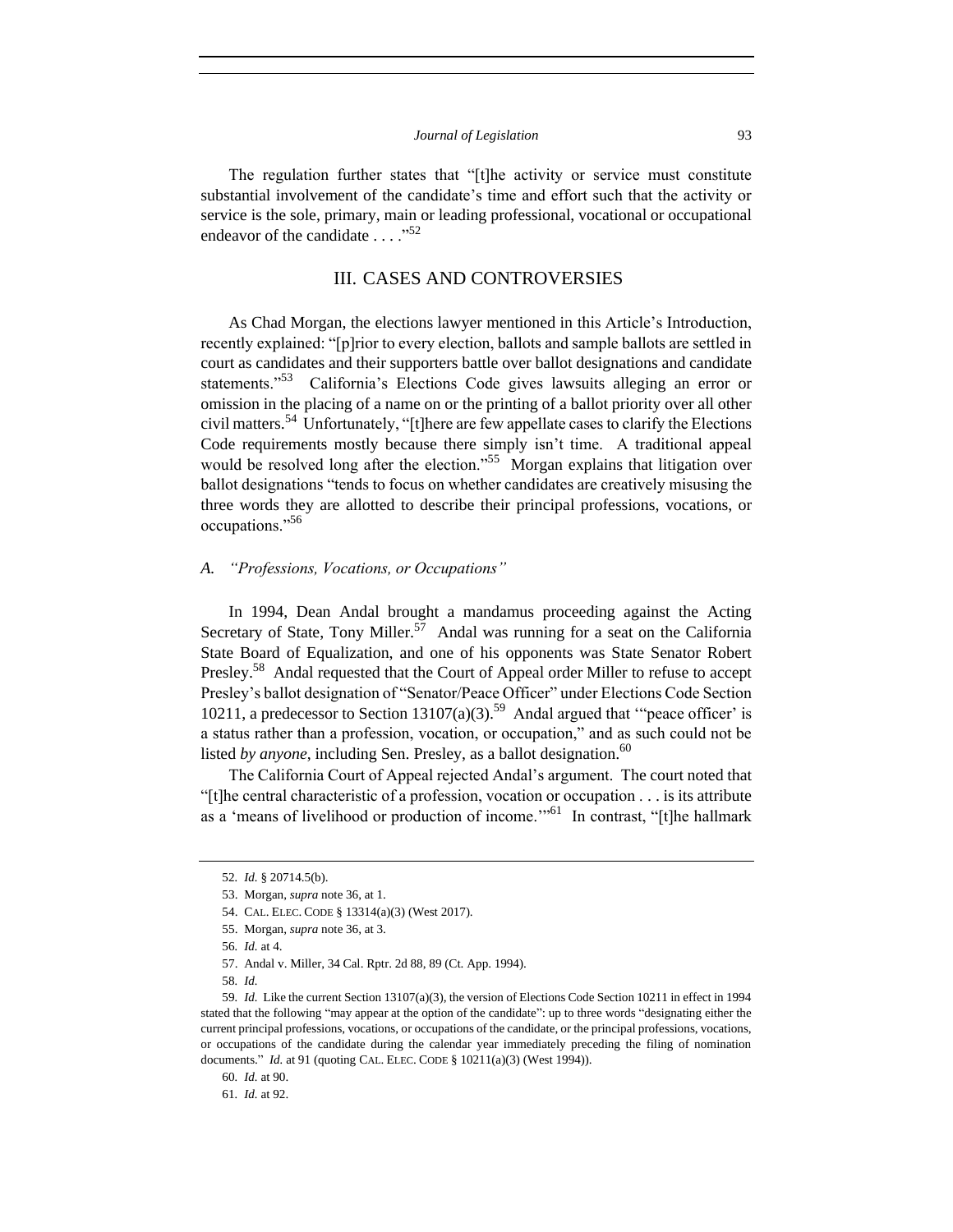of a status under this statutory scheme . . . is that it is not an income-producing job, even in principle."<sup>62</sup> The court cited "taxpayer," "patriot," "renter," and "mountain climber" as examples of impermissible ballot designations because they reflect a candidate's status, hobby, or avocation as opposed to a profession, vocation, or occupation.<sup>63</sup>

Turning to the specific designation of "peace officer," the court found that such a designation could refer to persons working as "deputy sheriffs, city police officers, [or] members of the California Highway Patrol."<sup>64</sup> Persons in those jobs generally do them "as their livelihood and hence would qualify under the statute."<sup>65</sup>

The court likewise rejected Andal's argument that "peace officer" is "too broad a category" because it could encompass "everyone from the Attorney General to the local litter control officer."<sup>66</sup> To the contrary, candidates are free to choose very broad descriptions of their occupations, very narrow ones, or something in between, so long as the designation "does not mislead the voters."<sup>67</sup> As an example, the court noted that the president of IBM could select the designation "businessman," even though that designation could just as easily apply to a "door-to-door magazine salesman."<sup>68</sup> Thus, the court concluded, there is nothing inherently wrong with the ballot designation "peace officer."<sup>69</sup>

While "peace officer" can be an acceptable ballot designation, "peace activist" cannot. In *Rubin v. City of Santa Monica*, the Ninth Circuit affirmed the Central District of California's finding that "the term 'peace activist' is not a profession, occupation, or vocation" under Section 13107(a)(3) and the associated regulations.<sup>70</sup> The plaintiff-appellant, Jerry Rubin, was a candidate for Santa Monica City Council whose preferred ballot designation of "peace activist" was rejected by the city clerk.<sup>71</sup> The city clerk informed Rubin that the phrase "peace activist" constituted an impermissible status designation under California's election regulations.<sup>72</sup> Rubin sued the city clerk, among other government officials and entities, in federal court, alleging statutory and constitutional violations.<sup>73</sup>

The Ninth Circuit began its analysis with California's ballot designation regulations, one of which distinguishes certain "'types of activities . . . from professions, vocations, and occupations'" and states that those activities "'are not acceptable as ballot designations."<sup>74</sup> The regulation lists "statuses" as one type of "activity" that is not a profession, vocation, or occupation, and further states:

69*. Id.* at 93.

73*. Id.*

<sup>62</sup>*. Id.*

<sup>63</sup>*. Id.*

<sup>64</sup>*. Id.*

<sup>65</sup>*. Id.*

<sup>66</sup>*. Id.*

<sup>67</sup>*. Id.*

<sup>68</sup>*. Id.*

<sup>70.</sup> 308 F.3d 1008, 1012 (9th Cir. 2002).

<sup>71</sup>*. Id.* at 1011–12.

<sup>72</sup>*. Id.*

<sup>74</sup>*. Id.* (quoting CAL. CODE REGS. tit. 2, § 20716(b)(3) (2019)).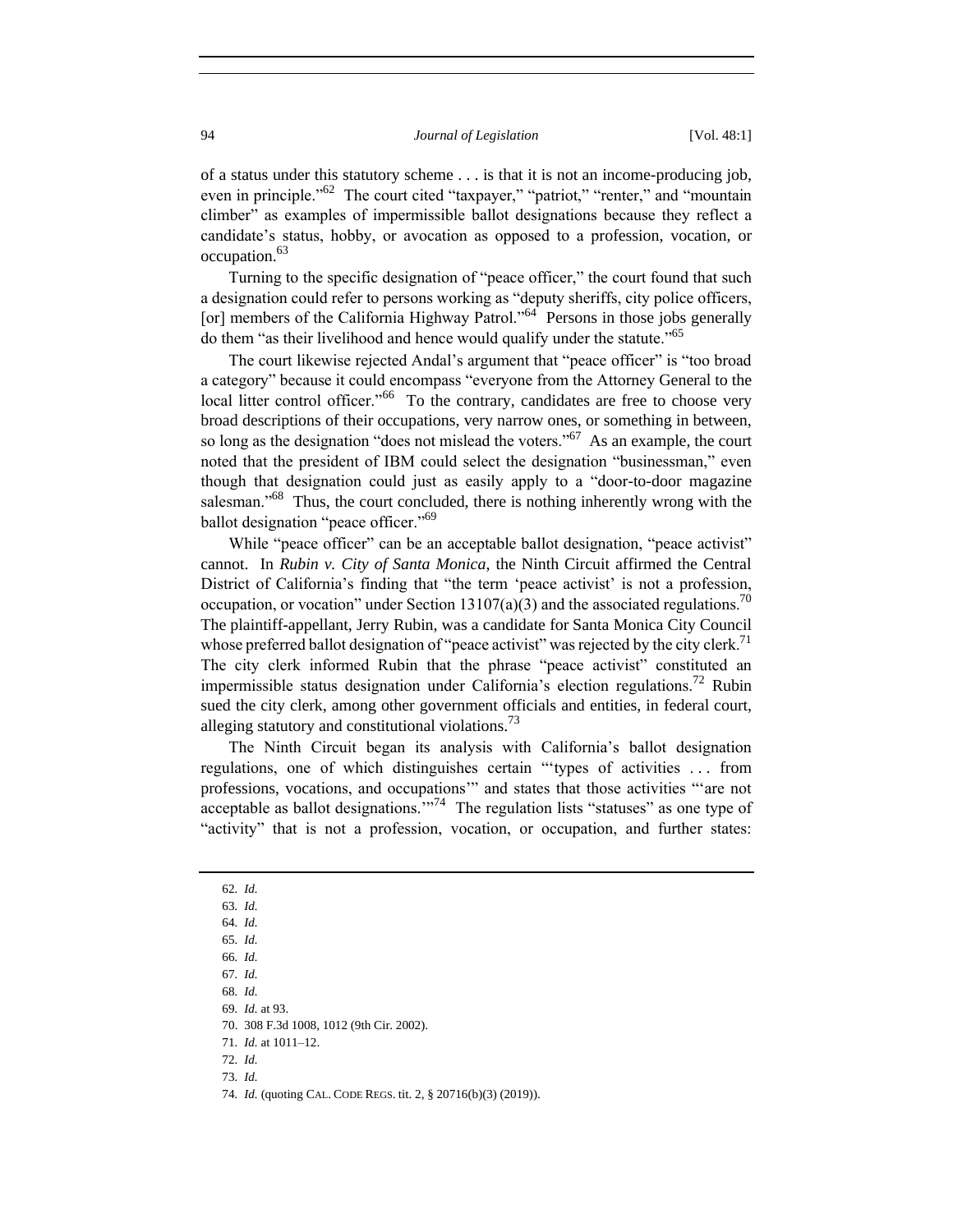"[e]xamples of a status include, but are not limited to, philanthropist, *activist*, patriot, taxpayer, concerned citizen, husband, wife, and the like."<sup>75</sup> Thus, the Ninth Circuit had little difficulty concluding that Rubin's ballot designation could not include the word "activist":

The word "activist" is specifically listed [in the regulation] as an example of an impermissible status designation. Thus, even if a person were to spend the substantial majority of his or her time promoting peace, the designation "peace activist" would still be improper because it is "generic," and "generally fails to identify with any particular specificity the manner" in which the candidate spends his time.<sup>76</sup>

The Ninth Circuit further noted that the word "activist" "does not designate a well-defined set of activities or how such activities relate specifically to making a livelihood."<sup>77</sup> Moreover, adding the word "peace" in front of "activist" did not alleviate the court's concerns, "although it [did] make the designation superficially somewhat more specific."<sup>78</sup> To the contrary, adding the word "peace" connected Rubin's name "to an idea which is popular but which [could] be used to describe a wide range of ideologies."<sup>79</sup>

Sometimes determining what does and does not count as a profession, vocation, or occupation devolves into splitting hairs. In 1994, two candidates for City Council in Oceanside, Mary Azevedo and Penny Keefer, requested the ballot designation of "housewife. $180$ " They were told that they could not use that designation but could use "homemaker" instead, based on the Secretary of State's determination that "housewife" is a status, while "homemaker" is an occupation. $81$ 

## *B. "Principal"*

In addition to finding that "peace officer" can be a permissible designation of a candidate's profession, vocation, or occupation, *Andal v. Miller* also addresses whether "peace officer" was in fact one of Senator Presley's "principal" professions, vocations, or occupations.  $82$  The court found that the use of the word "principal" in the statute "connotes a substantial involvement of time and effort such that the activity is one of the primary, main or leading professional, vocational or

<sup>75.</sup> CAL. CODE REGS. tit. 2, § 20716(b)(3) (2019) (emphasis added).

<sup>76</sup>*. Rubin*, 308 F.3d at 1018 (quoting CAL. CODE REGS. tit. 2, § 20716(b)(3) (2019)).

<sup>77</sup>*. Id.*

<sup>78</sup>*. Id.*

<sup>79</sup>*. Id*. Because plaintiff Rubin's rejected ballot designation included a word explicitly prohibited by the relevant regulations, his statutory claim was essentially a non-starter. Therefore, most of the court's opinion focuses on Rubin's constitutional challenges to Section 13107(a)(3) and the associated regulations. *See id.* at 1013–19. These challenges, which the court ultimately rejected at *id.* 1019 are beyond the scope of this Article.

<sup>80.</sup> Lola Sherman, *In Oceanside, Three Little Words Can Become Big Issue*, SAN DIEGO UNION-TRIB., Aug. 31, 1996, at B1.

<sup>81</sup>*. Id.*

<sup>82.</sup> 34 Cal. Rptr. 2d 88, 93 (Ct. App. 1994).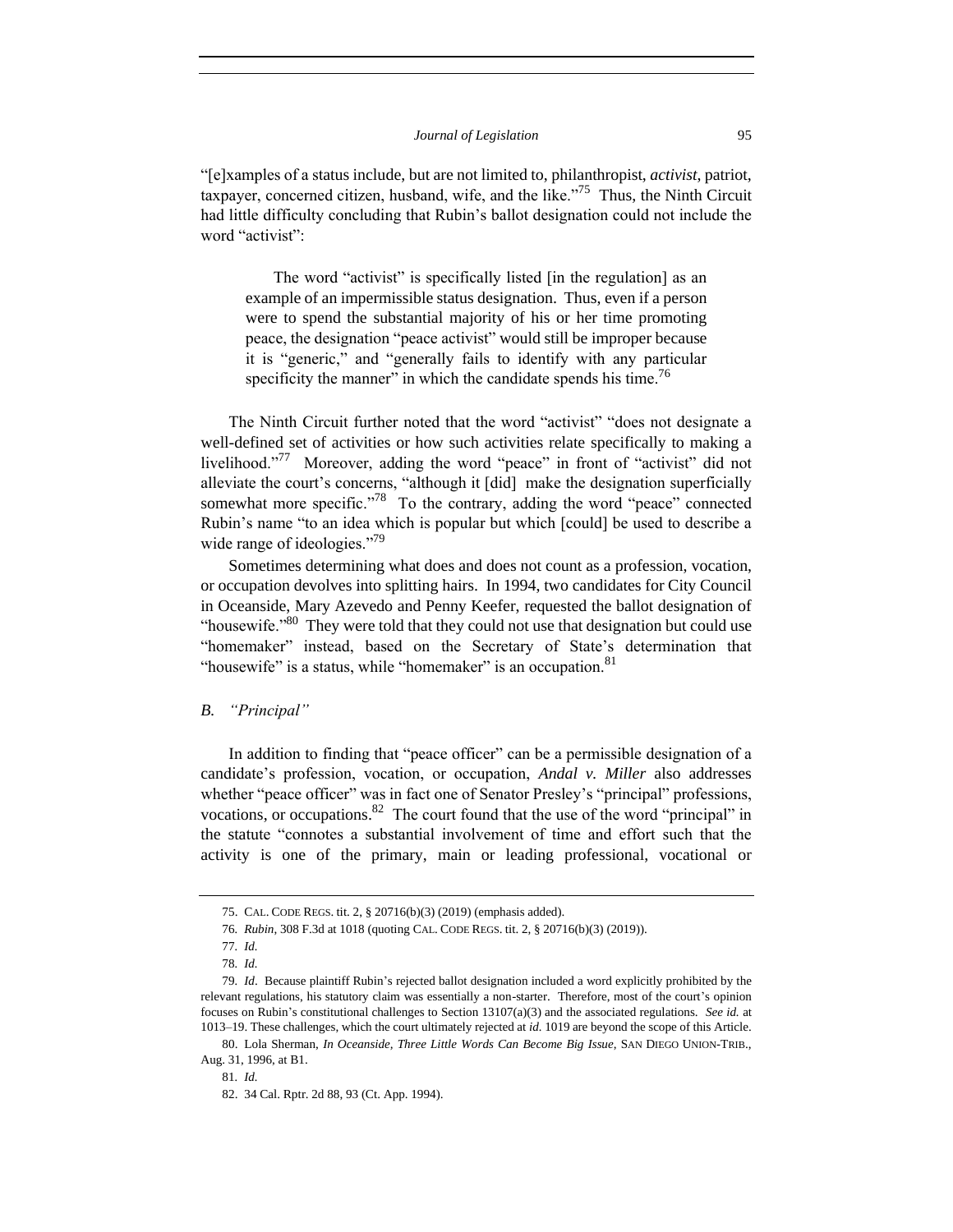occupational endeavors of the candidate."<sup>83</sup> The "principal" requirement thus excludes "any activity which does not entail a significant involvement on the part of the candidate," and "involvement which is only nominal, pro forma, or titular in character."<sup>84</sup>

Presley's designation of himself as a "peace officer" was based on his appointment in July 1994 as a reserve deputy sheriff with the Sacramento County Sheriff's Department.<sup>85</sup> However, evidence showed that at the time that Presley filed his ballot designation, he simply had not done anything in his capacity as a reserve deputy sheriff.<sup>86</sup> Furthermore, "the nature of his position as a reserve deputy sheriff is such that, unlike full-time or part-time deputy sheriffs, Presley will never be compensated for his service."<sup>87</sup> Therefore, the court concluded, Presley could not include the words "peace officer" in his designation.<sup>88</sup>

In March 2012, a Superior Court judge in Sacramento ruled that Jose Hernandez, a candidate for the U.S. House of Representatives, could use the designation "astronaut" in the upcoming Democratic primary.<sup>89</sup> Hernandez had been an astronaut at NASA's Johnson Space Center in Houston, but he had left NASA in January 2011 to work at a technology company. $^{90}$  The court's decision was consistent with a literal reading of the statute, which allows the candidate to list "the principal professions, vocations, or occupations of the candidate *during the calendar year immediately preceding the filing of nomination documents*."<sup>91</sup> Assuming that Hernandez filed his nomination documents in 2012, then he did indeed work for NASA for a very small part of 2011, the immediately preceding calendar year. Moreover, Hernandez's complete designation, "astronaut/scientist/engineer," prevented voters from concluding incorrectly that astronaut was Hernandez's only recent occupation.

#### *C. "No more than three words"*

In 1998, Dave Stirling was the Republican nominee for California Attorney General.<sup>92</sup> Stirling requested the ballot designation "Chief Deputy Attorney General."<sup>93</sup> He had been appointed to that position by the Attorney General and had served as Chief Deputy Attorney General since 1991.<sup>94</sup> The Chief Deputy Attorney General is the second highest official in California's Department of Justice.<sup>95</sup> In that

90*. Id.*

92. Stirling v. Jones, 77 Cal. Rptr. 2d 791, 795 (Ct. App. 1998).

<sup>83</sup>*. Id.*

<sup>84</sup>*. Id.*

<sup>85</sup>*. Id.* at 89.

<sup>86</sup>*. Id.* at 93.

<sup>87</sup>*. Id.* at 94.

<sup>88</sup>*. Id.*

<sup>89.</sup> Joe Garofoli, *Judge: Jose Hernandez Can Be 'Astronaut' on Ballot*, S.F. GATE (Mar. 30, 2012, 4:00 AM), http://www.sfgate.com/politics/joegarofoli/article/Judge-Jose-Hernandez-canbe-astronaut-on-ballot-3446118.php.

<sup>91.</sup> CAL. ELEC. CODE § 13107(a)(3) (West 2019) (emphasis added).

<sup>93</sup>*. Id.*

<sup>94</sup>*. Id.* at 796.

<sup>95</sup>*. Id.*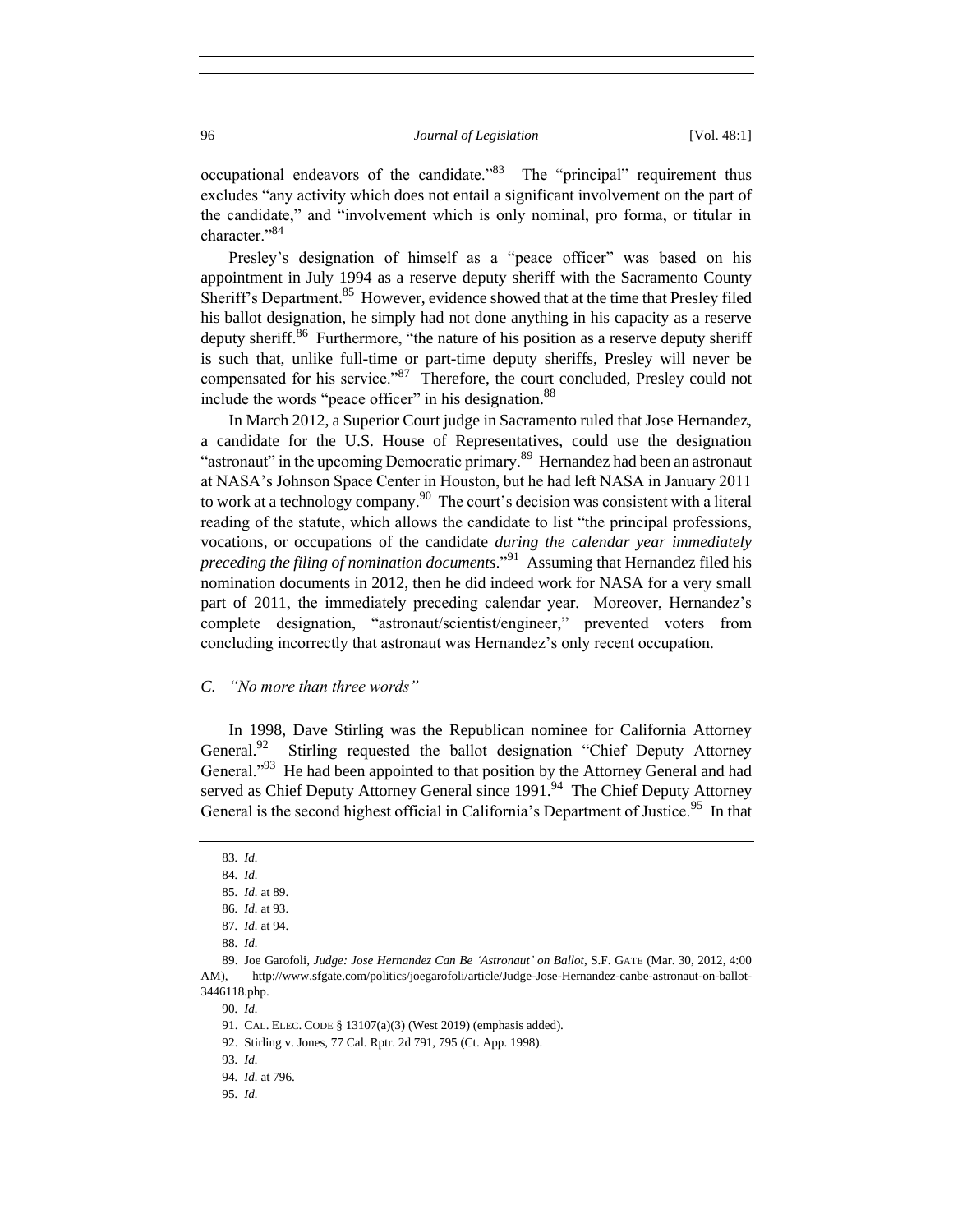capacity, Stirling managed the Department, including its approximately 900 assistant and deputy attorneys general.<sup>96</sup>

Not surprisingly, the Secretary of State rejected Stirling's proposed designation on the ground that it violated the requirement in Elections Code Section  $13107(a)(3)$ that a ballot designation be "[n]o more than three words."<sup>97</sup> Stirling petitioned for a writ of mandate to direct the Secretary of State to accept his proposed ballot designation, and the Superior Court of Sacramento County denied the petition.<sup>98</sup> Stirling appealed,<sup>99</sup> arguing that the words "Attorney General" embody a single concept and therefore could be considered one word, $100$  and that the three-word limit violates his constitutional rights to equal protection and freedom of speech.<sup>101</sup> In addition, the Court of Appeal decided to consider whether a hyphenated spelling of Stirling's requested designation—Chief Deputy Attorney-General—complied with the three-word limit. $102$ 

The majority in *Stirling* rejected Stirling's constitutional challenges to the threeword limit<sup>103</sup> and his argument that "Attorney General" should be considered one word because it expresses a single concept.<sup>104</sup> However, the majority went on to find that the hyphenated spelling of Stirling's requested designation, "Chief Deputy Attorney-General," complied with the three-word limit.<sup>105</sup> Thus, Stirling ended up with a ballot designation that was nearly identical to what he originally requested, with the only difference being a hyphen between "Attorney" and "General."

To arrive at the conclusion that Stirling could appear on the ballot as "Chief Deputy Attorney-General," the majority in *Stirling v. Jones* engaged in much analytical gymnastics, and not only because Stirling had never formally requested that exact designation. The court began its analysis of the hyphenated designation with Section 20714(f)(2) of the California Code of Regulations, which specifically addresses hyphens:

A hyphen may be used if, and only if, the use of a hyphen is called for in the spelling of a word as it appears in a standard reference dictionary of the English language, which was published in the United States at any time within the 10 calendar years immediately preceding the election for which the words are counted.<sup>106</sup>

The court then noted that the *Oxford English Dictionary* "contains a subordinate entry to the main word 'Attorney' for the word 'Attorney-general.'"<sup>107</sup> Citing the

<sup>96</sup>*. Id.*

<sup>97</sup>*. Id.* at 795.

<sup>98</sup>*. Id.*

<sup>99</sup>*. Id.*

<sup>100</sup>*. Id.*

<sup>101</sup>*. Id.*

<sup>102</sup>*. Id.* The Court of Appeal's opinion is not clear as to who exactly came up with the idea of hyphenating "Attorney General" in Stirling's ballot designation. The court describes the hyphenated spelling as one of two "additional questions" that "have arisen" "[i]n the course of the appeal." *Id.*

<sup>103</sup>*. Id.* at 797–802.

<sup>104</sup>*. Id.* at 795.

<sup>105</sup>*. Id.*

<sup>106.</sup> CAL. CODE REGS. tit. 2, § 20714(f)(2) (2019).

<sup>107.</sup> Stirling v. Jones, 77 Cal. Rptr. 2d 791, 805 (Ct. App. 1998).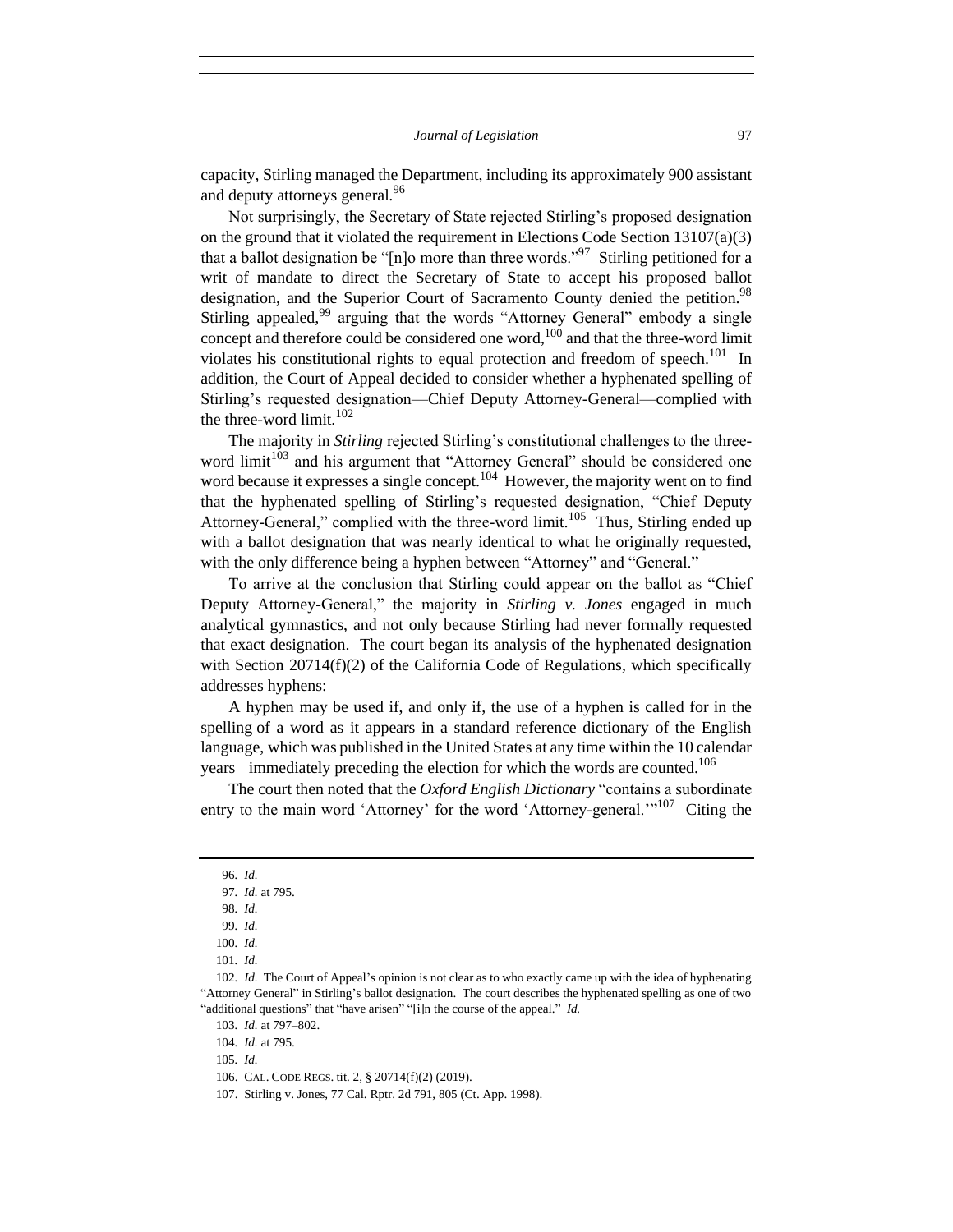*Chicago Manual of Style*, the court called it an "uncontroverted rule of grammar that a hyphenated combination of separate words is one word."<sup>108</sup> The court further concluded that the *Oxford English Dictionary* qualified as "a standard reference dictionary of the English language" and that the hyphenated spelling of "attorneygeneral" was "called for" in that dictionary even though that dictionary also includes the unhyphenated spelling.<sup>109</sup> Finally, the court found that Stirling had substantially complied with the filing requirements even though he "failed to designate the term 'Attorney General' . . . in its legally proper one-word form, 'Attorney-General."<sup>110</sup>

Associate Justice Cole Blease dissented.<sup>111</sup> He began by noting that "Stirling submitted but one ballot designation to the Secretary of State, 'Chief Deputy Attorney General,'" which was rejected "for the obvious reason that four words are not three words."<sup>112</sup> Associate Justice Blease criticized the majority for "directing the placement of a designation of its own making on the general election ballot."<sup>113</sup> He noted that the purpose of a ballot designation is "to give the best description possible in three words of the candidate's occupation."<sup>114</sup> He continued: "Candidates have a myriad of other, proper opportunities to inform the electorate of their respective qualifications."<sup>115</sup>

*Stirling v. Jones* illustrates the controversy that inevitably arises when candidates are permitted to include an occupation in their ballot designations. As the *Stirling*  majority noted, "most employment may be described succinctly" and "the more words available, the greater the temptation to stretch the ballot designation beyond its intended purpose of identifying the candidate into the realm of describing comparative experience, virtue, or qualifications."<sup>116</sup> In theory, the three-word limit should be one of the more straightforward requirements in the ballot designation statute. And yet, *Stirling v. Jones* shows that even that seemingly straightforward provision can lead to highly complex litigation, with several pages of the court's opinion devoted to a single hyphen.<sup>117</sup>

*Stirling* is a challenging case to analyze because, on the one hand, the petitioner merely wanted his actual job title to appear next to his name on the ballot. On the other hand, the dissenting justice is surely correct that the designation "Chief Deputy Attorney General" contains one more word than the statute allows, and the placement of a highly unusual hyphen between "Attorney" and "General" feels like an end run around the three-word limit—especially when the candidate did not formally request the hyphenated designation.

Moreover, it is certainly debatable whether the designation "Chief Deputy Attorney General," with or without the hyphen, would have been better for the

110*. Id.* at 816*.*

<sup>108</sup>*. Id.* at 806.

<sup>109</sup>*. Id.* at 805–06.

<sup>111</sup>*. Id.* at 816 (Blease, A.J., dissenting).

<sup>112</sup>*. Id.* at 817 (Blease, A.J., dissenting).

<sup>113</sup>*. Id.* (Blease, A.J., dissenting).

<sup>114</sup>*. Id.* at 818 (Blease, A.J., dissenting).

<sup>115</sup>*. Id.*

<sup>116</sup>*. Id.* at 800.

<sup>117</sup>*. Id.* at 806–10.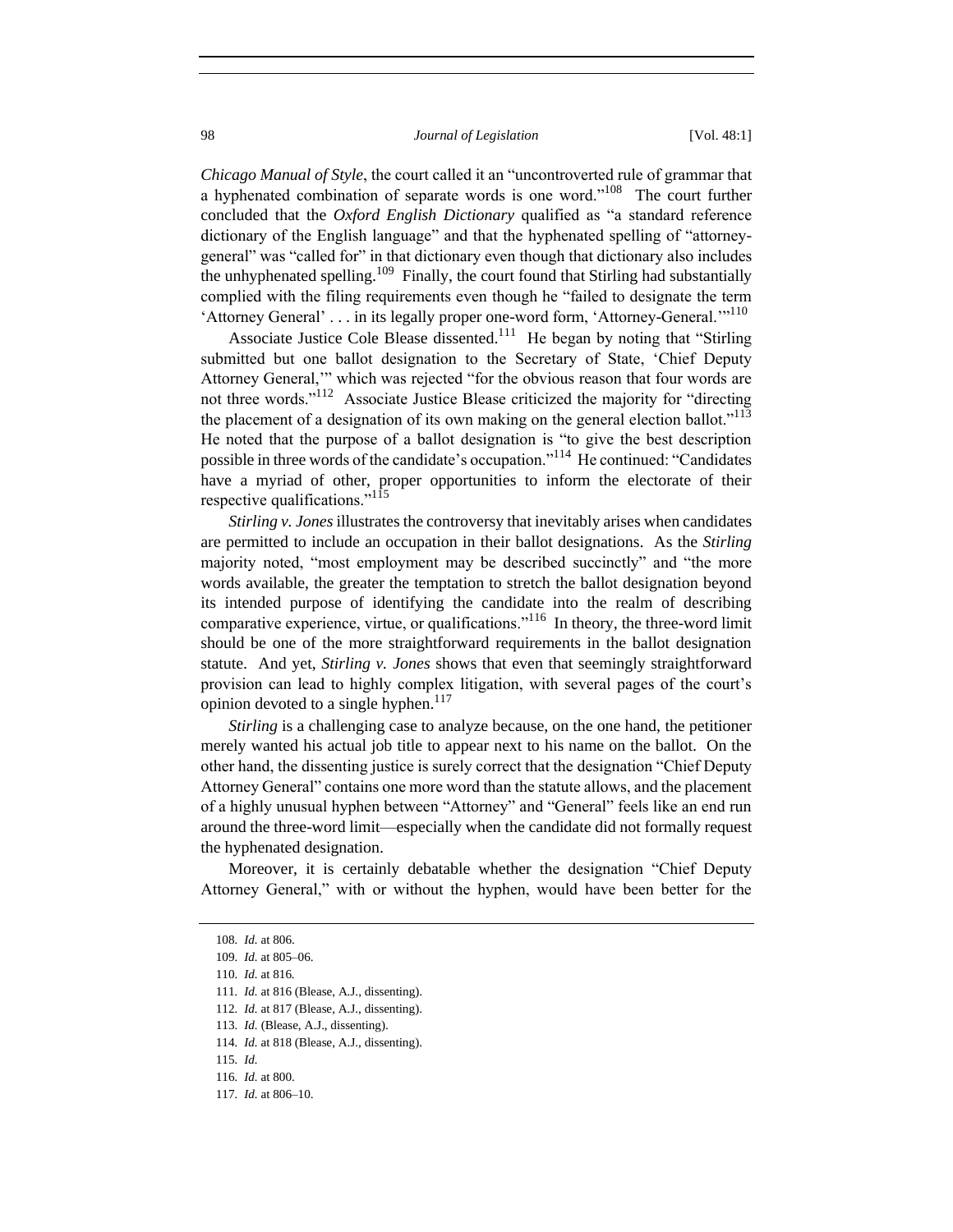candidate than simply "Deputy Attorney General." Stirling managed to win the Republican primary with the designation "Deputy Attorney General."<sup>118</sup> With respect to the general election, part of Stirling's argument was that Chief Deputy Attorney General is a very high office—number two in a department with nearly one thousand lawyers—whereas Deputy Attorney General and Assistant Attorney General are lower offices held by hundreds of lawyers.<sup>119</sup> It is unlikely, however, that more than a small handful of California voters actually understood or currently understand the difference between a Chief Deputy Attorney General and a Deputy Attorney General.

The three-word limit can be unfair to candidates in some cases. In January 2011, the *Los Angeles Daily News* criticized city council candidate Mitch Englander's ballot designation of "Policeman/Councilmember Deputy."<sup>120</sup> The paper pointed out that Englander was a reserve officer working around sixteen hours a month, whereas he worked full-time as chief of staff to Councilmember Greig Smith, a job that paid him \$150,000 per year.<sup>121</sup> Putting aside the question of whether it was appropriate for Englander to call himself a "policeman," it is not clear what three-word designation Englander could have used to describe his "day job." His title was "chief of staff," but that designation would use up all three words while leaving voters to wonder what industry Englander worked in.<sup>122</sup> If his opponent were, for example, a "fourth grade teacher," that opponent would arguably have an advantage over Englander by having a job that can easily be described in three words. Nevertheless, the line has to be drawn somewhere, and giving candidates more than three words would just lead to more mischief, confusion, and litigation.

## D. *"Current"*

As noted in the Introduction,  $123$  candidates are limited to listing their "current" professions, vocations, occupations, or ones that the candidate held "during the calendar year immediately preceding the filing of nomination documents."<sup>124</sup> This requirement is fairly straightforward, but it still leads to occasional litigation. In 2018, Democratic Congressional candidate Gil Cisneros successfully sued fellow Democratic candidate Sam Jammal to force Jammal to change his designation from "civil rights attorney" to "clean energy businessman."<sup>125</sup> Jammal had practiced

<sup>118</sup>*. Id.* at 796.

<sup>119</sup>*. Id.*

<sup>120.</sup> L.A. Daily News, *Daily News Editorial: Just because law allows artfulness on the ballot, that doesn't mean it's right*, L.A. DAILY NEWS (Aug. 28, 2017, 10:02 AM), https://www.dailynews.com/2011/01/18/dailynews-editorial-just-because-the-law-allows-artfulness-on-the-ballot-that-doesnt-mean-its-right/.

<sup>121</sup>*. Id.*

<sup>122</sup>*. Id.*

<sup>123</sup>*. See supra* discussion at notes 4–10.

<sup>124.</sup> CAL. ELEC. CODE § 13107(a)(3) (West 2019).

<sup>125.</sup> Ben Christopher, *How California Candidates Use Three Words to Sway Voters*, L.A. DAILY NEWS (May 7, 2018 5:21 PM), https://www.dailynews.com/2018/05/07/how-california-candidates-use-three-wordsto-sway-voters/.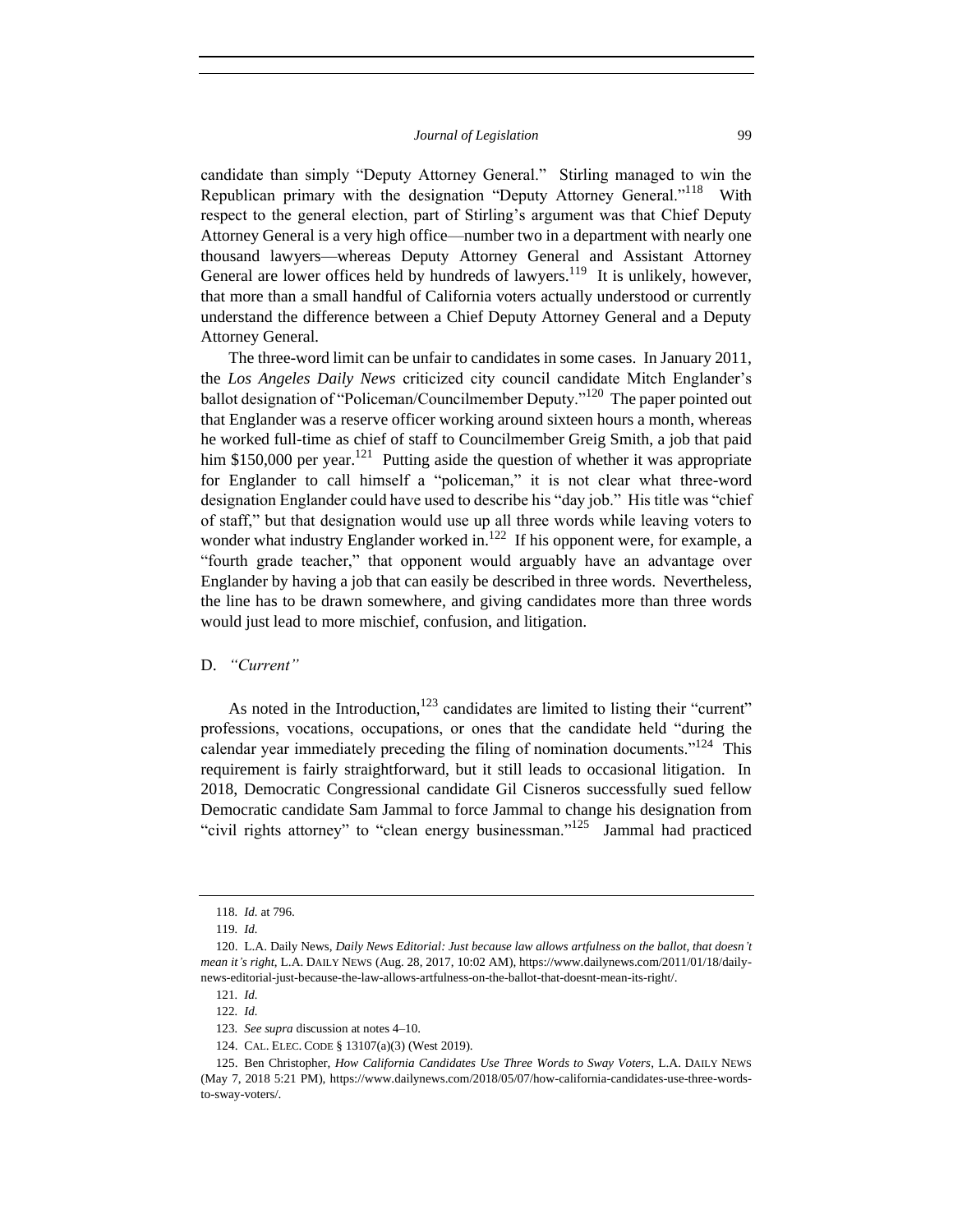voting-rights law in the early 2000s, but more recently, had worked as an attorney for a solar energy company.<sup>126</sup>

Another 2018 lawsuit involved Jessica Morse, a Congressional candidate who sought to run as a "National Security Strategist."<sup>127</sup> One of Morse's Democratic primary opponents sued because Morse's work with the United States Agency for International Development and the State Department had ended in  $2015$ <sup>128</sup> The judge ruled that Morse could not appear on the ballot as a "National Security Strategist" and also rejected Morse's two alternative designations.<sup>129</sup> Morse ultimately chose to appear on the ballot without an occupational designation.<sup>130</sup>

If a candidate wishes to highlight a job they held more than a year ago, they may be able to do so through use of the modifier "retired." As stated in the Introduction,  $^{131}$ the ballot designation statute generally prohibits words and prefixes that refer to "a prior status," but the statute makes an exception for the word "retired."<sup>132</sup> Under the regulations associated with the ballot designation statute, "use of the word 'retired' in a ballot designation is generally limited for use by individuals who have permanently given up their chosen principal profession, vocation or occupation."<sup>133</sup>

The regulations direct the Secretary of State to consider five factors in determining whether a candidate's use of the term "retired" is proper:

(A) Prior to retiring from his or her principal profession, vocation or occupation, the candidate worked in such profession, vocation or occupation for more than 5 years;

(B) The candidate is collecting, or eligible to collect, retirement benefits or other type of vested pension;

(C) The candidate has reached at least the age of 55 years;

(D) The candidate voluntarily left his or her last professional, vocational or occupational position; and,

(E) The candidate's retirement benefits are providing him or her with a principal source of income.<sup>134</sup>

The regulations go on to state that if a candidate is seeking a ballot designation indicating that he or she is a retired public official, "the candidate must have previously voluntarily retired from public office, not have been involuntarily removed from office, not have been recalled by voters, and not have surrendered the office to seek another office or failed to win reelection to the office."<sup>135</sup> Finally, a

<sup>126</sup>*. Id.*

<sup>127</sup>*. Id.*

<sup>128</sup>*. Id.*

<sup>129</sup>*. Id.* 130*. Id.*

<sup>131.</sup> See *supra* discussion at notes 8–10.

<sup>132.</sup> Cal. Elec. Code § 13107(b)(4) (West 2019).

<sup>133.</sup> CAL. CODE REGS. tit. 2, § 20716(h)(1) (2019).

<sup>134</sup>*. Id.* § 20716(h)(2).

<sup>135</sup>*. Id.* § 20716(h)(3).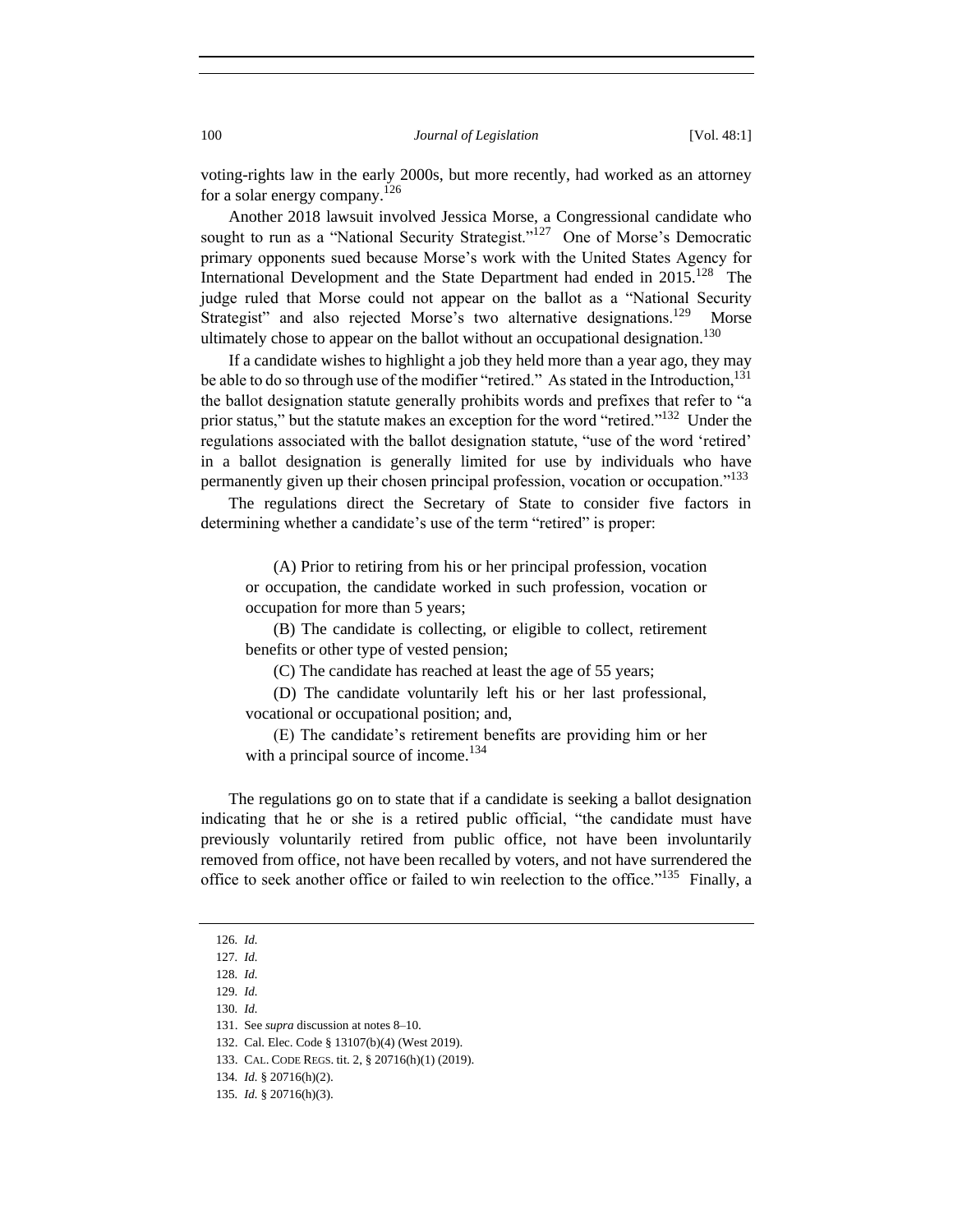candidate "may not use the word 'retired' in his or her ballot designation if that candidate possesses another more recent, intervening principal profession, vocation, or occupation."<sup>136</sup>

In the 2021 gubernatorial recall election, candidate Kevin Faulconer, who was Mayor of San Diego from 2014 to 2020, chose the ballot designation "retired mayor."<sup>137</sup> After the California Secretary of State rejected this designation, Faulconer sued her.<sup>138</sup> Faulconer argued that when he became mayor in 2014, he knew that term limits would "force his early retirement" from the job.<sup>139</sup> The Secretary of State argued that because Faulconer left office due to term limits, he did not voluntarily retire from the position.<sup>140</sup> The Superior Court sided with the Secretary of State, and Faulconer changed his designation to "businessman/educator."<sup>141</sup>

Faulconer had several things working against him in his quest to run for Governor as a "retired mayor." First, his argument that term limits *forced* him to retire was at odds with the language of the applicable regulation, which states that a retired public official "must have previously *voluntarily* retired from public office."<sup> $142$ </sup> Second, Faulconer was just fifty-three years old when he left office in December of 2020.<sup>143</sup> Third, Faulconer had not spent his time since leaving office relaxing on a beach. In addition to preparing his gubernatorial campaign, he worked as a consultant to Collaborate for California, which, according to its founder, provides counsel to persons and organizations interacting with government.<sup>144</sup> He also worked as a visiting professor at Pepperdine University, teaching a course on "innovative local leadership."<sup>145</sup>

Interestingly, since Faulconer left the Mayor's Office in December 2020 and ran for governor in 2021, he could have tried the ballot designation "Mayor of San Diego." After all, the ballot designation statute permits a candidate to list positions held during the calendar year immediately preceding the filing of nomination documents.<sup>146</sup> It does not appear that Faulconer considered that designation.

Faulconer was not the first candidate to attempt to use the modifier "retired" to highlight a previously-held position. In 2018, Rocky Chavez, an Assemblyman and

145*. Id.*

<sup>136</sup>*. Id.* § 20716(h)(4).

<sup>137.</sup> SOS ANNOUNCES OUTCOME OF CHALLENGES TO BALLOT DESIGNATIONS AND INCLUSION OF CANDIDATES ON RECALL BALLOT, DR. SHIRLEY N. WEBER: CAL. SEC'Y OF STATE (July 21, 2021), https://www.sos.ca.gov/administration/news-releases-and-advisories/2021-news-releases-andadvisories/sw21040*.*

<sup>138</sup>*. Judge Rules Against Faulconer In Ballot Designation Dispute*, TIMES OF SAN DIEGO (July 21, 2021), https://timesofsandiego.com/politics/2021/07/21/judge-rules-against-faulconer-in-ballot-designation-dispute/.

<sup>139</sup>*. Id.*

<sup>140</sup>*. Id.*

<sup>141.</sup> WEBER, *supra* note 137.

<sup>142.</sup> CAL. CODE REGS. tit. 2, § 20716(h)(3) (2019).

<sup>143</sup>*. Kevin Faulconer*, WIKIPEDIA, https://en.wikipedia.org/wiki/Kevin\_Faulconer (last visited Dec. 23, 2021).

<sup>144.</sup> Andrew Keatts, *Here's What the Business In Faulconer's 'Businessman' Ballot Title Refers To*, VOICE OF SAN DIEGO (July 26, 2021), https://www.voiceofsandiego.org/topics/politics/heres-what-the-business-infaulconers-businessman-ballot-title-refers-to/.

<sup>146.</sup> CAL. ELEC. CODE § 13107(a)(3) (West 2019).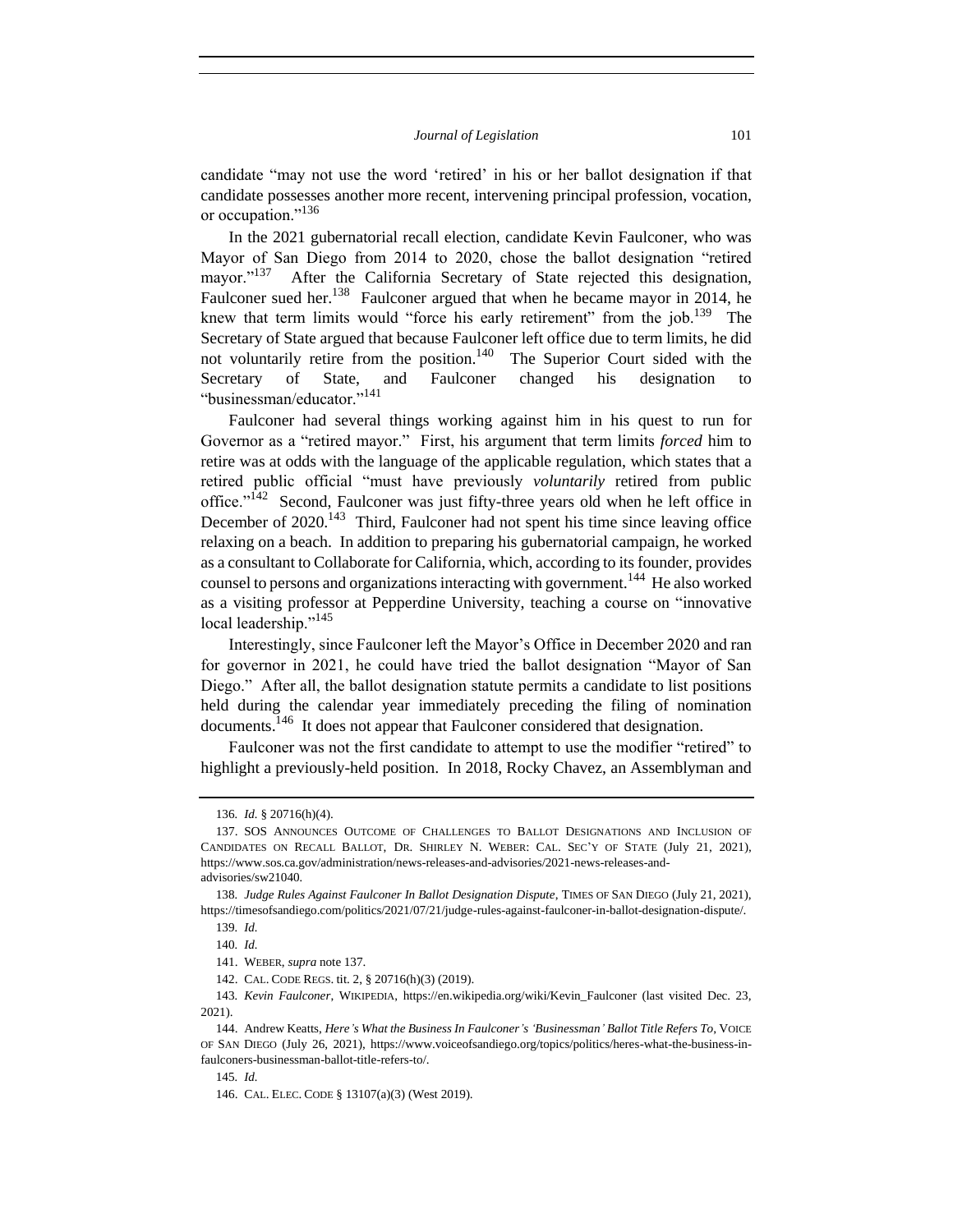candidate for the U.S. House of Representatives, was ordered to change his designation from "Retired Marine Colonel" to "Assemblymember" after a Marine veteran living in the district filed a complaint.<sup>147</sup> Chavez had retired from the Marine Corps in  $2001$ .<sup>148</sup>

Similarly, in *Andal v. Miller*, discussed in Section III.A, State Senator Robert Presley requested permission to amend his ballot designation to "Senator/Retired Undersheriff" in the event that his chosen designation of "Senator/Peace Officer" was rejected (which it was).<sup>149</sup> Prior to his 1974 election to the California legislature, Presley was a deputy sheriff in Riverside County for twenty-four years.<sup>150</sup> Despite the accuracy of Presley's alternate designation, the court still rejected it. The court noted that under guidelines issued by California's Secretary of State, "retired" as used in the statute means "having given up one's work, business, career, etc., especially because of advanced age."<sup>151</sup> The guidelines further stated that in order to claim "retired" status, the candidate must not have had another more recent occupation.<sup>152</sup> Presley, the court found, had a more recent occupation as a state senator.<sup>153</sup>

The bottom line seems to be that it is very difficult to highlight a previously held position through use of the modifier "retired." For that to work, the candidate would need to show that (1) he or she truly retired from the position, as opposed to leaving it for some other reason; and (2) since leaving the position, he or she has remained retired, as opposed to moving on to a different profession, vocation, or occupation. The result is somewhat unfair to candidates like Faulconer and Antonio Villaraigosa, who ran for governor in 2018 after serving as Mayor of Los Angeles from 2005 to  $2013$ ,  $^{154}$  as it arguably prevents them from highlighting in their designations their most relevant experience. Such is life under the ballot designation statute, which allows candidates to list their current or recent jobs, not their most relevant experience or "claim to fame."

## *E. "It would mislead the voter"*

As noted in the Introduction,  $155$  subsection (e)(1) of Elections Code Section 13107 authorizes elections officials to reject a ballot designation if it "would mislead the voter."<sup>156</sup> In *Luke v. Superior Court*, the real party in interest, Jewell Jones, sought to use the occupational designation "Judge, Los Angeles County (Acting)" in

<sup>147.</sup> Ben Christopher, *How California Candidates Use Three Words to Sway Voters*, L.A. DAILY NEWS (May 7, 2018, 5:19 PM), https://www.dailynews.com/2018/05/07/how-california-candidates-use-three-wordsto-sway-voters/.

<sup>148</sup>*. Id.*

<sup>149.</sup> 34 Cal. Rptr.2d 88, 94 (Cal. Ct. App. 1994).

<sup>150</sup>*. Id.* at 91.

<sup>151</sup>*. Id.* at 94.

<sup>152</sup>*. Id.*

<sup>153</sup>*. Id.*

<sup>154</sup>*. Antonio Villaraigosa*, ENCYCLOPEDIA BRITANNICA (Jan. 19, 2021), https://www.britannica.com/biography/Antonio-Villaraigosa.

<sup>155</sup>*. See* discussion at *supra* notes 4–5.

<sup>156.</sup> CAL. ELEC. CODE § 13107(e)(1) (West 2019).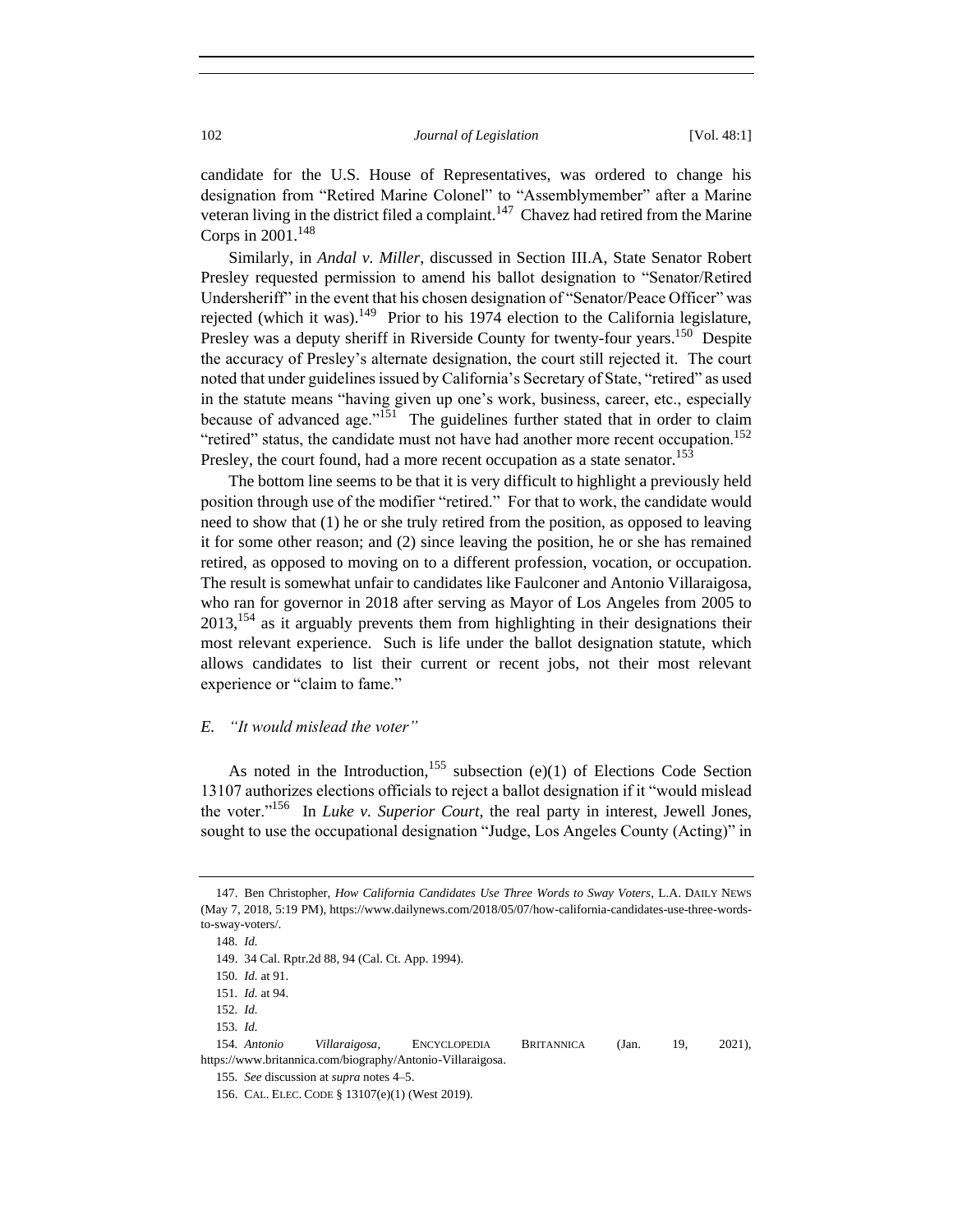her bid for an open seat on the Los Angeles Superior Court.<sup>157</sup> At the time, Jones was employed as a Los Angeles Superior Court commissioner.<sup>158</sup> The trial court allowed Jones to use her proposed designation, and the incumbent against whom Jones was running, Sherrill D. Luke, appealed.<sup>159</sup>

The Court of Appeal reversed, finding that Jones's proposed designation was misleading.<sup>160</sup> That court noted that, while as a court commissioner, Jones was authorized to act as a judge by stipulation, she was not actually an "acting judge."<sup>161</sup> According to the court, Brown's use of the words "acting" and "judge" created an implication that she was the "acting" occupant of the office she was running for and that the election was a mere formality.<sup>162</sup>

The trial court in *Luke* had reached its conclusion "after inquiring at length about the particular duties performed by Commissioner Jones."<sup>163</sup> The trial court noted that some commissioners primarily perform ministerial tasks, "while others serve as judges pro tempore virtually all of the time."<sup>164</sup> Because Jones devoted most of her time to judicial functions, the trial court found that it would be unfair to prohibit Jones from informing voters that she performed the work of a judge in her current position.<sup>165</sup>

The Court of Appeal rejected the trial court's "subjective analysis" as "unworkable."<sup>166</sup> The appellate court favored objective standards over a subjective analysis that would require "judicial intervention to determine, on a case-by-case basis, whether the commissioner performed as a judge pro tem by stipulation enough of the time to warrant the designation 'acting judge,' or some similarly creative title."<sup>167</sup> The Court of Appeal thus adopted the objective rule that "neither a court commissioner, nor any individual who is not a 'judge,' as that term is defined in the Constitution and statutes of this state, may utilize a ballot designation containing the word 'judge' or a derivative thereof."<sup>168</sup>

A few years later in *Andrews v. Valdez*, the Court of Appeal reached the opposite conclusion regarding the designation "administrative law judge."<sup>169</sup> There, an elections official ordered a judicial candidate who designated her principal occupation as "administrative law judge" to create an alternate principal occupation that did not include the word "judge."<sup>170</sup> The Court of Appeal disagreed and ruled that the candidate could use the designation "administrative law judge."<sup>171</sup> The

158*. Id.* 159*. Id.* at 595–96. 160*. Id.* at 596.

161*. Id.*

162*. Id.*

163*. Id.*

164*. Id.*

165*. Id.* at 595.

166*. Id.* at 596.

167*. Id.*

168*. Id.*

169. 46 Cal. Rptr. 2d 744 (Cal. Ct. App. 1995).

170*. Id.* at 745.

171*. Id.* at 744.

<sup>157.</sup> 245 Cal. Rptr. 594, 595 (Cal. Ct. App. 1988).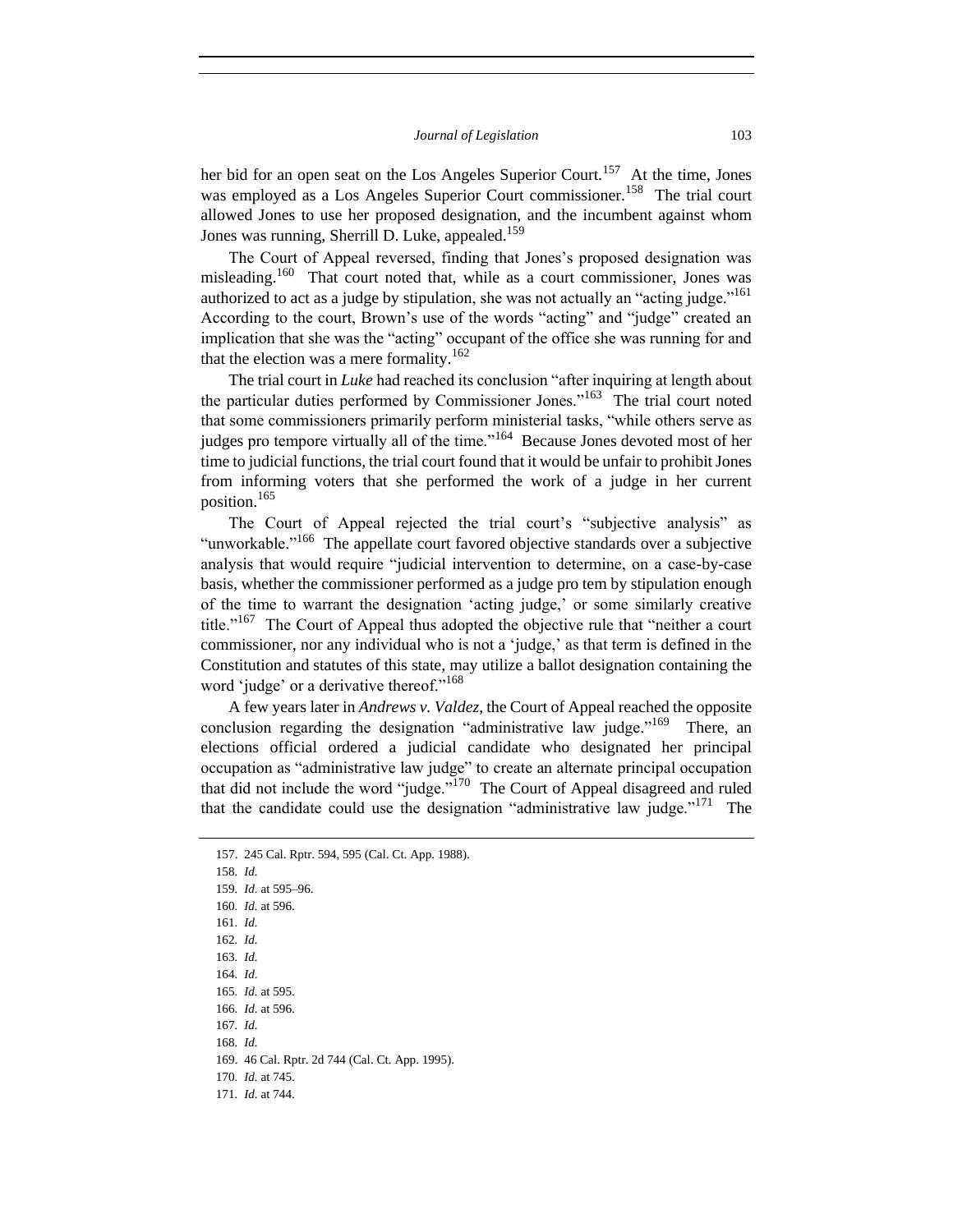*Andrews* court noted that, unlike the candidate in *Luke*, "Andrews has not invented a job description nowhere authorized by statute."<sup>172</sup> To the contrary, "administrative law judge" was Andrews's title.<sup>173</sup> California statutes provide for the appointment of administrative law judges, and indeed, Andrews was duly appointed to that position under the authority of the California Unemployment Insurance Appeals Board.<sup>174</sup> The court further noted that, unlike in *Luke*, there was no risk of misleading voters because the designation "administrative law judge" accurately described Andrews's current position.<sup>175</sup>

In 2000, Douglas Carnahan, a South Bay Municipal Court Commissioner and part-time lecturer at El Camino Community College, sought to run for a vacant judgeship under the designation "Court Commissioner/Professor."<sup>176</sup> Carnahan's opponent in the race, Katherine Mader, filed a lawsuit challenging the "Professor" part of Carnahan's designation.<sup>177</sup> Mader argued that Carnahan's use of "Professor" was misleading because his title at the community college was "lecturer," and the school only gave the title of "professor" to tenured faculty, which Carnahan was not.<sup>178</sup> Nevertheless, the court ruled that Carnahan's chosen designation was not misleading.<sup>179</sup> The judge noted that because in common usage the distinction between "lecturer" and "professor" is not entirely clear, Carnahan's chosen designation was "not likely to mislead voters or suggest some eminent status in the teaching profession."<sup>180</sup>

As noted in Section I, various designations including the word "prosecutor" have proven to be popular, especially among candidates for judgeships.<sup>181</sup> Not to be outdone, attorney Michael Steven Duberchin chose the designation "prosecuting civil attorney" in his 1998 race for the Antelope Municipal Court, even though he worked as a civil attorney and not a prosecutor.<sup>182</sup> Duberchin's designation certainly could be misleading to the average non-attorney voter. Such voters may not be familiar with the distinction between civil and criminal law and might assume that the candidate works as a criminal prosecutor. On the other hand, Duberchin could argue that his designation is accurate in the sense that he "prosecutes," under the dictionary definition of the word, civil cases. $^{183}$  In the end, it appears that nobody bothered to

182. Roger M. Grace, *Klausner Wins In Court, Bach Loses—Or Is It the Other Way Around*, METRO. NEWS ENTER., Mar. 16, 1998, at 6.

<sup>172</sup>*. Id.*

<sup>173</sup>*. Id.* at 746.

<sup>174</sup>*. Id.* at 744.

<sup>175</sup>*. Id.* at 745.

<sup>176.</sup> Emmett Berg, *Judge Rules Judgeship Candidate Is a Professor*, CITY NEWS SERV. (Jan. 12, 2000).

<sup>177</sup>*. Id.*

<sup>178</sup>*. Id.*

<sup>179</sup>*. Id.*

<sup>180</sup>*. Id.*

<sup>181</sup>*. See* discussion *at supra* notes 32–31.

<sup>183</sup>*. Prosecute*, MERRIAM WEBSTER, www.merriam-webster.com/dictionary/prosecute (last visited Dec. 23, 2021) (defining "prosecute" as "to institute legal proceedings with reference to," among other definitions). This interpretation would make the most sense if Duberchin represented plaintiffs in civil litigation. If he represented only defendants or had a transactional practice, it would be difficult to see how he is "prosecuting" anything.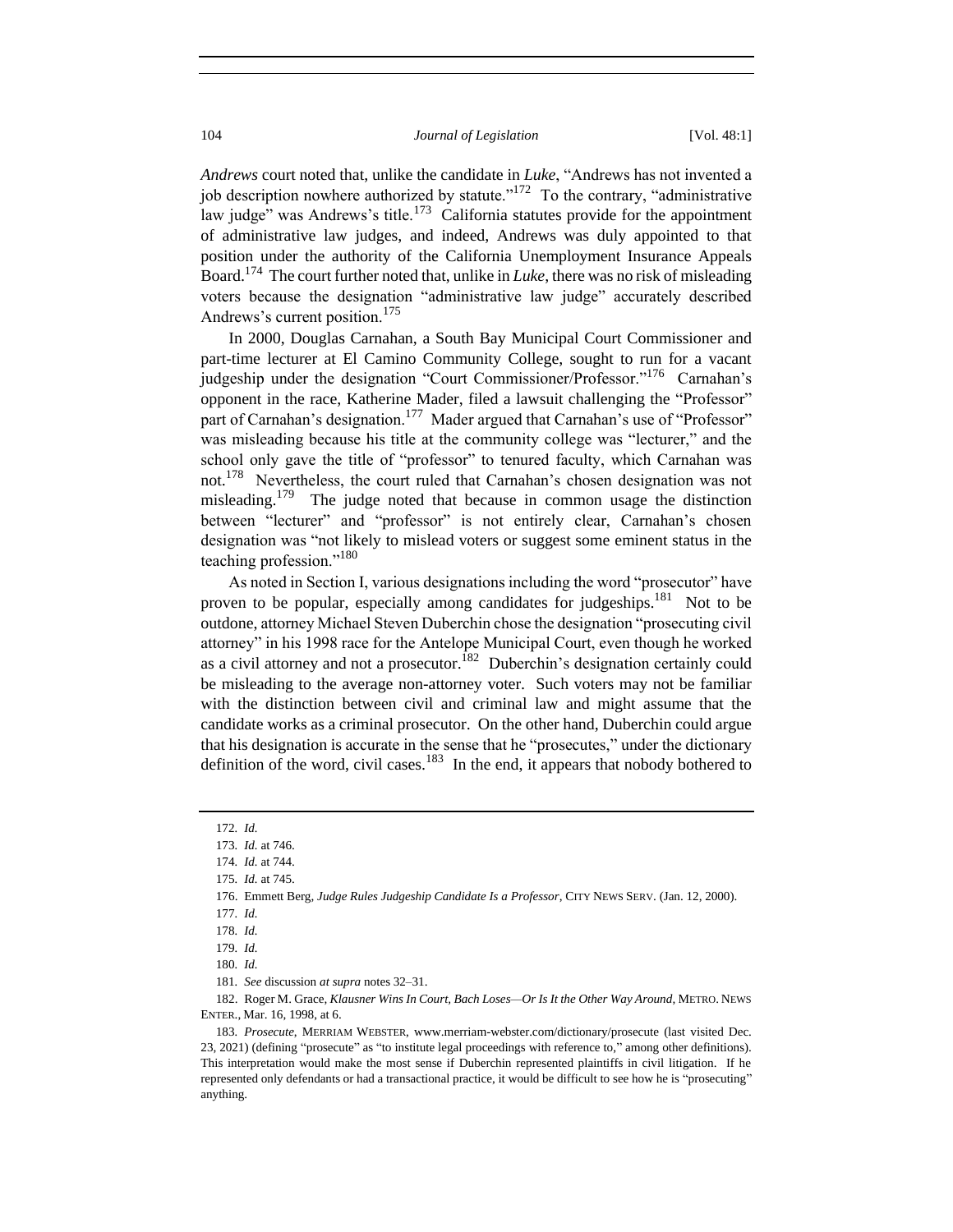challenge Duberchin's designation. Nevertheless, his designation illustrates that "misleading" is itself a subjective standard.

The case of John Eastman, a candidate for attorney general in 2010, provides an example of a designation that is technically accurate but highly misleading.<sup>184</sup> Eastman had been dean of the Chapman University School of Law for thirty months prior to resigning to run for attorney general.<sup>185</sup> Rather than run as a "law school dean" or some similar designation, Eastman chose the designation "assistant attorney general."<sup>186</sup> The basis for this designation was Eastman's appointment as "special assistant attorney general" of South Dakota in a case challenging the state's policies on kosher meals for Jewish inmates.<sup>187</sup> The California Secretary of State rejected Eastman's designation, stating that it would lead voters to believe, incorrectly, that he held a position of authority within the California Department of Justice—the very department he was running to lead.<sup>188</sup>

Similarly misleading was Bruce Thompson's chosen designation of "businessman/entrepreneur" in his 2006 race against incumbent Bill Horn for San Diego County Supervisor.<sup>189</sup> At the time, Thompson was the Western Region Administrator of the United States Small Business Administration, a position he had occupied for five years.<sup>190</sup> Horn sued Thompson, arguing that Thompson's designation was misleading.<sup>191</sup> The court agreed and ordered Thompson to change his designation to "regional business administrator."<sup>192</sup> The court was probably right to reject Thompson's designation: anyone reading it would reasonably assume that Thompson worked in the private sector. The court-ordered designation, which Thompson said he was happy with, $193$  was much more accurate than Thompson's initial choice. However, it is not clear what the average voter is supposed to make of the phrase "regional business administrator." He or she might focus on the word "business" and reasonably conclude that Thompson was some kind of businessperson. In the end, Thompson is a good example of a candidate whose job is difficult to describe clearly and accurately in just three words.

## IV. THE BEST JOBS

It is clear from the cases and controversies discussed in the previous section that many candidates for office in California, in their ballot designations, are not simply trying to accurately describe their occupations in three words or less. Instead, many candidates are attempting to use their ballot designations to appeal to voters. This

<sup>184</sup>*. I'm Not a Politician; I'm Really a Screenwriter*, VENTURA CNTY. STAR, (Apr. 7, 2010).

<sup>185</sup>*. Id.*

<sup>186</sup>*. Id.*

<sup>187</sup>*. Id.*

<sup>188</sup>*. Id.*

<sup>189.</sup> Leslie Wolf Branscomb, *Horn Foe To Alter Job Title On Ballot; Thompson Told To Restate Occupation*, SAN DIEGO UNION-TRIB., Mar. 31, 2006, at NI-1.

<sup>190</sup>*. Id.*

<sup>191</sup>*. Id.*

<sup>192</sup>*. Id.*

<sup>193</sup>*. Id.*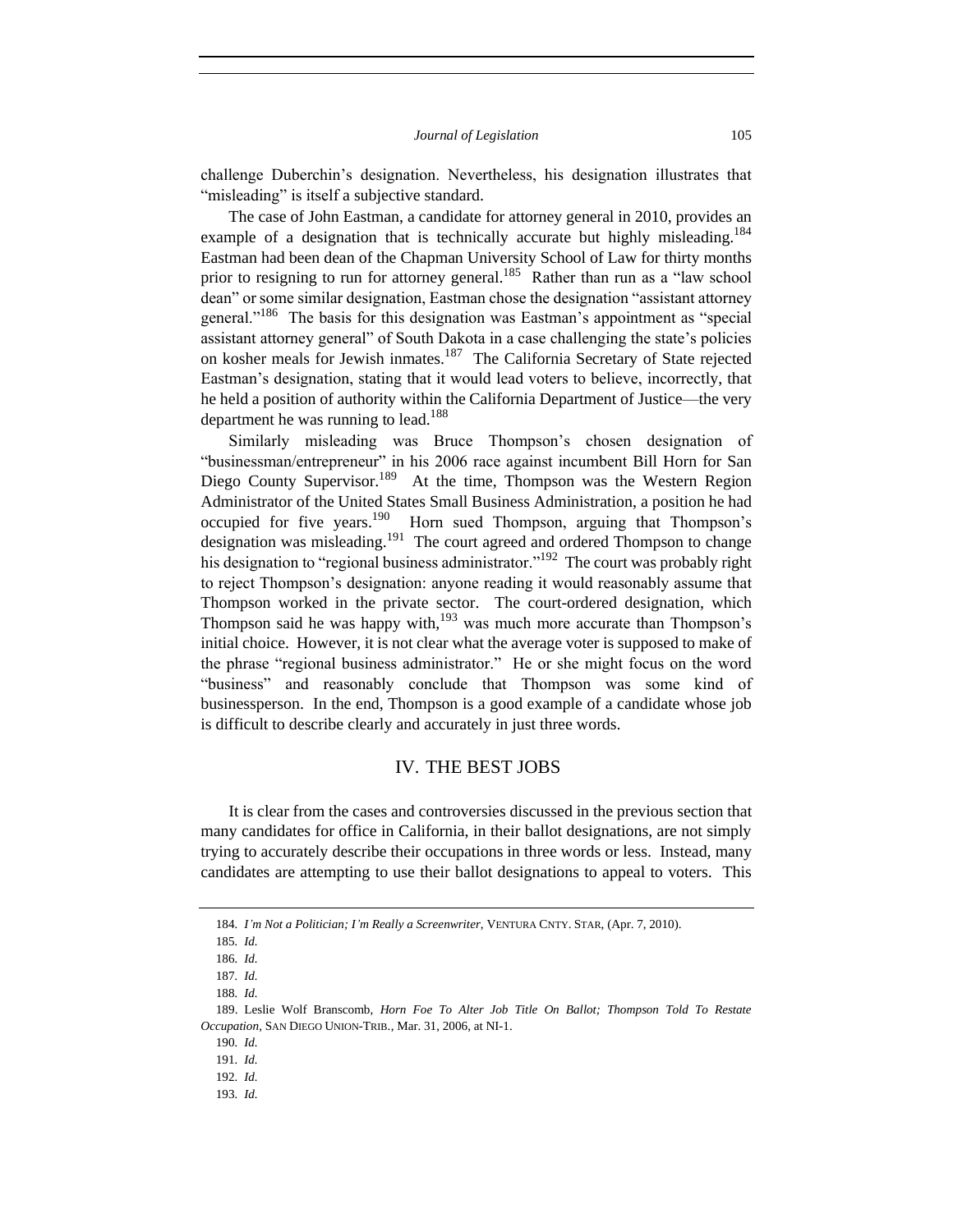raises several questions: Why would candidates do this? Does information about a candidate's occupation really influence voters? If so, what are the "best" occupations for a candidate for public office in California to have?

For several decades now, the polling firm Gallup has asked Americans to rate the honesty and ethical standards of people in various fields.<sup>194</sup> In the most recent survey, nurses had the highest percentage of "high" or "very high" responses, followed by medical doctors, grade school teachers, pharmacists, and police officers.<sup>195</sup> Members of Congress and car salespeople tied for the lowest rating, with just one percent of respondents characterizing their honesty and ethical standards as "very high" and another seven percent as "high."<sup>196</sup> Other jobs with low ratings for honesty and ethical standards included advertising practitioners, business executives, lawyers, journalists, and bankers.<sup>197</sup> In the middle, with between thirty-six and fortythree percent of respondents choosing "high" or "very high" were judges, clergy, nursing home operators, and bankers.<sup>198</sup>

Nurses have taken the top spot in Gallup's survey in each of the past eighteen years.<sup>199</sup> Medical professionals in general rate highly in Gallup's survey, with at least sixty percent of respondents saying doctors, pharmacists, and dentists have high levels of honesty and ethical standards.<sup>200</sup> The only nonmedical profession that rates as highly is engineering. $201$ 

Not surprisingly, Americans' views of the honesty and ethics of various professions have changed over time. For example, "[f]rom 2012 to 2018, the percentage of Americans saying clergy had high levels of honesty and ethics slid from 52% to 37%."<sup>202</sup> In a survey conducted shortly after the September 11, 2001 terrorist attacks, firefighters, rescue personnel, and military service members scored very highly, with firefighters temporarily taking over the top spot from nurses.<sup>203</sup>

Gallup also breaks down the results by political party. In 2018, a majority of Democrats—fifty-four percent—rated the honesty and ethical standards of journalists as high or very high, whereas a majority of Republicans—sixty-one percent—gave journalists low ratings.<sup>204</sup> In 2020, a majority of Republicans, but "fewer than four in ten Democrats rate<sup>[d]</sup> police officers and clergy highly for honesty and ethics.<sup> $205$ </sup>

<sup>194</sup>*. Honesty/Ethics in Professions*, GALLUP, https://news.gallup.com/poll/1654/honesty-ethicsprofessions.aspx (last visited Dec. 23, 2021).

<sup>195</sup>*. Id.*

<sup>196</sup>*. Id.*

<sup>197</sup>*. Id.*

<sup>198</sup>*. Id.*

<sup>199.</sup> RJ Reinhart, *Nurses Continue to Rate Highest in Honesty, Ethics*, GALLUP (Jan. 6, 2020), https://news.gallup.com/poll/274673/nurses-continue-rate-highest-honesty-ethics.aspx.

<sup>200</sup>*. Id.*

<sup>201</sup>*. Id.*

<sup>202</sup>*. Id.*

<sup>203.</sup> David Moore, *Firefighters Top Gallup's "Honesty and Ethics" List*, GALLUP (Dec. 5, 2001), https://news.gallup.com/poll/5095/Firefighters-Top-Gallups-Honesty-Ethics-List.aspx.

<sup>204.</sup> Megan Brenan, *Nurses Again Outpace Other Professions for Honesty, Ethics*, GALLUP (Dec. 20, 2018), https://news.gallup.com/poll/245597/nurses-again-outpace-professions-honesty-ethics.aspx.

<sup>205.</sup> Lydia Saad, *U.S. Ethics Ratings Rise For Medical Workers and Teachers*, GALLUP (Dec. 22, 2020), https://news.gallup.com/poll/328136/ethics-ratings-rise-medical-workers-teachers.aspx.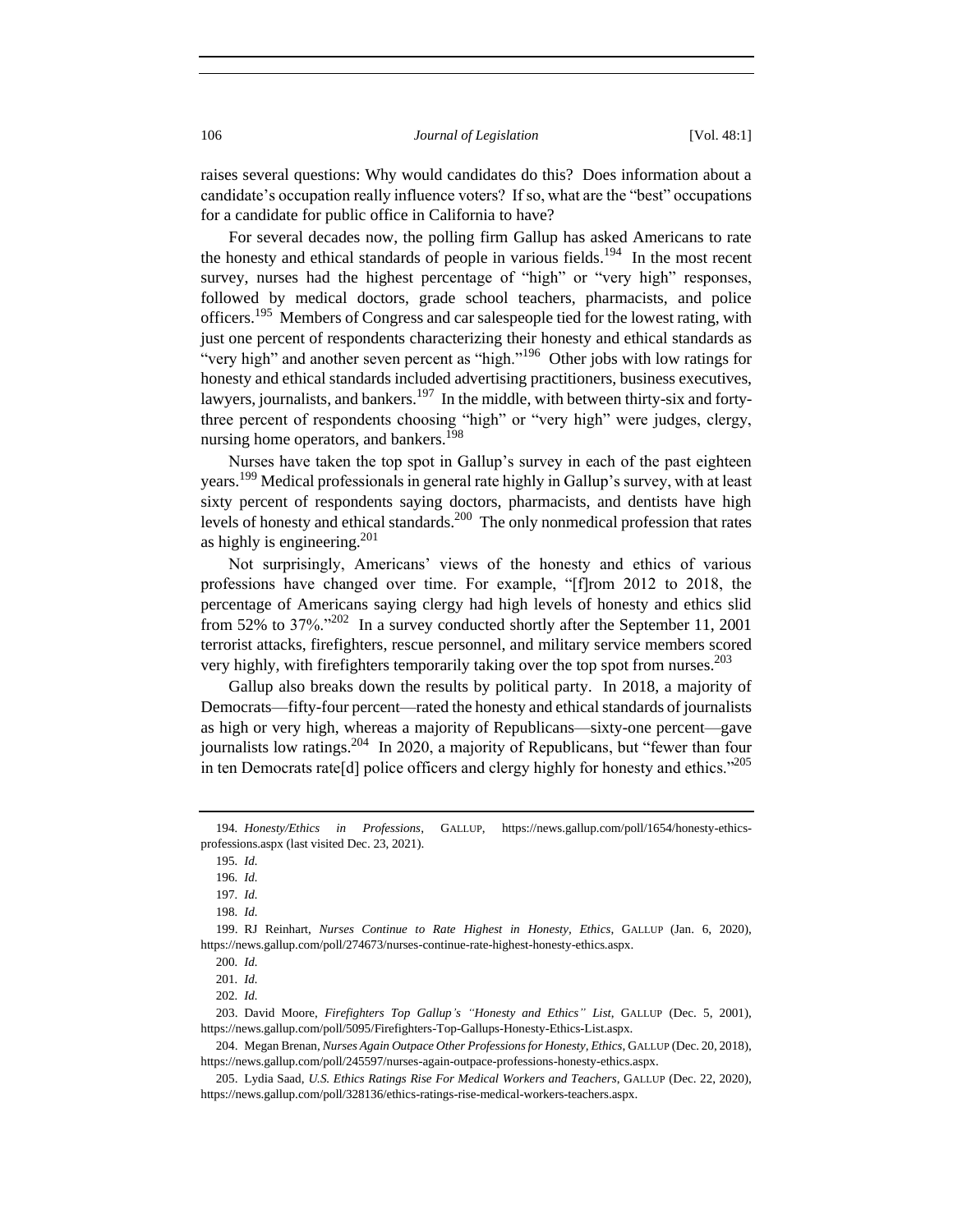Polls by other firms have produced results similar to Gallup's. In February 2021, the data and analytics group YouGov published an international survey designed to determine the most and least respected professions.<sup>206</sup> YouGov asked respondents whether or not they would be happy if their child went into a particular job.<sup>207</sup> Among respondents in the United States, the most respected professions were scientists, followed closely by medical doctors and architects.<sup>208</sup> Consistent with the annual Gallup survey, YouGov found that Americans have a very favorable view of nurses.<sup>209</sup> Americans also have favorable views of construction workers and truck drivers.<sup>210</sup> Professions with low favorability scores among Americans included miners, social media influencers, and call center workers.<sup>211</sup>

In 1994, political scientist Monika L. McDermott conducted a study of that year's elections for the following statewide, "down-ballot" California races: Lieutenant Governor, Attorney General, Controller, Treasurer, Secretary of State, and Insurance Commissioner.<sup>212</sup> In McDermott's study, "half of voters were given only the candidates' names and party affiliations when asked their vote preference, while the other half were given names, party affiliations, and official occupational ballot designations for the candidates."<sup>213</sup> McDermott's hypothesis was that "when voters are faced with two candidates, one of whom has an occupational label that signals skills appropriate to the office for which the candidates are vying, voters will be more likely to support that candidate."<sup>214</sup>

McDermott's findings supported her hypothesis. For example, in the race for Treasurer, candidate Phil Angelides—whose ballot designation was "Businessman, Financial Manager"—did significantly better against his opponent, Matt Fong whose designation was "Appointed Member, State Board of Equalization"—when the ballot designations were provided to voters than when they were not.<sup>215</sup> In that race, providing a voter with Angelides's and Fong's ballot designations increased that voter's likelihood of supporting Angelides by thirteen percentage points.<sup>216</sup>

Similarly, in the race for Controller, voters were significantly more likely to support Kathleen Connell, whose designation was "Businesswoman, Economist, Educator," over "Taxpayer Advocate" Tom McClintock when they were provided with those occupational labels than when they were not.<sup>217</sup> Providing the ballot

<sup>206.</sup> Matthew Smith & Jamie Ballard, *Scientists and Doctors Are the Most Respected Professions Worldwide*, YOUGOVAMERICA (Feb. 8, 2021), https://today.yougov.com/topics/economy/articlesreports/2021/02/08/international-profession-perception-poll-data.

<sup>207</sup>*. Id.*

<sup>208</sup>*. Id.*

<sup>209</sup>*. Id.*

<sup>210</sup>*. Id.*

<sup>211</sup>*. Id.*

<sup>212.</sup> Monika L. McDermott, *Candidate Occupations and Voter Information Shortcuts*, 67 J. POLITICS 201, 201–02 (1994).

<sup>213</sup>*. Id.* at 206.

<sup>214</sup>*. Id.* at 210.

<sup>215</sup>*. Id.* at 208, 212.

<sup>216</sup>*. Id.* at 213.

<sup>217</sup>*. Id.* at 208, 212.McDermott used the California ballot pamphlet, which is sent to all registered voters prior to the election, to determine which skills are relevant to which offices. *Id.* The pamphlet describes the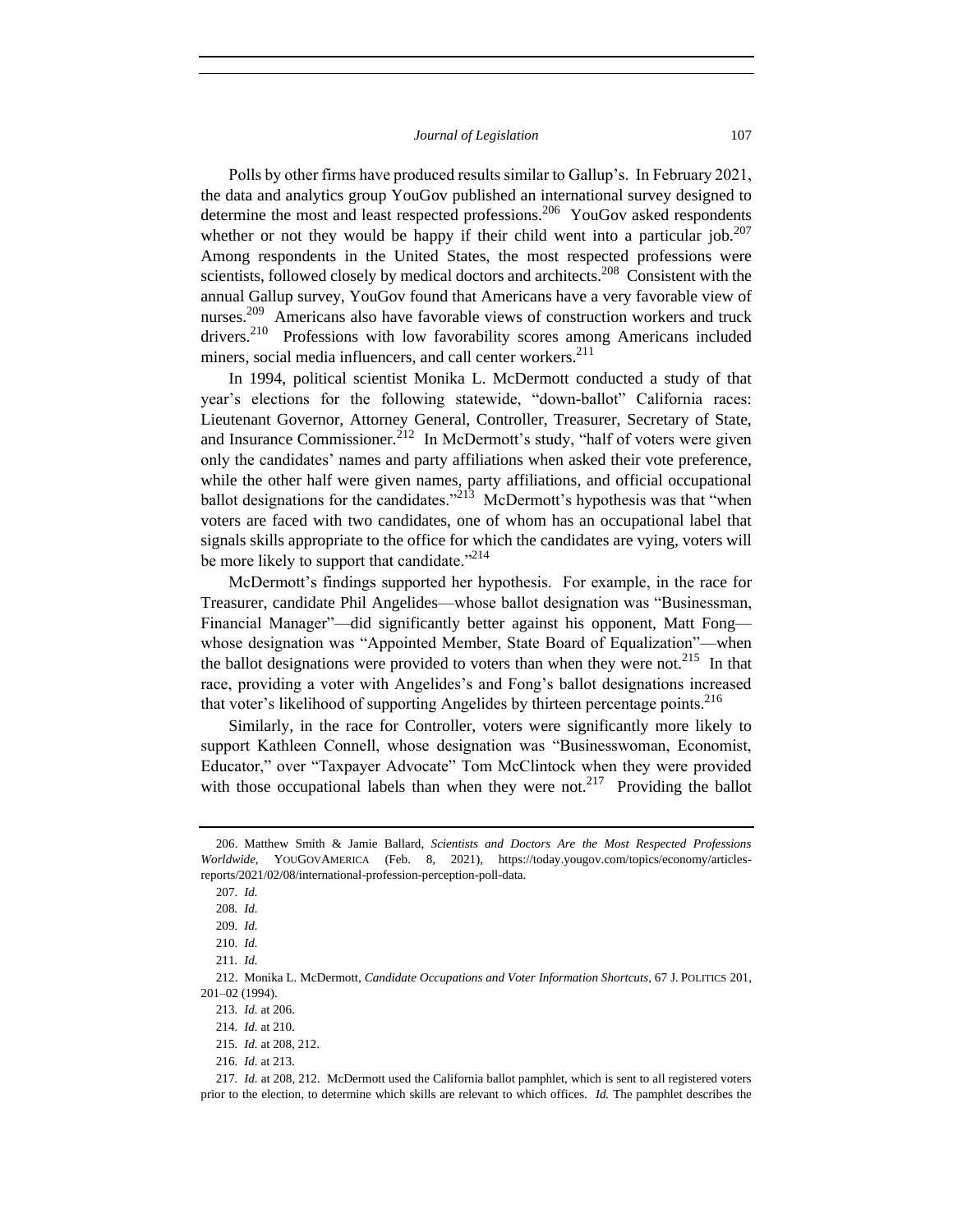designations in that race reduced a voter's probability of voting for McClintock from forty-three percent to thirty-five percent. $218$ 

In contrast to the races for Treasurer and Controller, the races for Insurance Commissioner and Lieutenant Governor did not involve any candidates with ballot designations that were relevant to those offices. Neither candidate for Insurance Commissioner worked in the insurance industry, at least according to their ballot designations: Art Torres used the ballot designation "California State Senator," while his opponent, Chuck Quackenbush, ran as a "Small Businessman, Legislator."<sup>219</sup>

The race for Lieutenant Governor pitted Gray Davis, with the ballot designation "California Controller," against Cathie Wright, "Businesswoman, State Senator."<sup>220</sup> Here, one could certainly argue that both candidates' ballot designations reflected relevant experience as state government officials—in particular Davis's, which showed that he had already been elected statewide. Nevertheless, McDermott characterized the Lieutenant Governor race as one "in which none of the candidates has a subject-relevant ballot designation."<sup>221</sup>

In the races for Insurance Commissioner and Lieutenant Governor, McDermott's data showed "no directional effects from ballot designations."<sup>222</sup> In other words, the results were roughly the same when voters were given the candidates' ballot designations as when they were not.

McDermott concludes that "it appears occupational ballot designations are acting as informational shortcuts for voters in these statewide races."<sup>223</sup> "Voters infer candidate qualifications from either occupationally appropriate or incumbent ballot designations," and are more likely to support candidates with such designations.<sup>224</sup>

Consistent with McDermott's research, Ben Christopher of the *Los Angeles Daily News* found that Antonio Villaraigosa, a Democratic candidate for Governor in 2018, "dipped dramatically in public-opinion surveys" when pollsters began describing him by his approved ballot designation—"Public Policy Advisor"—rather than as the former mayor of Los Angeles.<sup>225</sup> Villaraigosa had served as mayor of Los

Treasurer as the "chief investment officer" for the state. *Id.* Angelides' designation of "Financial Manager" suggested financial investment skills, whereas Fong's appointment to the "relatively obscure" State Board of Equalization told voters virtually nothing about his investment skills. *Id.* at 208. The ballot pamphlet describes the job of Controller as the state's "chief fiscal officer." *Id.* at 207. Connell's experience as a "Businesswoman" and "Economist" signaled to voters some skills at managing money, unlike McClintock's designation as "Taxpayer Advocate." *Id.*

<sup>218</sup>*. Id.* at 213.

<sup>219</sup>*. Id.* at 208.

<sup>220</sup>*. Id.*

<sup>221</sup>*. Id.* at 211.

<sup>222</sup>*. Id.* at 212.

<sup>223</sup>*. Id.* at 213.

<sup>224</sup>*. Id.* Two of the candidates for statewide office in 1994 used ballot designations indicating that they were incumbents. Dan Lundgren, the Republican nominee for Attorney General, used the designation "California Attorney General," while Tony Miller, the Democratic nominee for Secretary of State, used "Acting Secretary of State." *Id.* at 208. McDermott found that voters were significantly more likely to support these incumbents when provided with their ballot designations than when not given the designations. *Id.* at 212. However, the effects and appropriateness of ballot designations indicating incumbency are generally beyond the scope of this Article.

<sup>225.</sup> Christopher, *supra* note 147.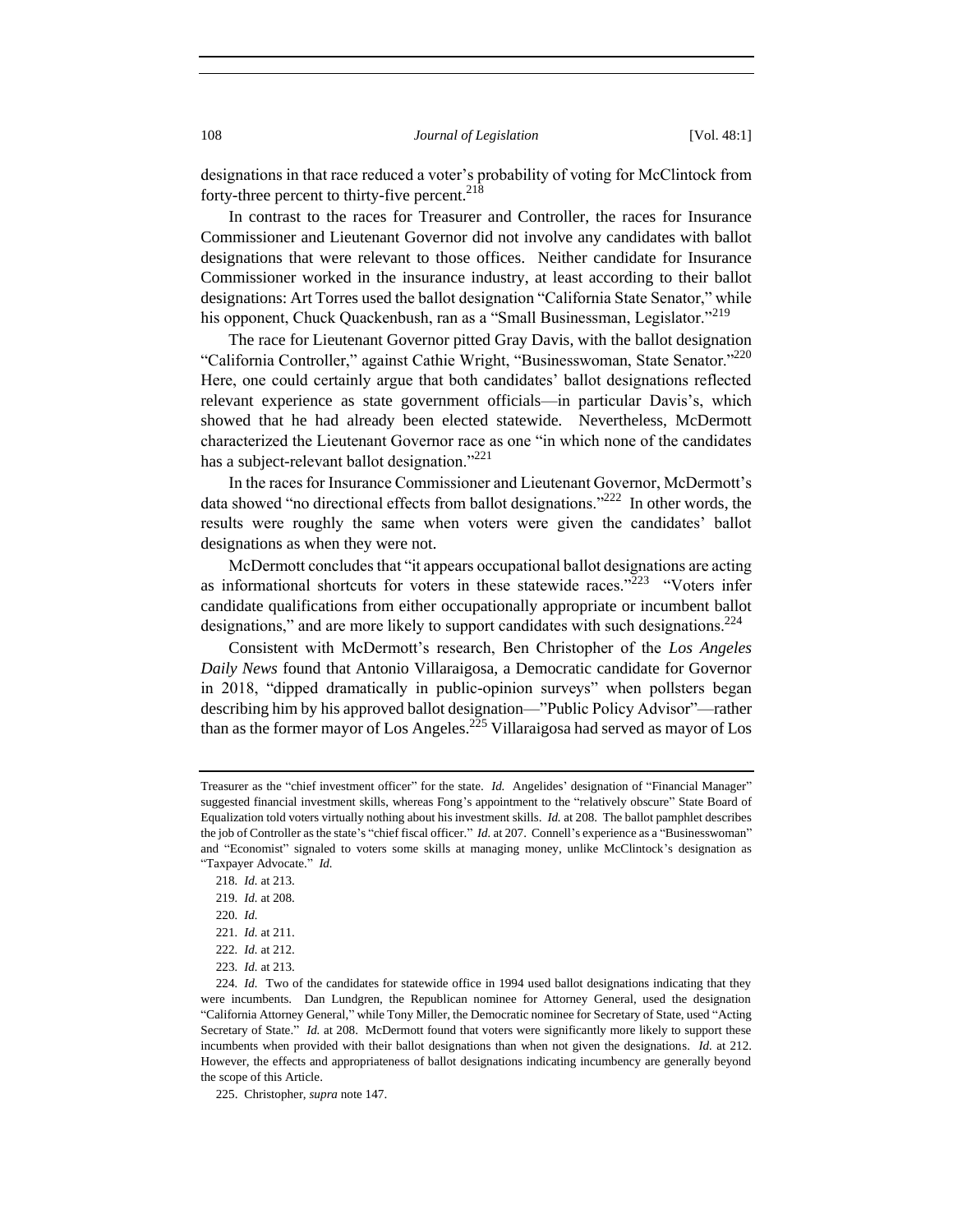Angeles from  $2005$  to  $2013.<sup>226</sup>$  Potential voters understandably viewed Villaraigosa's service as mayor of the state's largest city as experience relevant to the job of governor. However, the ballot designation statute specifically prohibits designations like "ex-" and "former" that indicate previous jobs.<sup>227</sup> Thus, Villaraigosa's ballot designation made no mention of his mayoralty, and he finished a distant third in the Democratic primary.<sup>228</sup>

As McDermott acknowledges,<sup>229</sup> one of the limitations of her study is that because the candidates and elections were real, McDermott could only study the ballot designations that the candidates had chosen. It would be interesting to test how a hypothetical candidate with an admired, well-respected occupation like nurse or firefighter would fare against another hypothetical candidate with a much less popular job such as call center worker or car salesperson.

Anecdotal evidence from various water board races further supports McDermott's finding that the most effective ballot designations signal skills or experience appropriate to the office being sought. In 1996, candidates for the Board of Directors of the Water Replenishment District of Southern California chose a variety of water-related designations, including "Water Center Director," "Water Conservation Consultant," and "Water Policy Analyst."<sup>230</sup> In 1999, a voter sued to block Newhall County Water Board candidate Lynne Plambeck from using the designation "environmental water consultant."<sup>231</sup> The court ruled that Plambeck could use the designation even though she also managed a family-owned manufacturing company.<sup>232</sup> As Ronald Gonzales-Lawrence, a candidate for the board of the Water Replenishment District of Southern California in 2016, explained, "candidates with 'water' on the ballot historically have done well."<sup>233</sup>

In May 2018, Ben Christopher studied 670 candidates running in the June 2018 primary elections.<sup>234</sup> He found that the most popular ballot designation was "Business Owner," followed closely by "Incumbent."<sup>235</sup> Other common designations included "Local Elected Official," "Teacher/Academic," "Activist," and

<sup>226</sup>*. Antonio Villaraigosa*, ENCYCLOPEDIA BRITANNICA (Jan. 19, 2021), https://www.britannica.com/biography/Antonio-Villaraigosa.

<sup>227.</sup> CAL. ELEC. CODE § 13107(e)(4) (West 2019).

<sup>228</sup>*. America's Choice 2018 Primaries California Governor*, CNN POLITICS https://www.cnn.com/election/2018/primaries/california/governor (last visited Dec. 23, 2021).

<sup>229.</sup> McDermott, *supra* note 212, at 207 ("Because the election is real, I have no control over the occupational designations the candidates selected, what types of candidates are running against each other, or any of the other factors involved in the race.").

<sup>230.</sup> Kenneth Ofgang, *Hearings Set on Challenge to Ballot Designations in Water Board Races*, METRO. NEWS ENTER., Aug. 22, 1996, at 3.

<sup>231.</sup> Angela M. Lemire, *Candidate's Job Description Upheld by Court; Judge Accepts Board Hopeful's "Environmental Consultant" Title*, L.A. DAILY NEWS, Sept. 9, 1999, at SC1.

<sup>232</sup>*. Id.*

<sup>233.</sup> Megan Barnes, *Carson Mayor in a Web of Lawsuits; Robles Disputes the Designations of His Rivals for Two Seats*, TORRANCE DAILY BREEZE, Sept. 4, 2016, at A1. Gonzales-Lawrence, then a senior aide to Assembly Speaker Anthony Rendon, was seeking to run as a "water policy advisor." *Id.*

<sup>234.</sup> Christopher, *supra* note 147.

<sup>235</sup>*. Id.*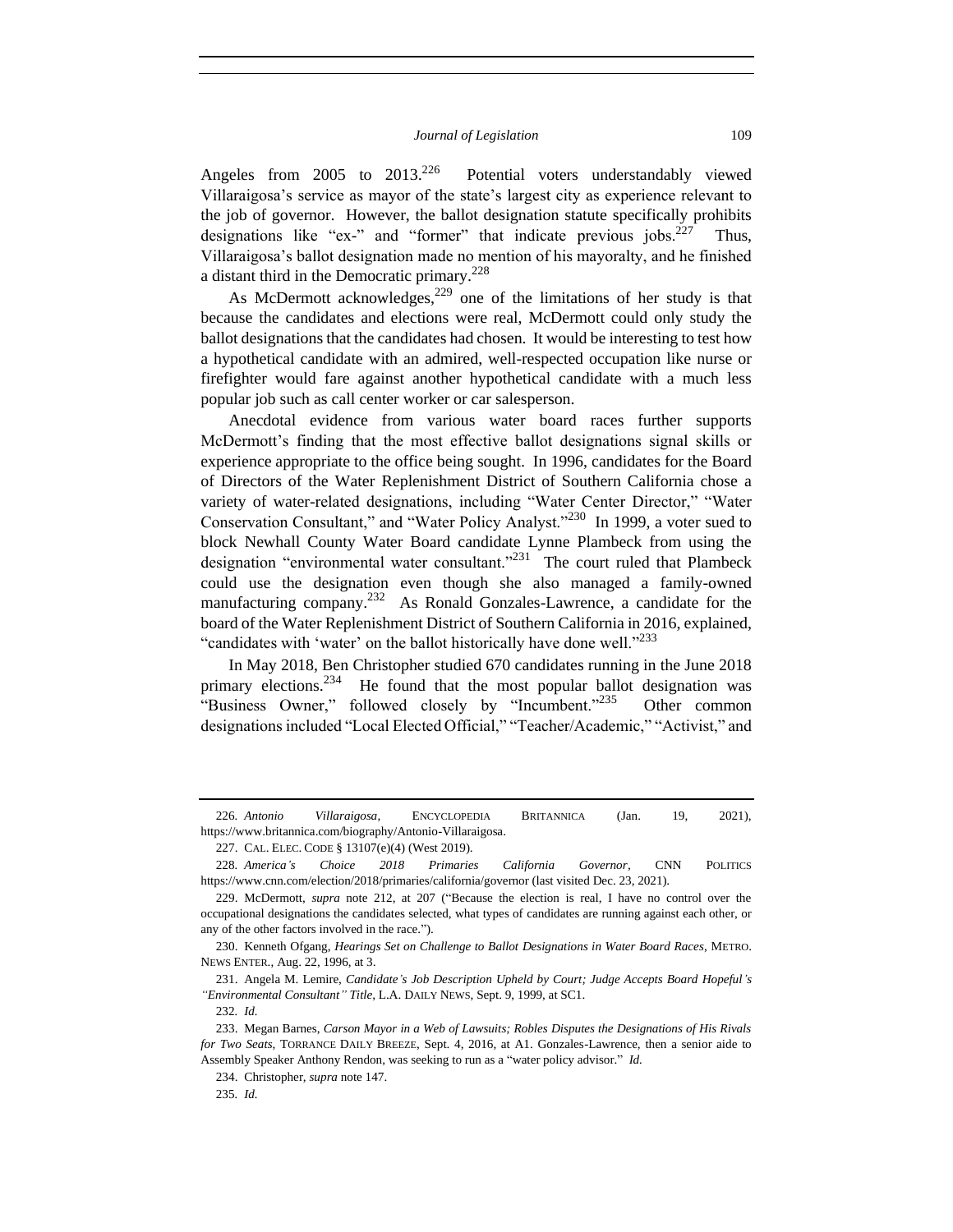"Lawyer."<sup>236</sup> One surprising result of Christopher's study was that the sixth-mostcommon designation was no designation at all. $^{237}$ 

Christopher's article quotes Dave Gilliard, a Republican political consultant, who stated that "'Republicans tend to favor business and law enforcement, [while] Democrats tend to favor educators."<sup>238</sup> Not surprisingly, nurses and doctors are popular among all voters.<sup>239</sup> Gilliard claims that there exists "a bipartisan distrust of lawyers," leading candidates who are lawyers to add "softening qualifiers" to their ballot designations.<sup>240</sup> In 2018, ballot designations included "workers' rights attorney," "consumer protection attorney," and "attorney/mother."<sup>241</sup> Gilliard noted that lawyers who own their own law firms sometimes opt to run for office as "small business owners."<sup>242</sup>

While "mother" has proven to be a popular designation over the years, candidates tend to avoid the designation "homemaker." In 2000, Orange County political consultant Eileen Padberg told the *Los Angeles Times*, "I would always recommend a homemaker seeking office find another title" such as community activist or volunteer.<sup>243</sup> Padberg explained that "[s]ome voters look at the word [homemaker] and think the person doesn't have any experience."<sup>244</sup> According to staff at the Orange County Elections Department, "homemakers who run . . . almost always resist the label," choosing instead designations like "community volunteer" or simply leaving the designation blank. $^{245}$ 

Some research suggests that judicial candidates frequently choose ballot designations that "emphasize and often exaggerate their purported experience in punishing criminals, so as to demonstrate that they are 'tough on crime."<sup>3246</sup> Judge Nakamura describes one study of forty-one Deputy District Attorneys who ran for Superior Court Judge. Only one of those forty-one candidates used the designation "Deputy District Attorney." The others used more colorful designations, including "Hardcore Gang Prosecutor," "Sex Crimes Prosecutor," "Gang Homicide Prosecutor," "Criminal Gang Prosecutor," "Gang Murder Prosecutor," "Major Narcotics Prosecutor," "Criminal Murder Prosecutor," "Criminal Homicide Prosecutor," "Child Molestation Prosecutor," "Government Corruption Prosecutor," "Violent Crimes Prosecutor," or "Sexual Predator Prosecutor."<sup>247</sup> Eighty-six percent of the Deputy District Attorneys in the study won their judicial elections, including one who unseated an incumbent judge.<sup>248</sup>

243. Martin Miller, *"Homemaker" Isn't Where the Heart is When it Comes to Campaigning*, L.A. TIMES (Aug. 24, 2000), https://www.latimes.com/archives/la-xpm-2000-aug-24-cl-9413-story.html.

244*. Id.*

245*. Id.*

246. Nakamura, *supra* note 16, at 32.

247*. Id.*

<sup>236</sup>*. Id.*

<sup>237</sup>*. Id.*

<sup>238</sup>*. Id.*

<sup>239</sup>*. Id.*

<sup>240</sup>*. Id.*

<sup>241</sup>*. Id.*

<sup>242</sup>*. Id.*

<sup>248</sup>*. Id.*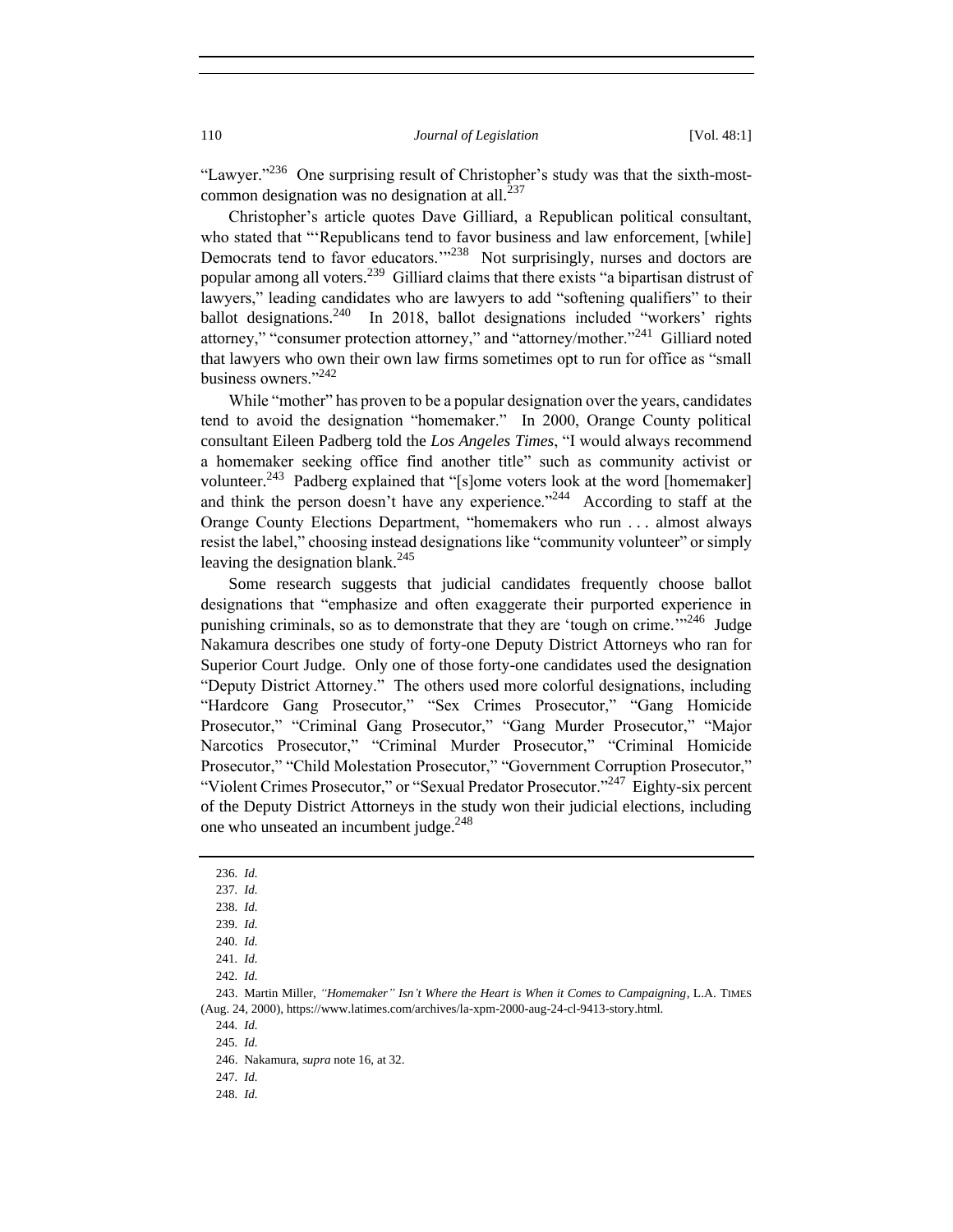As noted above, "Businessman" and "Businesswoman" are also popular designations. In 2018, eighty-two candidates for office in California listed one of those, or some variation thereof, in their designations.<sup>249</sup> Election officials tend to be lenient in allowing candidates to describe themselves as businesspeople. For example, in a 2014 race for a seat on the Marin County Board of Supervisors, incumbent Judy Arnold complained to the county elections office about her opponent, Toni Shroyer's use of the designation "businesswoman."<sup>250</sup> Shroyer worked as a residential real estate agent and property manager in Novato. $251$  The county rejected Arnold's complaint and allowed Shroyer to run as a businesswoman.<sup>252</sup>

Another issue raised by the ballot designation statute is how incumbents seeking reelection should describe themselves on the ballot. The statute gives such candidates three options:

(1) Words designating the elective city, county, district, state, or federal office which the candidate holds at the time of filing the nomination documents to which he or she was elected by vote of the people; (2) The word "incumbent" if the candidate is a candidate for the same office which he or she holds at the time of filing the nomination papers, and was elected to that office by a vote of the people; [or] (3) No more than three words designating either the current principal professions, vocations, or occupations of the candidate, or the principal professions, vocations, or occupations of the candidate during the calendar year immediately preceding the filing of nomination documents.<sup>253</sup>

Thus, an incumbent member of the U.S. House of Representatives could choose a ballot designation like "Member, United States House of Representatives."<sup>254</sup> He or she could also go with the much shorter designation "incumbent." Finally, he or she could choose to highlight a completely different "profession, vocation, or occupation"—however counterintuitive that may seem for a sitting member of Congress, which is generally thought to be a full-time job.<sup>255</sup>

<sup>249.</sup> Cadei, *supra* note 11; *see also* Jim Miller, *ELECTION: Ballot Designations Matter For Candidates*, THE PRESS-ENTER. (Mar. 25, 2012, 10:26 PM), https://www.pe.com/2012/03/25/election-ballot-designationsmatter-for-candidates/ ("Inland Southern California lawmakers Mike Morrell, Jeff Miller, Bob Dutton and Kevin Jeffries spend a large chunk of their week in Sacramento, voting on bills and sitting through committee hearings as state legislators making base annual salaries of \$95,291. All of them want voters this year to view them as something different: businessmen.").

<sup>250.</sup> Dick Spotswood, *Ballot Designation Issue for Supervisor Candidate Shroyer*, MARIN INDEP. J. (Apr. 23, 2014, 12:00 AM), https://www.marinij.com/2014/04/23/dick-spotswood-ballot-designation-issue-forsupervisor-candidate-shroyer/.

<sup>251</sup>*. Id.*

<sup>252</sup>*. Id.*

<sup>253.</sup> CAL. ELEC. CODE § 13107(a) (West 2019).

<sup>254.</sup> Note that there is no three-word limit in CAL. ELEC. CODE § 13107(a)(1) (West 2019).

<sup>255</sup>*. See* CAL. ELEC. CODE § 13107(a)(1) (West 2019).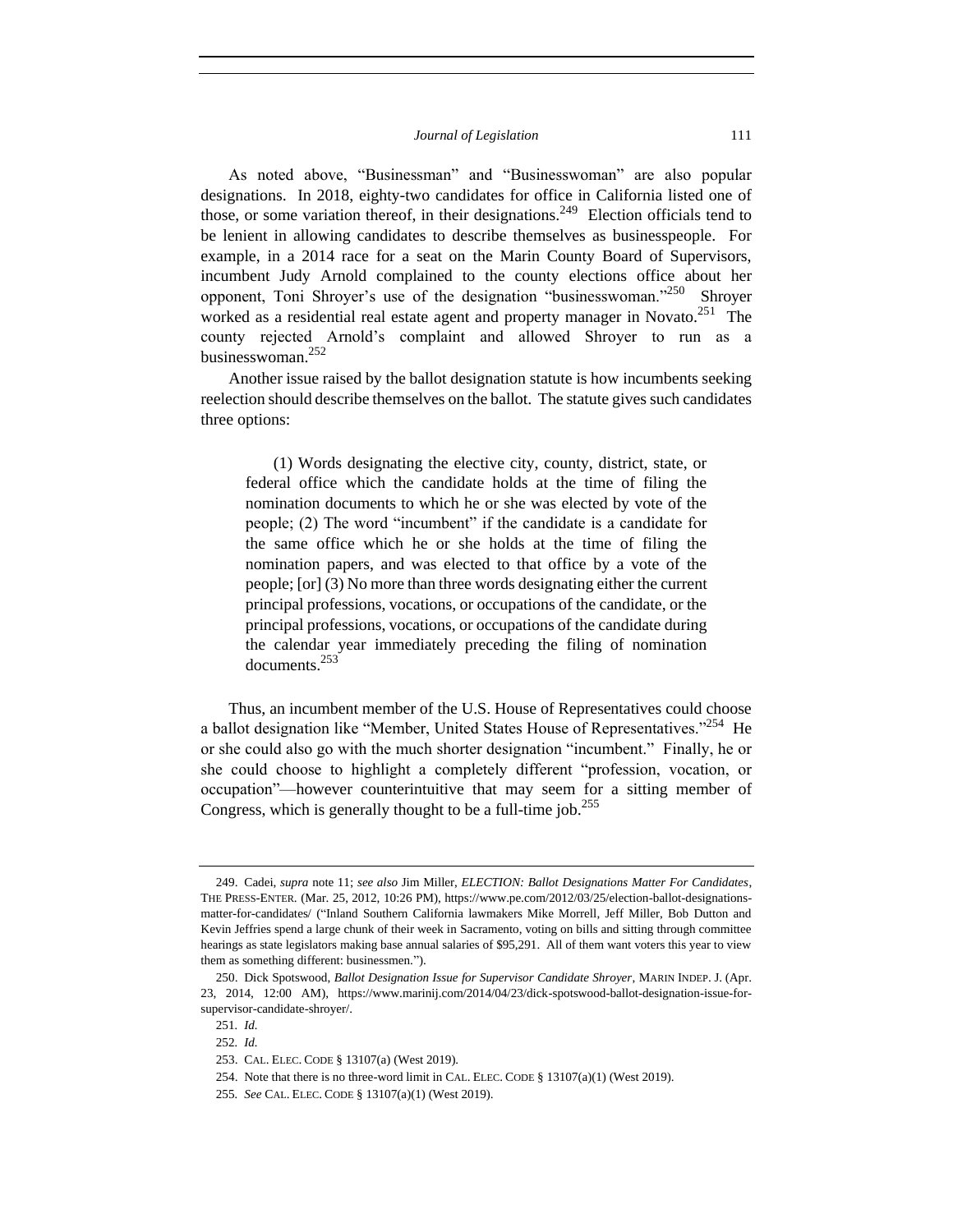In California, incumbents are reelected more often than not.<sup>256</sup> Thus, it is not surprising that incumbents seeking reelection typically mention their incumbency in their ballot designations, even if they do not use the word "incumbent." In 2016, *Roll Call* reported that forty-eight of the forty-nine members of the U.S. House of Representatives from California who were seeking reelection mentioned their current positions in their designations.<sup>257</sup> However, those incumbents did so in different ways. Twenty-three of them went with the straightforward "United States Representative" or "U.S. Representative;" six of those added their district numbers.<sup>258</sup> Eighteen of the incumbents chose some variation of "Member of Congress," "Congressman," "Congresswoman," or "United States Congressman."<sup>259</sup> Representative Julia Brownley highlighted her connection to her district with the designation "Ventura County Congresswoman."<sup>260</sup> Three incumbents used "Representative" without mentioning the United States, and one of those added "Farmer" to his designation.<sup>261</sup> Four incumbents mentioned their positions in Congress along with another occupation: "United States Representative/Teacher" Mark Takano, "Representative/Farmer" Jim Costa, "Congressman/Military Officer" Ted Lieu, and "Congressman/Emergency Physician" Raul Ruiz.<sup>262</sup> The remaining incumbents who mentioned their service in Congress used variations like "Member, United States House of Representatives" or "United States Congress Member."<sup>263</sup>

The lone incumbent House member who did not mention his current office in his designation was Representative David Valadao.<sup>264</sup> Valadao first ran for Congress in 2012 as a "Small Businessman/Farmer," even though he was a member of the California Assembly at the time.<sup>265</sup> Valadao changed his designation to "Farmer/Small Businessman" in 2014 and has used that designation ever since.<sup>266</sup>

It is difficult to see how in 2014, 2016, 2018, or 2020, "Farmer/Small Businessman" could have been an accurate description of Representative Valadao's

<sup>256.</sup> For example, one study found that from 1995 to 2019, incumbents in municipal elections were reelected at a rate of seventy-nine percent. LEONR EHLING ET AL., INST. FOR SOC. RSCH. & CTR. FOR CAL. STUD., CALIFORNIA COUNTY, CITY, AND SCHOOL DISTRICT ELECTION OUTCOMES: CANDIDATES AND BALLOT MEASURES, 2019 ELECTIONS (2019), [https://perma.cc/GU5A-8CTG]. In 2016, the reelection rate for California Assembly members was ninety-two percent, while the reelection rate for members of the California Senate was 100 percent. CAL. RSCH. BUREAU, CAL. STATE LIBR., DEMOGRAPHICS IN THE CALIFORNIA LEGISLATURE: NOVEMBER 2016 ELECTION UPDATE 2 (2016), https://www.library.ca.gov/Content/pdf/crb/reports/LegDemographicsNov16.pdf [https://perma.cc/XVC8- J8ZY]. In 2020, the overall incumbent reelection rate in California was eighty-five percent. *Election results, 2020: Incumbent win rates by state*, BALLOTPEDIA, https://ballotpedia.org/Election\_results,\_2020:\_Incumbent\_win\_rates\_by\_state [https://perma.cc/6PVP-ARDN] (last visited Dec. 23, 2021).

<sup>257.</sup> Nathan L. Gonzales, *California Ballot Lets Incumbents Define Themselves*, ROLL CALL (May 3, 2016, 5:00 AM), https://www.rollcall.com/2016/05/03/california-ballot-lets-incumbents-define-themselves/.

<sup>258</sup>*. Id.*

<sup>259</sup>*. Id.*

<sup>260</sup>*. Id.*

<sup>261</sup>*. Id.*

<sup>262</sup>*. Id.*

<sup>263</sup>*. Id.*

<sup>264</sup>*. Id.*

<sup>265</sup>*. Id.*

<sup>266</sup>*. Id.*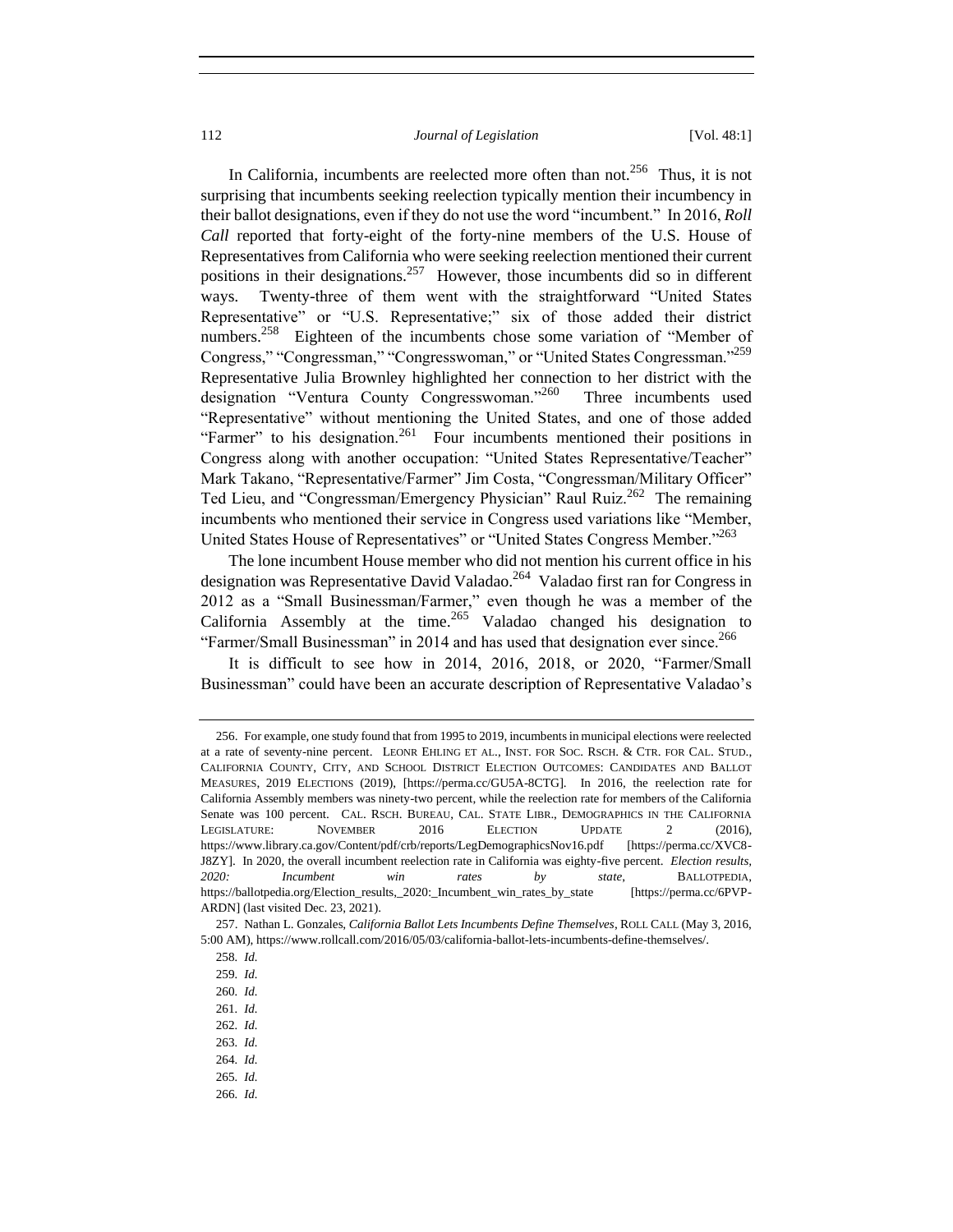"current principal professions, vocations, or occupations" or his principal professions, vocations or occupations during the previous calendar year. At all relevant times, Valadao was a sitting United States Representative—a full-time job located primarily in Washington, D.C.

While Representative Valadao's ballot designation may not be accurate, it may be more advantageous electorally than the designation "Member of Congress." As noted above, Members of Congress and car salespeople tied for the lowest rating in Gallup's 2020 survey, with just one percent of respondents characterizing their honesty and ethical standards as "very high."<sup>267</sup> In contrast, "farmer" is a wellrespected profession in the United States. In the 2021 YouGov poll discussed above,  $^{268}$  fifty-one percent of respondents said they would be happy if their children became farmers, and only ten percent answered "unhappy."<sup>269</sup> (The remaining respondents chose "neither happy nor unhappy.") $^{270}$ 

# V. SHOULD IT STAY OR SHOULD IT GO?

California elections lawyer Chad Morgan has used the designation "Farmer" to illustrate his frustrations with the ballot designation statute.<sup>271</sup> According to Morgan, "Farmer" is "a very powerful ballot designation  $\dots$  at least in the Central Valley."<sup>272</sup> He continues:

While I think everyone would agree that a full-time, professional farmer can list "Farmer" on the ballot without question, what about part-time farmers? When does farming transition from a hobby or status into a full-blown occupation? Is my neighbor a farmer because he grows tomatoes in his backyard? What if he is obsessed with his garden? What about someone who occasionally sells produce at the farmers' market? How much time and effort is required to be a "substantial amount of time and effort"? Without clear boundaries, the answer varies from court to court.<sup>273</sup>

Not surprisingly, there have been controversies over what qualifies a candidate to use a ballot designation that includes "farmer." In 2018, two Republican members of Congress from California, Devin Nunes and Jeff Denham, both of whom represented "agriculture-heavy districts," sought to include "farmer" in their

<sup>267</sup>*. Honesty/Ethics in Professions*, *supra* note 194.

<sup>268</sup>*. See supra* notes 206–11.

<sup>269.</sup> Smith & Ballard, *supra* note 206.

<sup>270</sup>*. Id.*

<sup>271.</sup> See discussion at *supra* note 56.

<sup>272.</sup> Morgan, *supra* note 14.

<sup>273</sup>*. Id.* Carl Fogliani, a political consultant who has worked on races in agricultural parts of California, told *The Sacramento Bee* that "[y]ou have somebody running who's a banker and they own some agricultural land or are an investor in agricultural property [and] they put 'farmer' on the ballot." Cadei, *supra* note 11.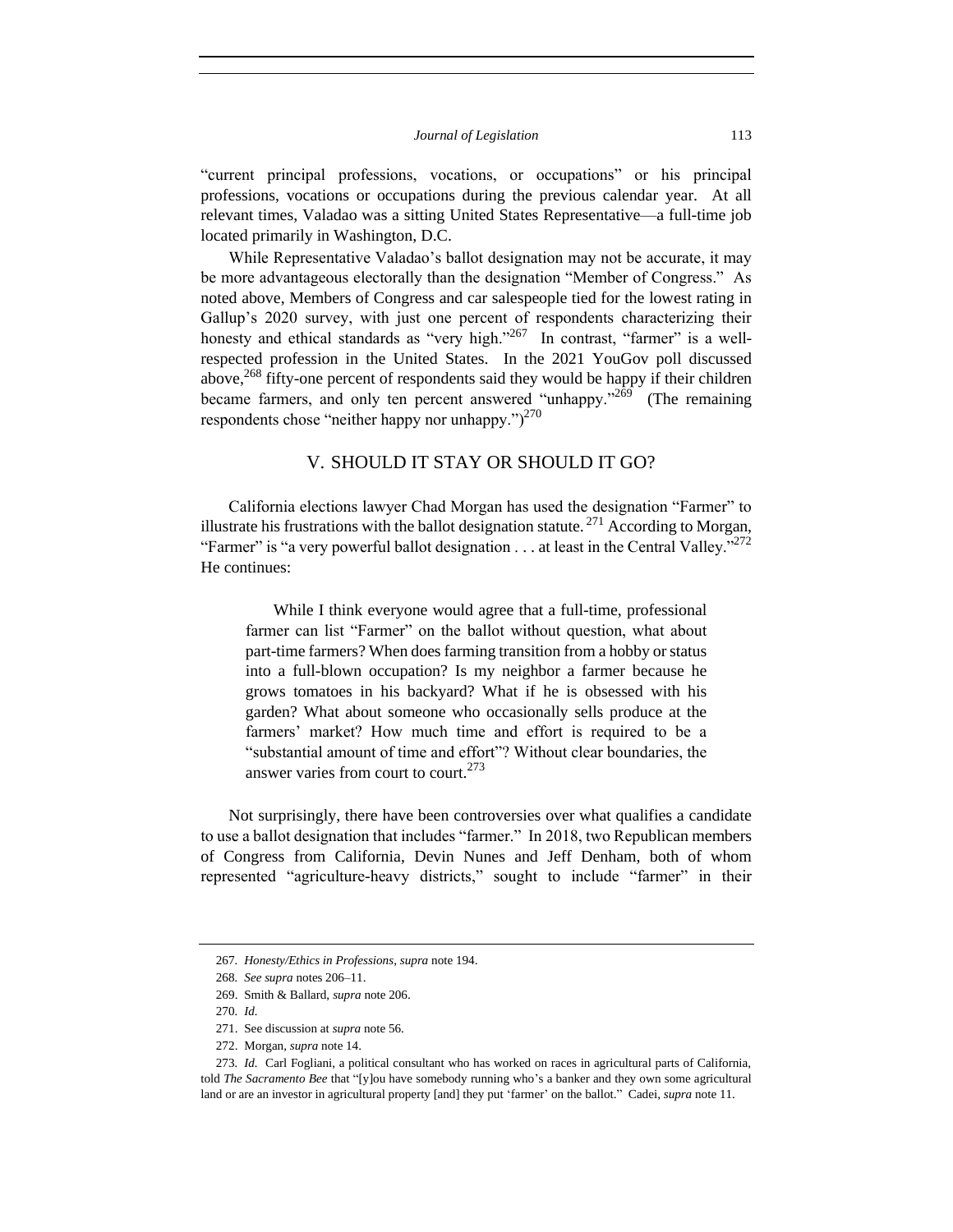designations.<sup>274</sup> Various groups aligned with the Democratic Party filed lawsuits challenging these designations.<sup>275</sup> Representative Denham's designation was based, at least in part, on the fact that he received rental income from a farm he owns.<sup>276</sup> In their lawsuit, the plaintiffs argued that this does not make Denham a farmer any more than "renting an office building to a medical practice would make him a doctor."<sup>277</sup> For his part, Nunes was a limited partner in a Napa County Winery and had earned a few thousand dollars from the venture in  $2017.<sup>278</sup>$  Ultimately, the challenges to these designations were rejected, and Denham and Nunes were both allowed to include "farmer" in their designations.<sup>279</sup>

Issues like who gets to call himself or herself a farmer are hopelessly subjective, and yet, the current statutory and regulatory regime requires the Secretary of State, local elections officials, and trial courts to grapple with such questions routinely, with virtually no guidance from appellate courts. As Judge Nakamura explains, before the recent amendment that limited the designations of candidates for judicial offices:

The litigating of ballot designations had become a common occurrence. In one recent judicial election, three out of five candidates were forced to change their designations after rivals claimed they misled voters. Such cases are expensive for both candidates and the court system while not necessarily providing voters any better information. A recent ruling merely required a candidate to change his designation from "Gang Murder Prosecutor" to "Gang Homicide Prosecutor."<sup>280</sup>

Of course, a certain amount of litigation over how candidates appear on the ballot is inevitable. Courts are frequently asked to resolve controversies over how a candidate's name will appear. $^{281}$  We tolerate such litigation because there is really no reasonable alternative to listing candidates' names on ballots. But when it comes to ballot designations of a candidate's professions, vocations, and occupations, we could simply decide—and California should decide—that such designations are more trouble than they are worth. After all, voters in the other forty-nine states manage to choose among candidates for public office without the benefit of those candidates' occupations appearing on the ballot.

Furthermore, the various requirements in the ballot designation statute are enforced inconsistently, if they are enforced at all. In 1994, the Secretary of State's

<sup>274.</sup> John Wildermuth, *Dems Balk At Ballot IDs For Republican Congressmen*, S.F. CHRON., Aug. 29, 2018, at D1.

<sup>275</sup>*. Id.*

<sup>276</sup>*. Id.*

<sup>277</sup>*. Id.*

<sup>278</sup>*. Id.*

<sup>279.</sup> John Wildermuth, *GOP Reps. Devin Nunes, Jeff Denham can call themselves farmers on ballot*, S.F. CHRON. (Aug. 30, 2018), https://www.sfchronicle.com/politics/article/GOP-Reps-Devin-Nunes-Jeff-Denhamcan-call-13194921.php?converted=1 (explaining that a superior court judge dismissed the complaints against both candidates with a simple "writ denied").

<sup>280.</sup> Nakamura, *supra* note 16.

<sup>281</sup>*. See* Peter Nemerovski, *You Can Call Me Al: Regulating How Candidates' Names Appear on Ballots*, 99 NEB. L. REV. 848, 852–71 (2020) (discussing litigation over candidates' use of maiden names, married names, nicknames, diminutives, middle names, and "Americanized" names).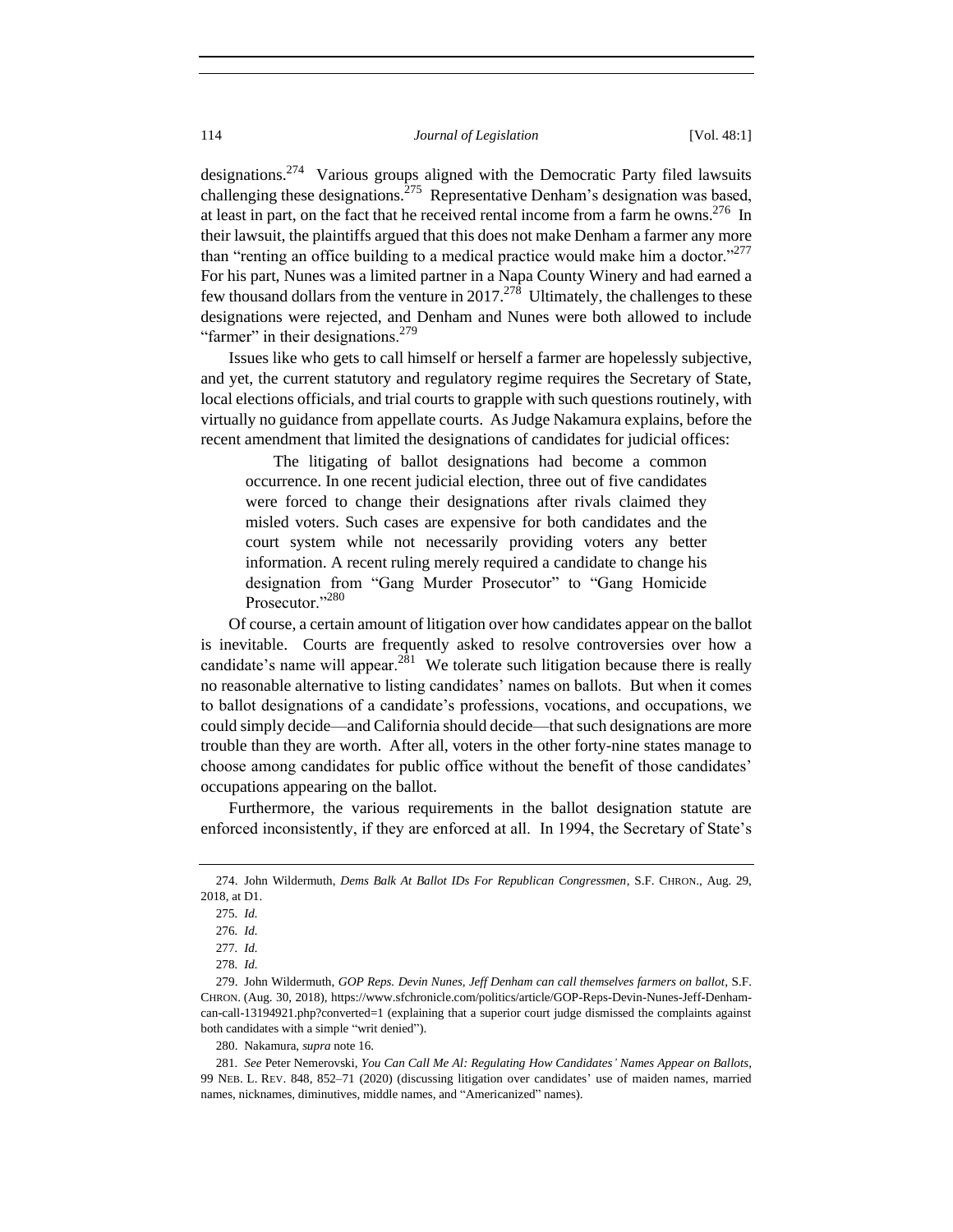office refused to allow Zoe Lofgren, a candidate for the U.S. House of Representatives, to include the word "Mother" in her ballot designation.<sup>282</sup> A spokesperson for the Secretary of State's office stated that it did not consider parenting to be a profession, vocation, or occupation.<sup>283</sup> However, just three years later, San Mateo County Chief Elections Officer Warren Slocum allowed Denise de Ville, a candidate for the county Board of Supervisors, to use the word "Mother" in her designation.<sup>284</sup> As the *San Francisco Chronicle* noted at the time, Slocum did this "in defiance of state elections law, legal precedent and the guidelines of the California secretary of state's office."<sup>285</sup> The Secretary of State spokesperson told the newspaper that because the election in question was local, Slocum had jurisdiction and the state lacked any authority to intervene.<sup>286</sup> Finally, in January 1998, the Secretary of State's office issued new guidelines, which included "mother" on a list of permissible designations.<sup>287</sup> Today, regulations promulgated by the Secretary of State's office clearly state that it considers "mother" a vocation.<sup>288</sup>

The more recent case of Kirsten Keith, a candidate for the San Mateo County Harbor District Board of Commissioners in 2020, further illustrates the inadequacy of the various enforcement mechanisms.<sup>289</sup> Keith, an attorney and member of the board of directors of the Bay Area Water Supply and Conservation Agency, chose the ballot designation "Conservation Agency Director."<sup>290</sup> Two other local politicians—Portola Valley Vice Mayor Maryann Derwin and former Menlo Park Councilman Heyward Robinson—contacted the Menlo County Elections Office to challenge Keith's designation.<sup>291</sup> The challengers argued that Keith's "principal" occupation was criminal defense attorney.<sup>292</sup> They noted that the conservation board on which Keith sat met only six times per year, had twenty-six members, and paid its members just \$100 per meeting.<sup>293</sup> The challengers also argued that Keith's designation was misleading insofar as it implied that she was an executive director as opposed to one of several members of a board of directors.<sup>294</sup>

Jim Irizarry, the Assistant Chief Elections Officer for San Mateo County, told the *Almanac* that after receiving the challenge to Keith's designation, his office contacted Keith, who provided additional information confirming that her

288. CAL. CODE REGS. tit. 2, § 20714(a)(2) (2019).

<sup>282.</sup> Mark Simon, *County Says Being Mom Not Just Adventure, It's a Job*, S.F. CHRON., Feb. 10, 1997, at A13.

<sup>283</sup>*. Id.*

<sup>284</sup>*. Id.*

<sup>285</sup>*. Id.*

<sup>286</sup>*. Id.*

<sup>287.</sup> Chris Moran, *New Ballot Rules Let Hopefuls List Selves As 'Parents,* SAN DIEGO UNION-TRIB., Aug. 8, 1998, at B-1.

<sup>289.</sup> Kate Bradshaw, *Locals Challenge Authenticity of Former Councilwoman's Ballot Designation*, ALMANAC (Sept. 4, 2020, 10:28 AM), https://www.almanacnews.com/news/2020/09/04/locals-challengeauthenticity-of-former-councilwomans-ballot-designation.

<sup>290</sup>*. Id.*

<sup>291</sup>*. Id.*

<sup>292</sup>*. Id.*

<sup>293</sup>*. Id.*

<sup>294</sup>*. Id.*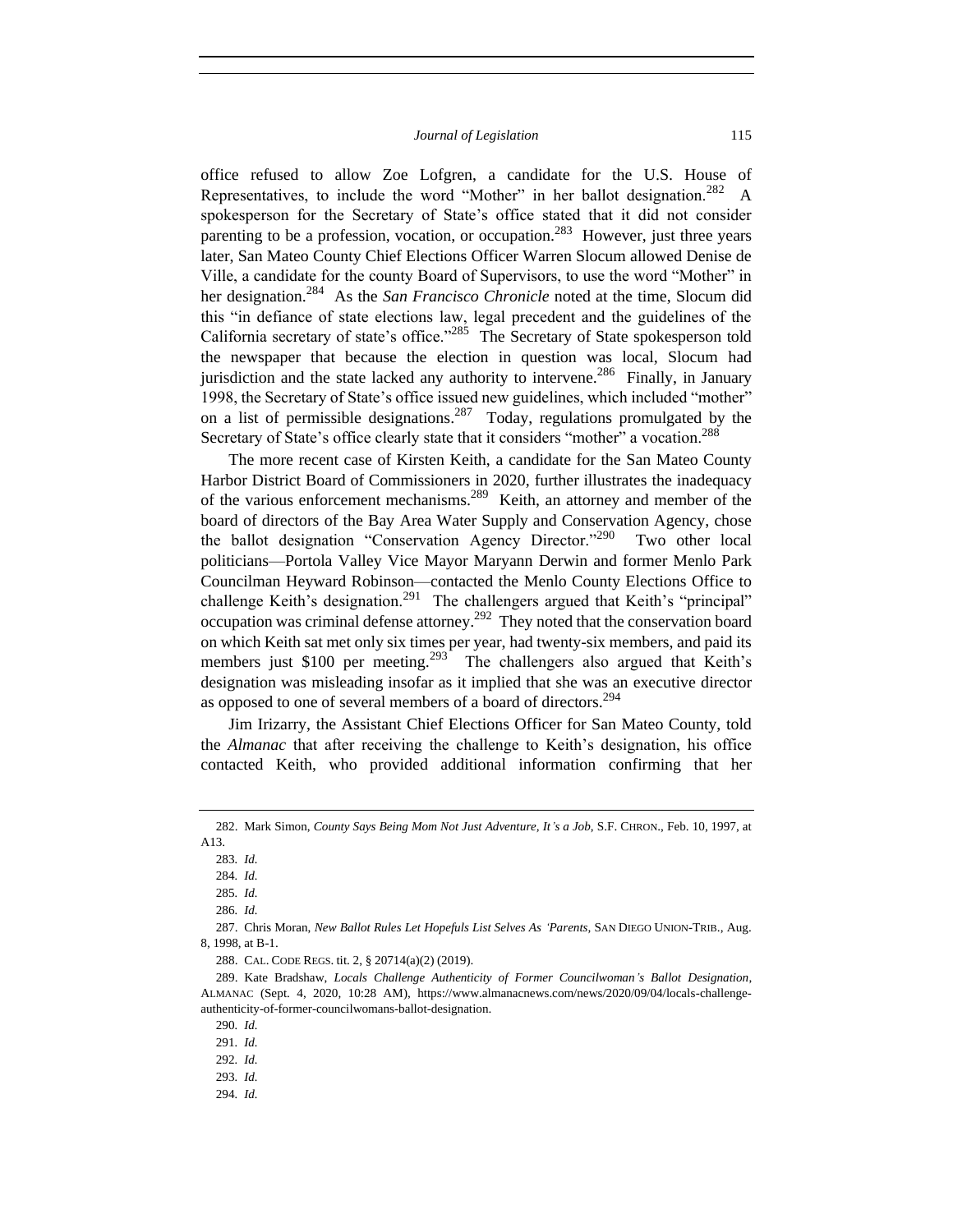designation was accurate and a principal profession.<sup>295</sup> Irizarry further explained that even if the County Elections Office concluded that Keith's chosen designation violated the statute, the office lacked the authority to reject the designation; instead, its only recourse was to take the candidate to court.<sup>296</sup> Irizarry told the paper: "[W]e do not conduct background investigations or inquiries into candidates' lives . . . . Absent information to the contrary, we assume the truthfulness of the information provided by the candidate."<sup>297</sup>

We do not know how a court would rule on the question of whether the designation "Conservation Agency Director" accurately described one of Kirsten Keith's "current principal professions, vocations, or occupations." There is at least a colorable argument that it did not. As noted in Section  $II<sub>1</sub><sup>298</sup>$  a profession, vocation, or occupation is "principal" under the regulations associated with Section 13107(a)(3) only if it requires "a substantial involvement of time and effort such that the activity is one of the primary, main or leading professional, vocational or occupational endeavors of the candidate."<sup>299</sup> Words like "substantial," "primary," "main," and "leading" are obviously subjective, but it is nevertheless difficult to see how an endeavor consisting of six meetings per year, with an annual compensation of 600 dollars, satisfies the regulation's definition of "principal."

The entire controversy over Kirsten Keith's ballot designation illustrates just how easy it is for a misleading or inaccurate designation to end up on the ballot in a low-profile election. The County Elections Office was not interested in conducting a detailed investigation or taking the matter to court. The two challengers apparently did not pursue the matter beyond complaining to the elections office. As a result, an arguably misleading designation made it onto the ballot.<sup>300</sup>

Another barrier to enforcement is that sometimes, nobody realizes what is happening—or that a candidate with a misleading designation might actually win until it is too late. In November 1990, Nancy Scofield was elected to the Palomar-Pomerado Hospital System's district board of directors with the ballot designation "Nurse/Community Volunteer."<sup>301</sup> Scofield was certified by the state as a homehealth aide, but she had never been licensed or registered as a nurse.  $302$  After Scofield's election, the hospital district launched an unsuccessful campaign to

<sup>295</sup>*. Id.*

<sup>296</sup>*. Id.*

<sup>297</sup>*. Id.* In 2016, Los Angeles County Registrar-Recorder Dean Logan explained that his office "makes candidates fill out worksheets justifying their titles and occasionally questions a designation." Gerber, *supra*  note 37. However, county officials do not scrutinize candidates' designations closely "because of time constraints and because the agency simply isn't in the business of policing occupation titles." *Id.* Thus, enforcement is largely left to opposing campaigns and concerned citizens, who must be willing and able to bring a lawsuit challenging the designation in question. *Id.*

<sup>298</sup>*. See supra* note 45.

<sup>299.</sup> CAL. CODE REGS. tit. 2, § 20714(b) (2019).

<sup>300.</sup> Surely some voters who saw Keith's designation assumed, quite reasonably, that "Conservation Agency Director" was Keith's "day job" and how she earned her livelihood. The evidence shows that it was neither.

<sup>301.</sup> Mike Burge, *State Declines to Sue Nancy Scofield Over Nurse Claim on Ballot*, SAN DIEGO UNION-TRIB., Mar. 7, 1991, at B3.

<sup>302</sup>*. Id.*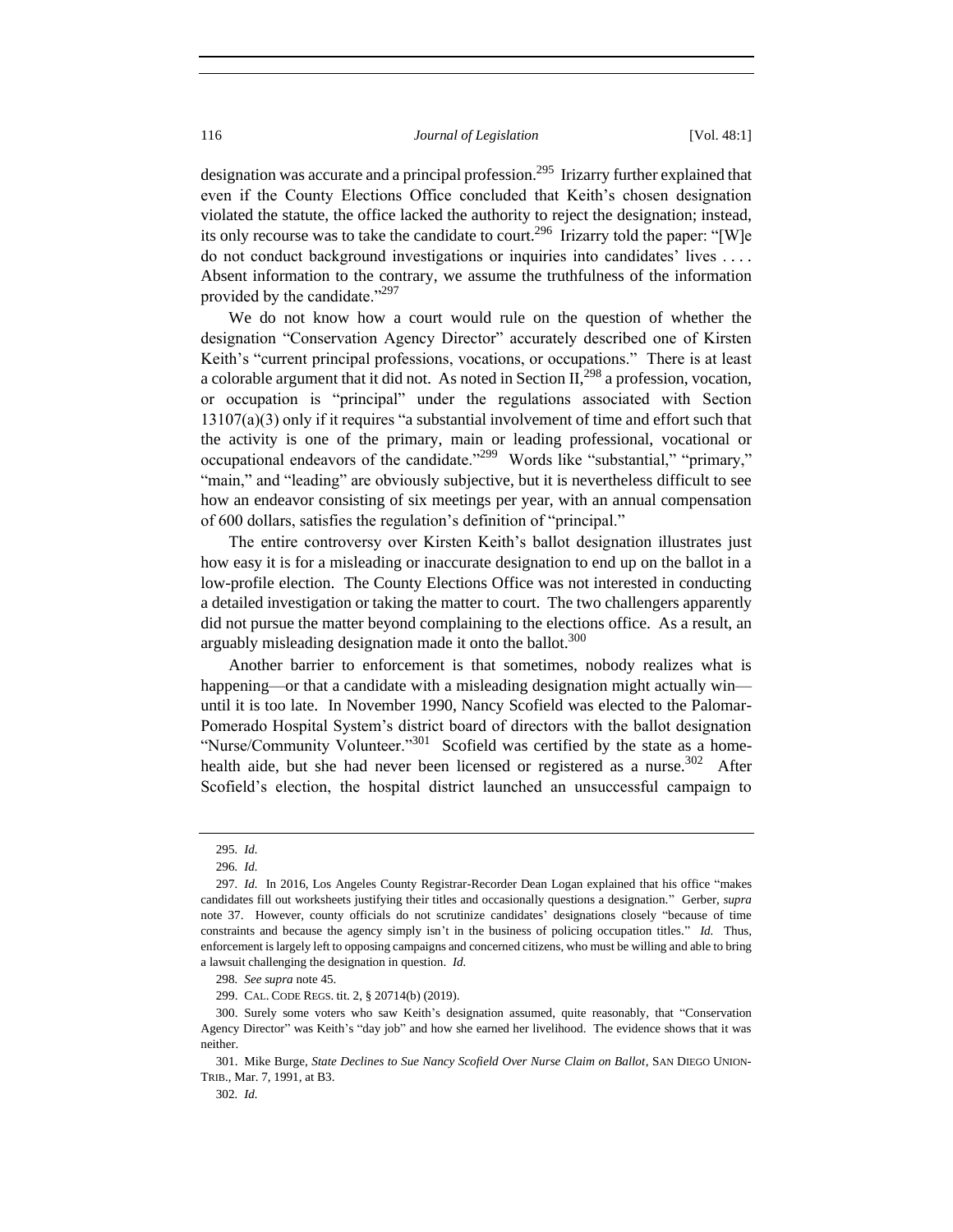prevent Scofield from taking office. $303$  The Superior Court rejected the hospital district's post-election challenge, and the district failed to persuade the attorney general's office to file its own lawsuit against Scofield.<sup>304</sup> Voters in San Diego County apparently were not bothered by Scofield identifying herself as a nurse: she was reelected three times and retired from the board in 2006 after sixteen years.<sup>305</sup>

Not everyone agrees that allowing candidates to list an occupation is a bad idea. Professor Elizabeth Bergman of California State University, East Bay, supports Section 13107(a)(3), saying that it is "all about transparency and helping voters."<sup>306</sup> Bergman acknowledges that candidates will choose designations that are likely to appeal to voters, but she notes that elections are all about influencing voters anyway.<sup>307</sup>

Indeed, if California eliminates its ballot designation option, the end result may be voters choosing candidates for even less substantive reasons than their occupations. "Party designation, name recognition and even the order of names on the ballot have all been shown to influence electoral outcomes."<sup>308</sup> Furthermore, there is a long tradition of ethnic voting in the United States, wherein voters choose candidates whose names suggest a race or ethnicity similar to their own.<sup>309</sup>

The ballot designation option may have other positive effects. For example, there is some evidence that providing occupational ballot designations makes people more likely to vote in down-ballot races. McDermott's study found that "[i]n each of the six statewide down-ballot races voters are significantly less likely to abstain  $\ldots$  when they are provided with the ballot designations than when they are not."<sup>310</sup> McDermott theorizes that "[e]ven if voters are gaining little real concrete information from occupational labels, they may feel as though they are (because of inferential shortcuts to qualifications or other considerations) and as a result feel more comfortable making a decision  $\dots$ ."<sup>311</sup>

While increasing voter participation is good, doing so by providing the candidates' occupational designations has its downsides. McDermott's research suggests that a sizable portion of the California electorate is making decisions about which candidates to vote for based solely, or largely, on the ballot designations. If that is in fact happening, then candidates should have even more incentive to use electorally advantageous designations. Put differently, McDermott's research suggests that information that is often misleading or downright false is playing a significant role in determining voters' choices among candidates.

<sup>303</sup>*. Id.*

<sup>304</sup>*. Id.*

<sup>305.</sup> Andrea Moss, *Nancy Scofield To Leave PPH's Board*, MORNING CALL (Apr. 6, 2006, 3:00 AM), https://www.mcall.com/sdut-nancy-scofield-to-leave-pphs-board-2006apr06-story.html.

<sup>306.</sup> Cadei, *supra* note 11.

<sup>307</sup>*. Id.*

<sup>308.</sup> Christopher, *supra* note 125.

<sup>309</sup>*. E.g.,* Jordan v. Robinson, 39 So. 3d 416, 418 (Fla. Dist. Ct. App. 2010) ("For better or worse, for over 150 years, American candidates have used their names to appeal to ethnic voting blocks in elections.").

<sup>310.</sup> McDermott, *supra* note 212, at 214; *see also id.* at 216 ("The data show that occupational labels can decrease an individual voter's probability of abstaining from a low-information race by as much as 11 points.").

<sup>311</sup>*. Id.* at 214.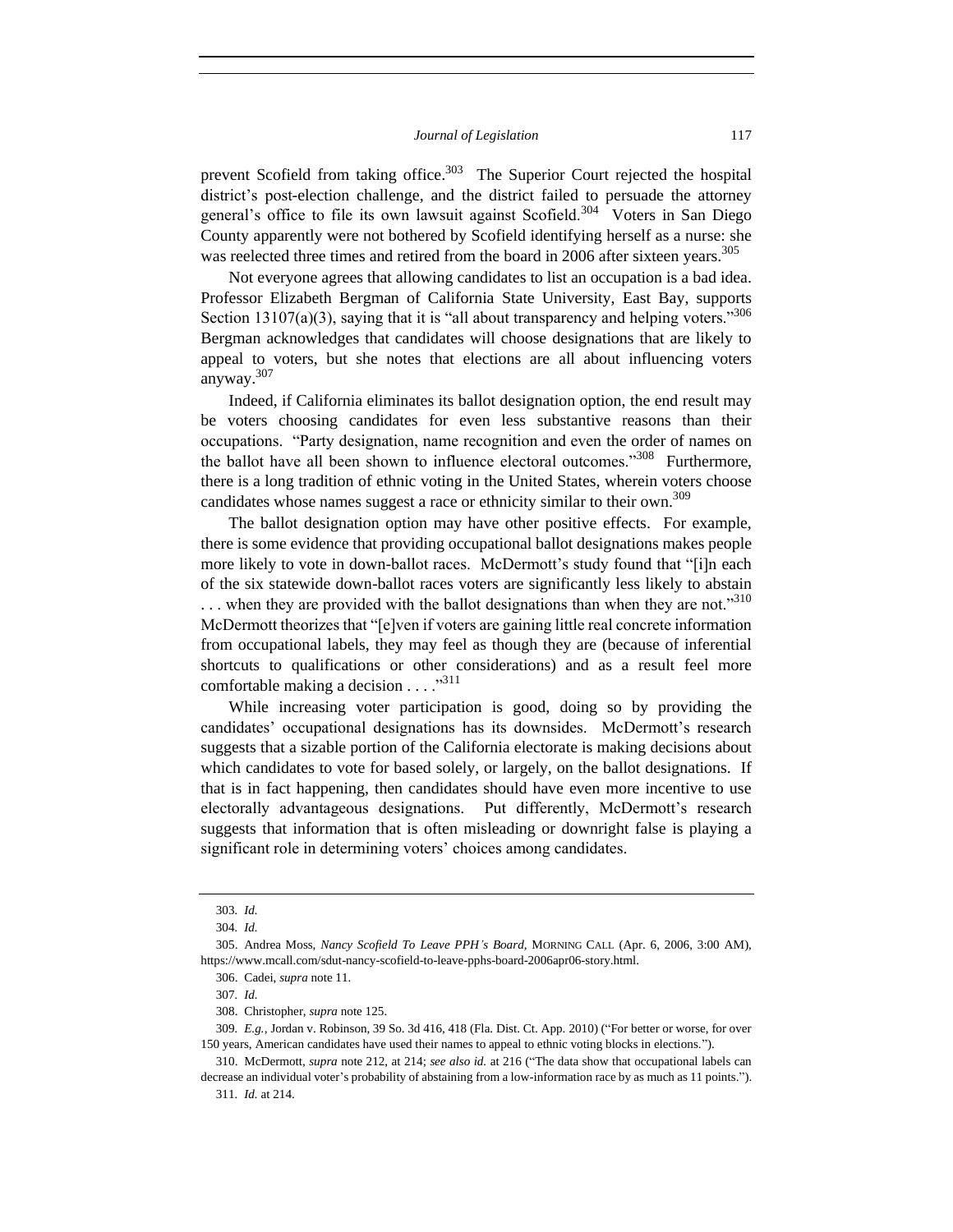Another possibility is that the ballot designation statute made sense in 1931 when it was first added to the Political Code, but it has since outlived its usefulness. Journalist Bruce Bolinger wrote in 1977 that "[w]hen the system of occupational designations was first used in 1932, it worked fairly well. Few candidates bothered to use designations, and those who did gave fairly short, prosaic occupations."<sup>312</sup> The original version of the statue, discussed in Section I, gave candidates just a single word to describe their occupations. Based on a contemporaneous news account, 313 the legislature apparently believed that the ballot designation might help voters distinguish between John Doe, Attorney, and John (or Jon) Doe, Farmer. The legislature likely assumed, perhaps naively, that a candidate would simply choose the word that most accurately described his occupation; thus, voters would receive more information from the ballot, with no real downside.

However, history has proven the ballot designation statute to be quite controversial. In 1992, for example, the secretary of state's office rejected more than one hundred ballot designations.<sup>314</sup> Tony Miller, who was then the Chief Deputy Secretary of State, told the *Los Angeles Times* that "[t]hese ballot designations are the single biggest headache we face as election officials . . . . Nothing complicates our lives more."<sup>315</sup>

As the examples in this Article illustrate, many candidates select their designations with the goal of influencing the outcome of the election instead of providing accurate information to voters. As Rose Kapolczynski, a political consultant based in Los Angeles, told *Roll Call* in 2016: candidates today "try to string together the most popular words that will pass muster."<sup>316</sup> And unlike in 1931, candidates now have three words instead of one with which to describe their occupations, creating more potential for mischief. These days, in the words of California's largest newspaper, the ballot designations are "little more than lawn signs, printed on the ballot, that voters are forced to read when they vote." $317$ Whatever their value was in the 1930s, these designations "no longer impart any real information when candidates use them as campaign materials."<sup>318</sup>

Furthermore, the cases and controversies discussed in this Article do not begin to capture all of the dubious ballot designation choices candidates make. In May of 2006, journalist Roger M. Grace noted that there had been no writ proceedings in the Los Angeles Superior Court challenging the ballot designations of that year's judicial candidates.<sup>319</sup> While this sounds like good news, Grace was able to identify numerous designations unlikely to survive a legal challenge if anyone bothered to file

<sup>312.</sup> Bolinger, *supra* note 20.

<sup>313.</sup> Jones, *supra* note 17, at 6.

<sup>314.</sup> Hatch, *supra* note 11, at SBA3.

<sup>315</sup>*. Id.*

<sup>316.</sup> Gonzales, *supra* note 257.

<sup>317</sup>*. They're Ballots, Not Campaign Ads*, L.A. TIMES (June 4, 2012, 12:00 AM), https://www.latimes.com/opinion/editorials/la-xpm-2012-jun-04-la-ed-ballot-20120604-story.html. 318*. Id.*

<sup>319.</sup> Roger M. Grace, *Perspectives 2006: The Year of the Writless Primary*, METRO. NEWS-ENTER., May 16, 2006, at 7.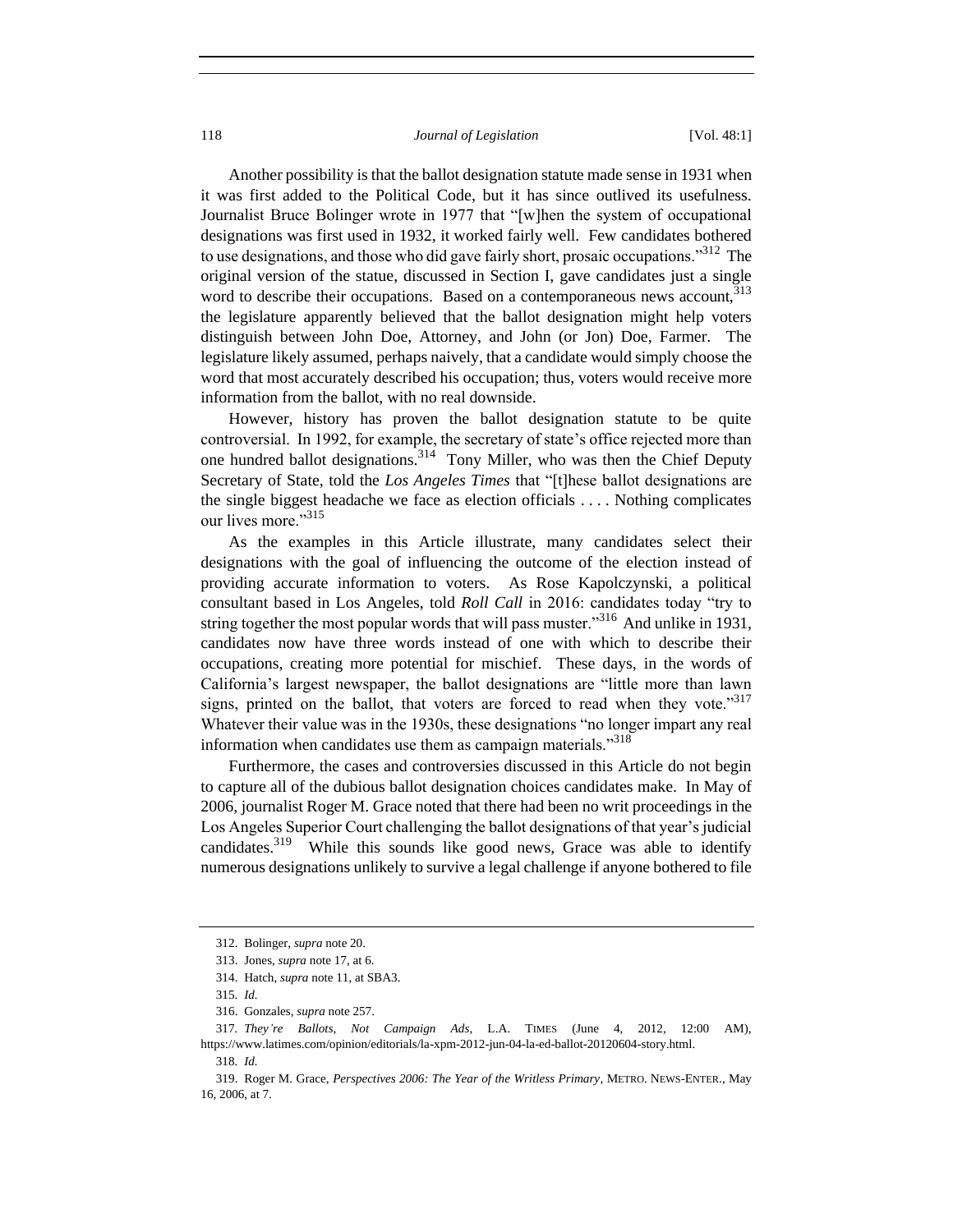one.<sup>320</sup> Grace's research uncovered a candidate claiming to be a "teacher" based on his occasional mentoring of young lawyers; multiple candidates with inactive law licenses claiming to be practicing attorneys; and a "professor" who could not remember the last time he taught a class. $321$ 

As noted in Section III, the dissenting Associate Justice in *Stirling v. Jones* pointed out that "[c]andidates have a myriad of other, proper opportunities to inform the electorate of their respective qualifications." $322$  Compared to 1931, when California first adopted the occupational designation option, candidates for office today have many more opportunities and means to tell the voting public about their employment histories and the relevance of their professional experiences to the offices they are running for. Not every voter will know a candidate's occupation, but that's not really a problem. Not every voter will know a candidate's position on tax policy either, but nobody would seriously suggest that that information should be included below a candidate's name on the ballot.

Professor Bergman supports the ballot designation statute on the ground that it provides voters with "more information" about the candidates.<sup>323</sup> Surely it does that, but so would a statute that allows a candidate to include her age, hometown, marital status, highest level of education completed, and so on. Some voters would undoubtedly find such information interesting and perhaps relevant to their choices of candidates. However, a ballot containing so much information about each candidate would be quite unwieldy. It is important to remember that the purpose of a ballot is to identify the candidates for the voters.<sup>324</sup> Consistent with that purpose, it appears that the occupation designation statute was initially intended to help voters distinguish between "John Doe, the Attorney" and "John Doe, the Doctor."<sup>325</sup> When it comes to a candidate's background, qualifications, experience, and positions on issues, campaigns offer candidates numerous opportunities to communicate such information to voters.

# VI. REFORM PROPOSALS

If eliminating the occupational designation option is too radical a step for California policymakers, they could consider reforming it. In April 2010, amidst several ballot designation controversies in the race for attorney general, the *Ventura County Star* suggested the following reforms:

Give candidates a maximum of 15 characters to state their occupations, to which they could add the word "retired" if that applied.

<sup>320</sup>*. Id.*

<sup>321</sup>*. Id.*

<sup>322.</sup> Stirling v. Jones, 77 Cal. Rptr. 2d 791, 818 (Cal. Ct. App. 1998) (Blease, A.J., dissenting); *see also supra* notes 111–13.

<sup>323.</sup> Cadei, *supra* note 11.

<sup>324</sup>*. Stirling*, 77 Cal. Rptr. 2d at 800 ("The purpose of a ballot designation is to *identify* the candidate." (emphasis in original)); Weiler v. Ritchie, 788 N.W.2d 879, 888 (Minn. 2010) ("[T]he purpose served by the candidate information allowed on the ballot is to enable the voter to identify the candidate, rather than to serve the candidate's purposes.").

<sup>325.</sup> Jones, *supra* note 17.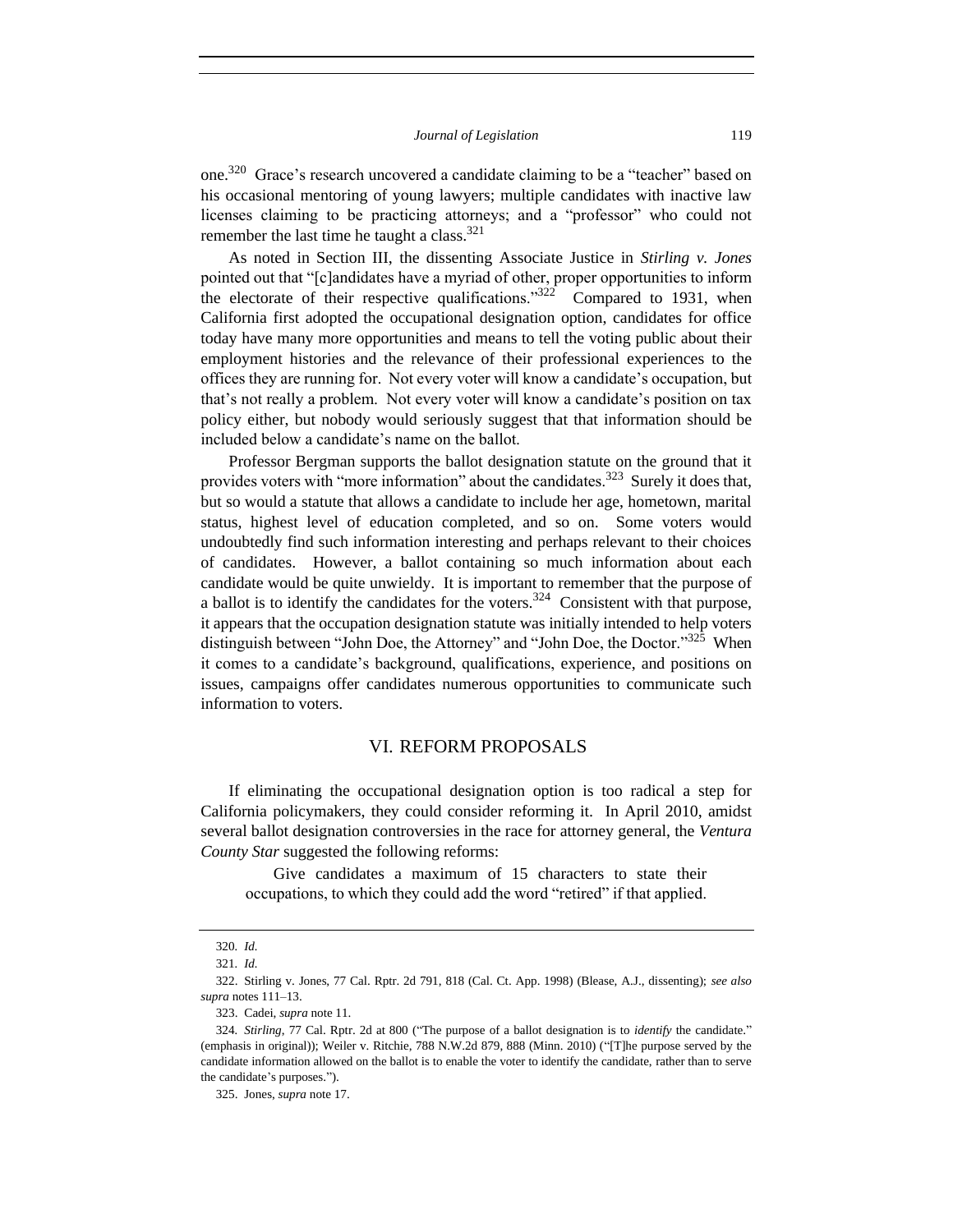And make them document that their principal source of income over the previous 12 months has been derived from whatever occupation they designate. $326$ 

This approach would be an improvement on the status quo, but it has its downsides. The state would have to find employees to review financial documentation for thousands of candidates every two years. Inevitably, there would be controversy—and litigation—over the phrase "principal source of income." And the fifteen-character limit would not solve the problem of who gets to call themselves farmers, businesspersons, prosecutors, professors, and so on.

Another partial solution would be to require candidates to choose from a limited menu of very general descriptions like "law," "education," "health care," "business," and so on. There would have to be an "other" option for candidates who do not think any of the choices applies to them. Such candidates would not be allowed to describe their occupations; their ballot designation would either be blank or say "other."

This approach would provide voters with some (albeit very general) information about candidates' professions, while mostly eliminating incentives to misrepresent or embellish their work. There would still be controversies and occasional litigation: Does a chef at a hospital work in "health care"? Does a part-time tutor or mentor work in "education"? But this rule would likely head off most of the controversies that arise under the current statute. In some ways, it would be a return to the original statute from 1931, under which the ballot designation allowed voters to learn a little something about the candidate's occupation, and potentially differentiate between two candidates with similar or identical names but was not used—or at least was not intended to be used—to influence election results.

There would also inevitably be controversy surrounding the menu of general descriptions, with some candidates complaining that the system favors candidates working in large, well-known fields over candidates with less common jobs. But that is really no worse than the current statute, which favors candidates whose jobs can be described in three words or less over those whose jobs require more words to describe.

Tony Miller, a critic of the ballot designation statute who served as California's Acting Secretary of State in 1994, theorizes that incumbent legislators like the statute because "they can list 'incumbent' on the ballot while challengers must come up with something that sounds good but still meets the criteria."<sup>327</sup> Miller has proposed removing all restrictions on ballot designations except for two: candidates would be limited to sixty characters instead of three words, and the designations could not be untruthful.<sup>328</sup> This is a thoughtful proposal that would have resolved several of the controversies discussed in this Article. There would be no need for litigation over punctuation, and a "peace activist" would be free to describe himself as such.

<sup>326</sup>*. I'm Not a Politician*, *supra* note 179.

<sup>327.</sup> Mike Cassidy, *Ballot Law Called Absurd, but 'Mother' Label is Out*, SAN JOSE MERCURY NEWS, Apr. 7, 1994, at 1B.

<sup>328.</sup> Bob Rowland, *Here's at Least 1 Vote Cast for Motherhood*, SAN DIEGO UNION-TRIB., Apr. 9, 1994, at B1.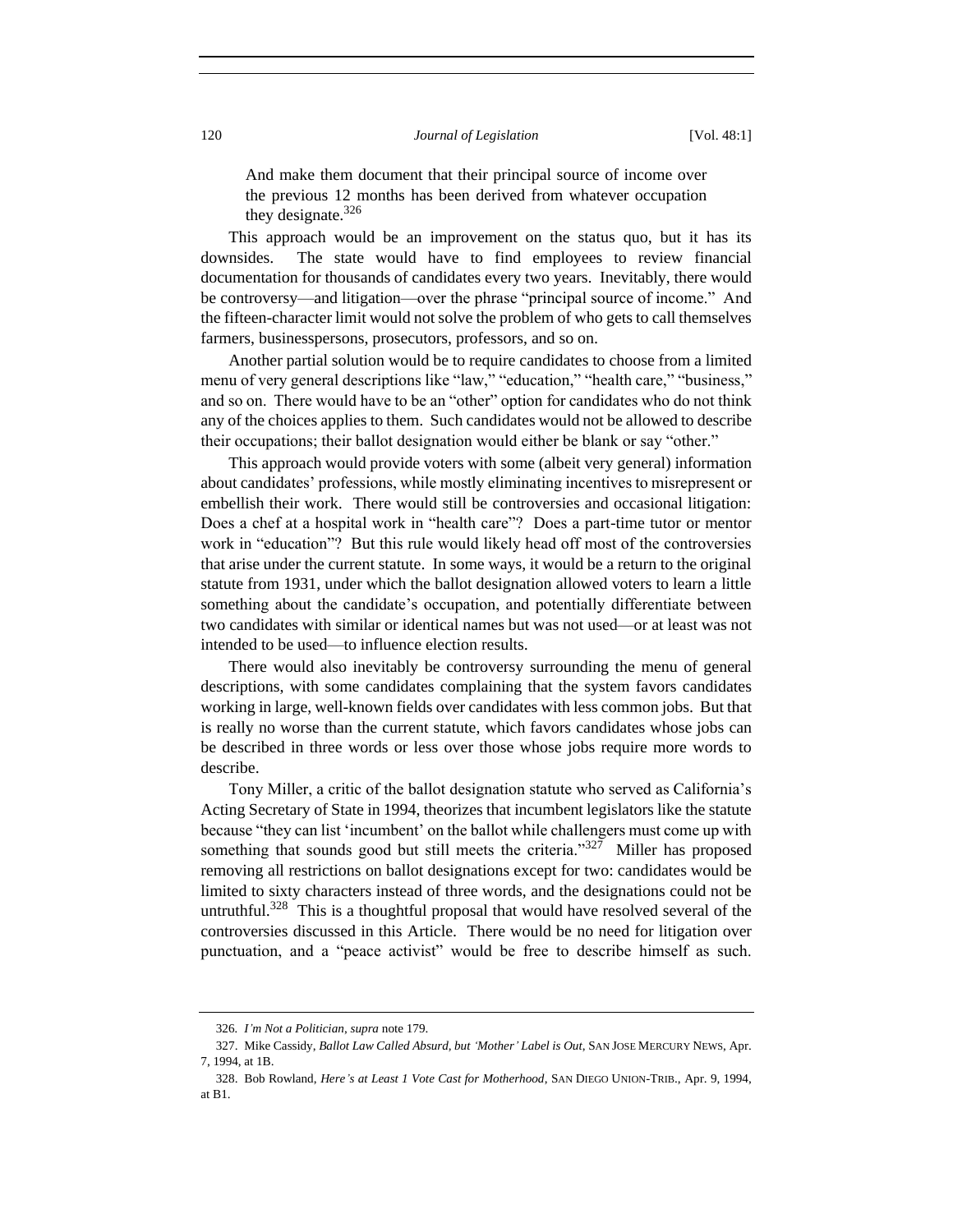However, there would almost certainly be much controversy over the truthfulness of candidates' chosen designations.

Another option would be to adopt Miller's proposal minus the truthfulness requirement. If you are a lawyer and you want to run for office as an astronaut, go for it. This libertarian approach has some appeal. Elections officials would be reduced to stenographers whose only role is to double-check the character limit and transfer the candidate's designation onto the ballot. Surely there would be much less litigation, if any. Eventually, word would get out to the voters that the designations cannot be trusted and should be disregarded unless the voter is willing to put time into researching their accuracy. Ultimately, the designations would be rendered largely meaningless, which is not a bad result for those of us who want to abolish them.

But a libertarian approach would not solve the problems identified in this Article. Elections officials would still face dilemmas: what if a candidate lists something— "Against Proposition  $8$ ,"<sup>329</sup> for example—that is not an occupation at all? What if someone includes a racial slur in their designation? Furthermore, the likelihood that this reform would cause voters to finally realize the worthlessness of ballot designations is slim. For decades, candidates have tried to deceive voters with highly misleading or outright false descriptions of their work. These controversies have received extensive media coverage. And yet, everyone agrees that the ballot designations remain important in influencing voters.<sup>330</sup> In other words, they are not disregarded or treated as meaningless by voters.

Another, more backward-looking reform would involve changing the three-word limit back to one and eliminating the various exceptions. There was apparently much less mischief associated with the ballot designations during the brief period—from 1931 to 1945—in which candidates were limited to a single word.<sup>331</sup> With only a single word to work with, candidates would likely find it more difficult to exaggerate and embellish.

Furthermore, eliminating the exceptions to the word limit is probably a good idea regardless of whether the limit is one word or three. As noted in Section I, geographical names like "City of San Francisco" have been considered one word since 1975. And under Elections Code Section 13107(a)(1), a current officeholder is

<sup>329.</sup> Proposition 8, a state ballot initiative approved by California voters in 2008, added a new section to the California Constitution. That section stated: "Only marriage between a man and a woman is valid or recognized in California." *Proposition 8 Cases: Background,* CAL. COURTS: JUD. BRANCH OF CAL., https://www.courts.ca.gov/6465.htm (last visited Dec. 23, 2021). In 2010, a federal court ruled that the amendment to the California Constitution added by Proposition 8 violated the United States Constitution. Perry v. Schwarzenegger, 704 F. Supp. 2d 921 (N.D. Cal. 2010).

<sup>330</sup>*. See, e.g.*, Joshua Stewart, *Dumanis Not 'Judge' On Ballot – Title is OK on Campaign Trail But Not on Election Papers*, SAN DIEGO UNION-TRIB., Mar. 13, 2018, at 1 ("The occupation listed alongside a candidate's name can make or break a campaign, said Dan Rottenstreich, a consultant working for . . . Democrat Nathan Fletcher."); Gerber, *supra* note 37 ("Political consultant David Gould, who is working on behalf of several attorneys running for judge this year, said the reason candidates use the tactic [of inflating their titles] is simple: It works."); Greg Lucas, Editorial, *Who Are Those Guys?*, S.F. CHRON., Apr. 7, 1990, at A16 ("[W]hether you're running for governor or the mosquito abatement district, those three words make a difference."); Jim Miller, *Candidate Ballot Designations Big Deal*, PRESS-ENTER., Mar. 26, 2012, at A1 ("Experts say the three words carry outsized importance.").

<sup>331.</sup> Bolinger, *supra* note 20.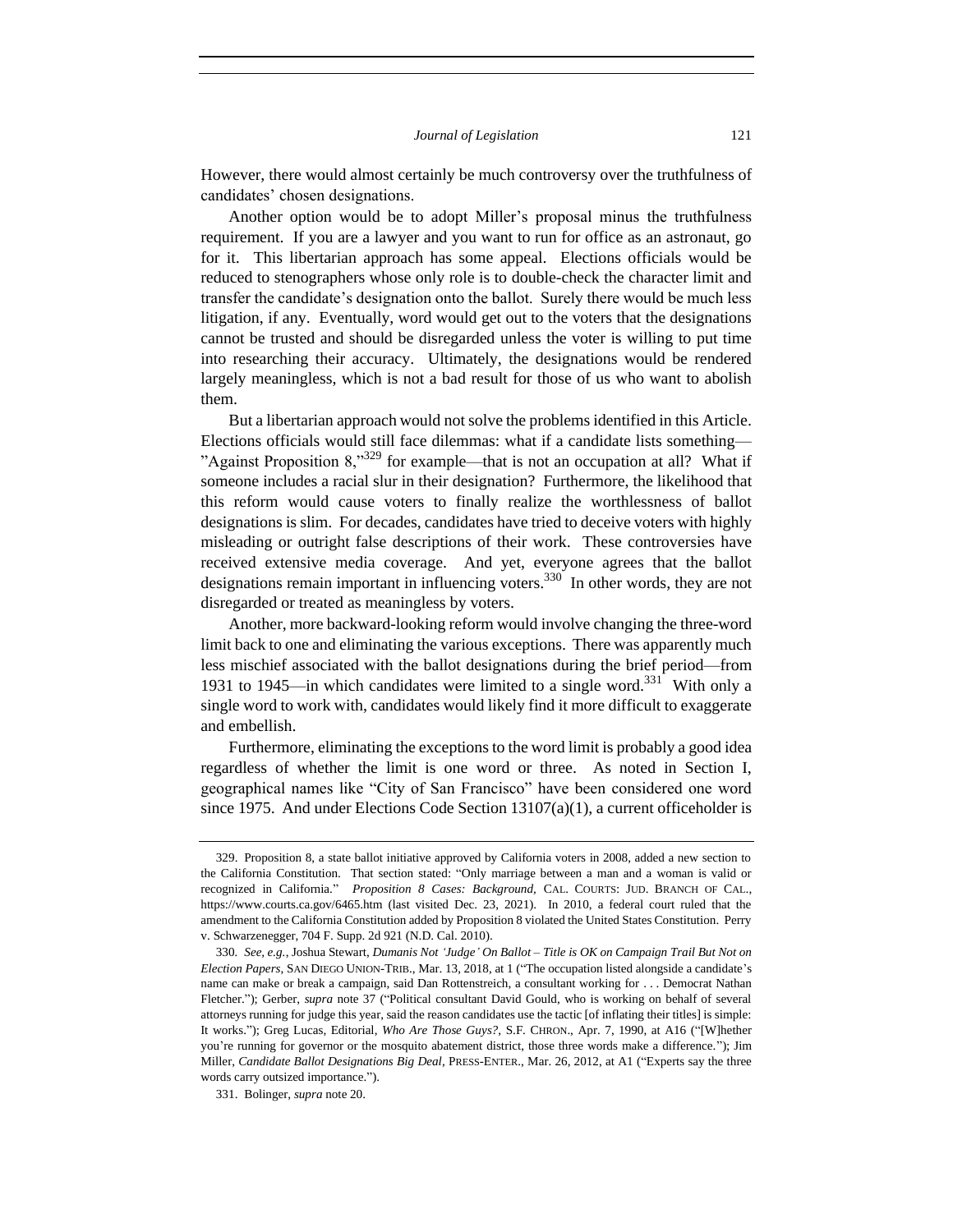given unlimited words to "designat[e] the elective city, county, district, state, or federal office" which he or she holds. $332$  Unencumbered by the three-word limit, current officeholders often believe that "the longer a designation is, the more impressive and eye-catching it will be."<sup>333</sup> Thus, members of the California General Assembly, whose occupations can be described quite well in a single word— "assemblyman" or "assemblywoman"—have used designations as long as ten words.<sup>334</sup> If the purpose of a ballot is simply to identify the candidates, it's undeniable that under the current regime, ballots in California are doing far too much.

Indeed, any reform proposal should take into account the purpose of ballots and rules governing ballots. The Supreme Court of California stated in 1964 that "[a] major purport of the Elections Code is to insure the accurate designation of the candidate upon the ballot in order that an informed electorate may intelligently elect one of the candidates."<sup>335</sup> Ballots do not exist to educate voters about the candidates' professional backgrounds and relevant experience.

To be clear, while several of the proposals discussed in this section would improve upon the current system, they are much less desirable than abolishing the occupational designation option altogether. However, those of us who oppose the statute must acknowledge that it is unlikely to go away anytime soon. It has endured for nearly a century, despite criticism from commentators,  $336$  judges,  $337$  election officials,<sup>338</sup> and newspaper editorial boards.<sup>339</sup>

## **CONCLUSION**

"Every two years, campaigns do battle with the California secretary of state and one another—over whether or not the professional descriptions they pick are within the bounds of state law."<sup>340</sup> When an objection is raised to a candidate's chosen designation, resolving that objection consumes valuable government resources. When no objection is raised, misleading designations can find their way onto voters' ballots, undercutting the goal of a fair election decided by an informed electorate.

<sup>332.</sup> CAL. ELEC. CODE § 13107(a)(1) (West 2019).

<sup>333.</sup> Bolinger, *supra* note 20.

<sup>334</sup>*. Id.*

<sup>335.</sup> Salinger v. Jordan, 395 P.2d 49, 50 (Cal. 1964).

<sup>336.</sup> Morgan, *supra* note 36 (urging the legislature to "clean-up creative misuses of ballot designations").

<sup>337.</sup> Nakamura, *supra* note 16 (arguing that the litigating of ballot designations is "expensive for both candidates and the court system while not necessarily providing voters any better information").

<sup>338.</sup> Cassidy, *supra* note 327 ("'I think the law stinks,' said acting Secretary of State Tony Miller."); Sonia Giordani, *Titles Spark Ballot Battle*, L.A. DAILY NEWS, Aug. 22, 1998, at TO1 ("'It's probably the single biggest hassle for us,' said Bruce Bradley, assistant registrar of voters with the Ventura County Elections Office.").

<sup>339</sup>*. They're Ballots, Not Campaign Ads*, *supra* note 317 ("Eliminate ballot designations . . . . Designations no longer impart any real information when candidates use them as campaign materials."); *Mother? Holy Warrior? Why Not? Candidates' Descriptions Could Tell Voters A Lot*, MERCURY NEWS, Apr. 7, 1994, at 6B ("Let's change the law and get the secretary of state's office out of the business of trying to answer the unanswerable question of what constitutes a real occupation.").

<sup>340.</sup> Cadei, *supra* note 11.